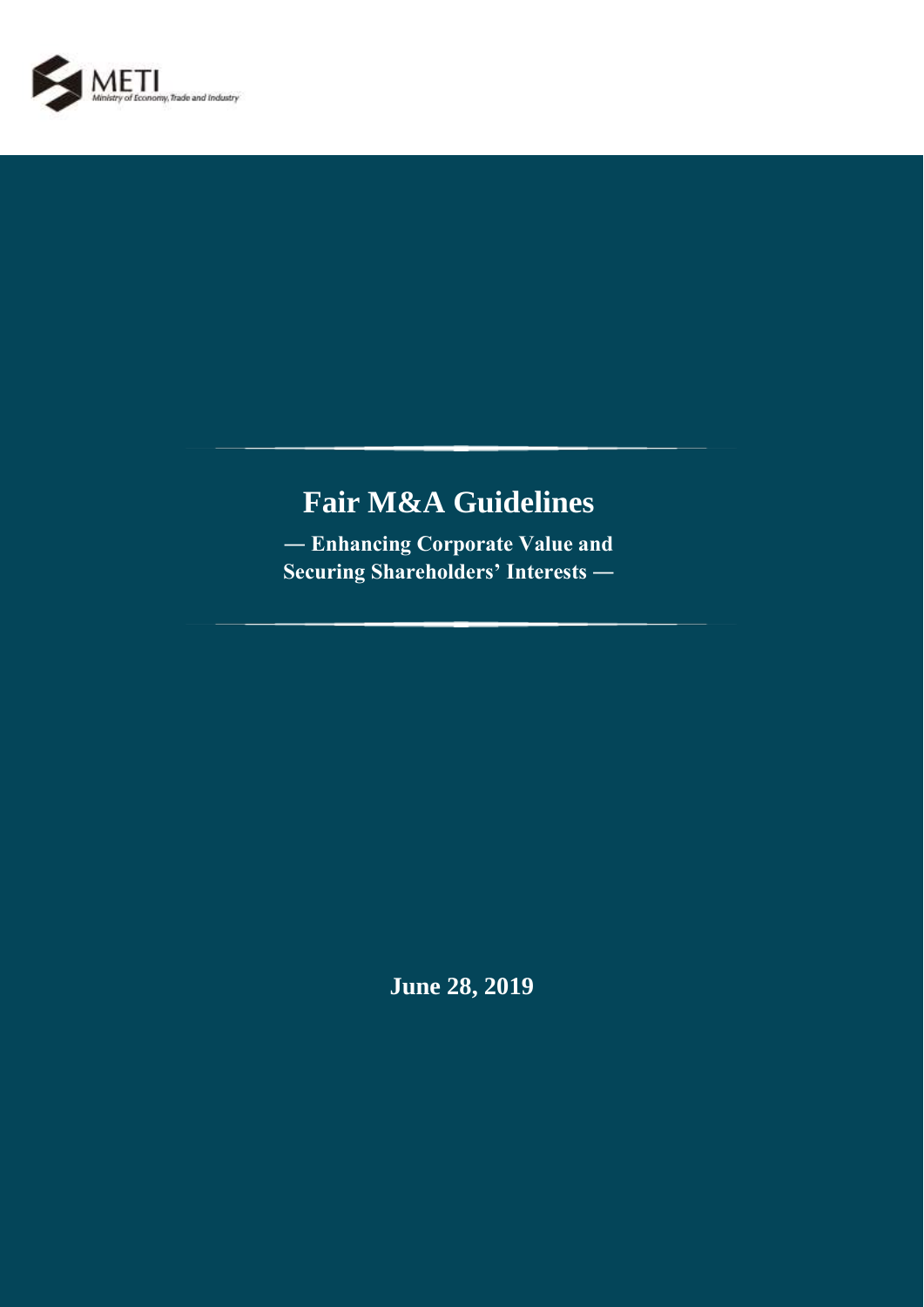*This translation is for convenience purposes only of the Japanese language original and in the event of any discrepancy, the Japanese language original shall prevail.*

# Contents

| <b>Chapter 1</b> |       |                                                                                      |  |  |  |  |
|------------------|-------|--------------------------------------------------------------------------------------|--|--|--|--|
| 1.1              |       |                                                                                      |  |  |  |  |
| 1.2              |       |                                                                                      |  |  |  |  |
| 1.3              |       |                                                                                      |  |  |  |  |
| 1.4              |       | Scope of these Guidelines and Relevance to Discussions of Other Types of             |  |  |  |  |
|                  |       |                                                                                      |  |  |  |  |
| 1.5              |       |                                                                                      |  |  |  |  |
| <b>Chapter 2</b> |       |                                                                                      |  |  |  |  |
| 2.1              |       | Significance of and the Issues with Respect to MBOs and Acquisitions of a Controlled |  |  |  |  |
|                  |       |                                                                                      |  |  |  |  |
|                  | 2.1.1 |                                                                                      |  |  |  |  |
|                  | 2.1.2 |                                                                                      |  |  |  |  |
|                  | 2.1.3 |                                                                                      |  |  |  |  |
| 2.2              |       |                                                                                      |  |  |  |  |
|                  | 2.2.1 |                                                                                      |  |  |  |  |
|                  | 2.2.2 |                                                                                      |  |  |  |  |
|                  | 2.2.3 |                                                                                      |  |  |  |  |
| 2.3              |       |                                                                                      |  |  |  |  |
| 2.4              |       |                                                                                      |  |  |  |  |
| <b>Chapter 3</b> |       | <b>Practical Specific Measures (Fairness Ensuring Measures)  18</b>                  |  |  |  |  |
| 3.1              |       |                                                                                      |  |  |  |  |
|                  |       |                                                                                      |  |  |  |  |
|                  | 3.1.2 | Necessity of Selecting Appropriate Measures According to Individual                  |  |  |  |  |
|                  |       |                                                                                      |  |  |  |  |
|                  | 3.1.3 |                                                                                      |  |  |  |  |
|                  | 3.1.4 |                                                                                      |  |  |  |  |
| 3.2              |       |                                                                                      |  |  |  |  |
|                  | 3.2.1 |                                                                                      |  |  |  |  |
|                  | 3.2.2 |                                                                                      |  |  |  |  |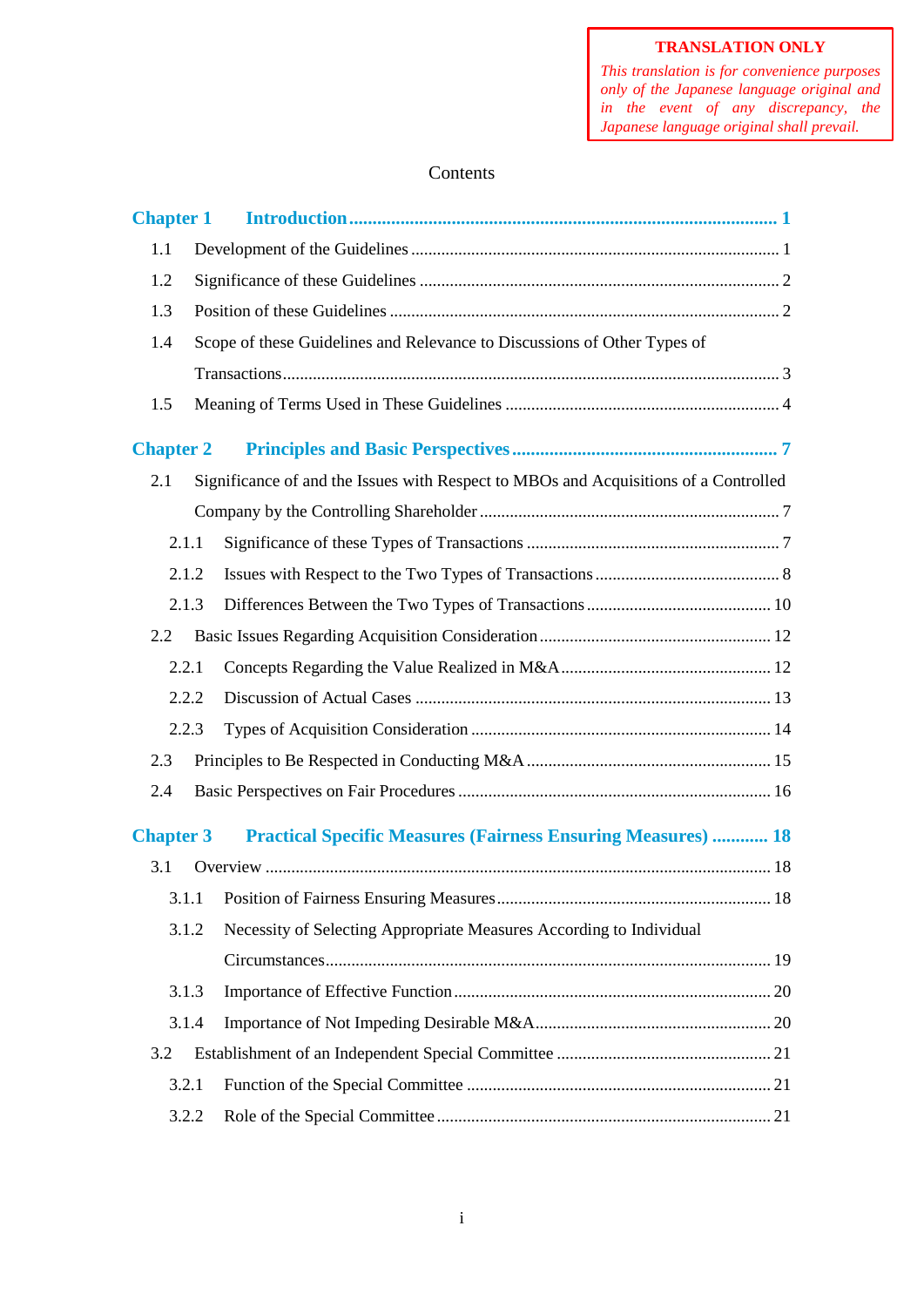| 3.2.3            | Significance of the Establishment of a Special Committee as a Fairness Ensuring |  |  |  |  |  |
|------------------|---------------------------------------------------------------------------------|--|--|--|--|--|
|                  |                                                                                 |  |  |  |  |  |
| 3.2.4            | Practical Measures for the Effective Functioning of the Special Committee  23   |  |  |  |  |  |
| 3.2.5            | Methods Used by the Board of Directors of the Target Company to Handle Special  |  |  |  |  |  |
|                  |                                                                                 |  |  |  |  |  |
| 3.2.6            |                                                                                 |  |  |  |  |  |
| 3.3              |                                                                                 |  |  |  |  |  |
| 3.3.1            |                                                                                 |  |  |  |  |  |
| 3.3.2            | Obtaining Valuation Reports or Fairness Opinions from Third Party Valuation     |  |  |  |  |  |
|                  |                                                                                 |  |  |  |  |  |
| 3.4              | Ensuring Opportunities for Other Acquiring Parties to Make Proposals (Market    |  |  |  |  |  |
|                  |                                                                                 |  |  |  |  |  |
| 3.4.1            |                                                                                 |  |  |  |  |  |
| 3.4.2            |                                                                                 |  |  |  |  |  |
| 3.4.3            |                                                                                 |  |  |  |  |  |
| 3.4.4            |                                                                                 |  |  |  |  |  |
| 3.4.5            |                                                                                 |  |  |  |  |  |
| 3.5              |                                                                                 |  |  |  |  |  |
| 3.5.1            |                                                                                 |  |  |  |  |  |
| 3.5.2            |                                                                                 |  |  |  |  |  |
| 3.6              | Enhancement of the Provision of Information to General Shareholders and         |  |  |  |  |  |
|                  |                                                                                 |  |  |  |  |  |
|                  | 44                                                                              |  |  |  |  |  |
| 3.6.2            |                                                                                 |  |  |  |  |  |
| 3.7              |                                                                                 |  |  |  |  |  |
| <b>Chapter 4</b> |                                                                                 |  |  |  |  |  |
|                  |                                                                                 |  |  |  |  |  |
|                  |                                                                                 |  |  |  |  |  |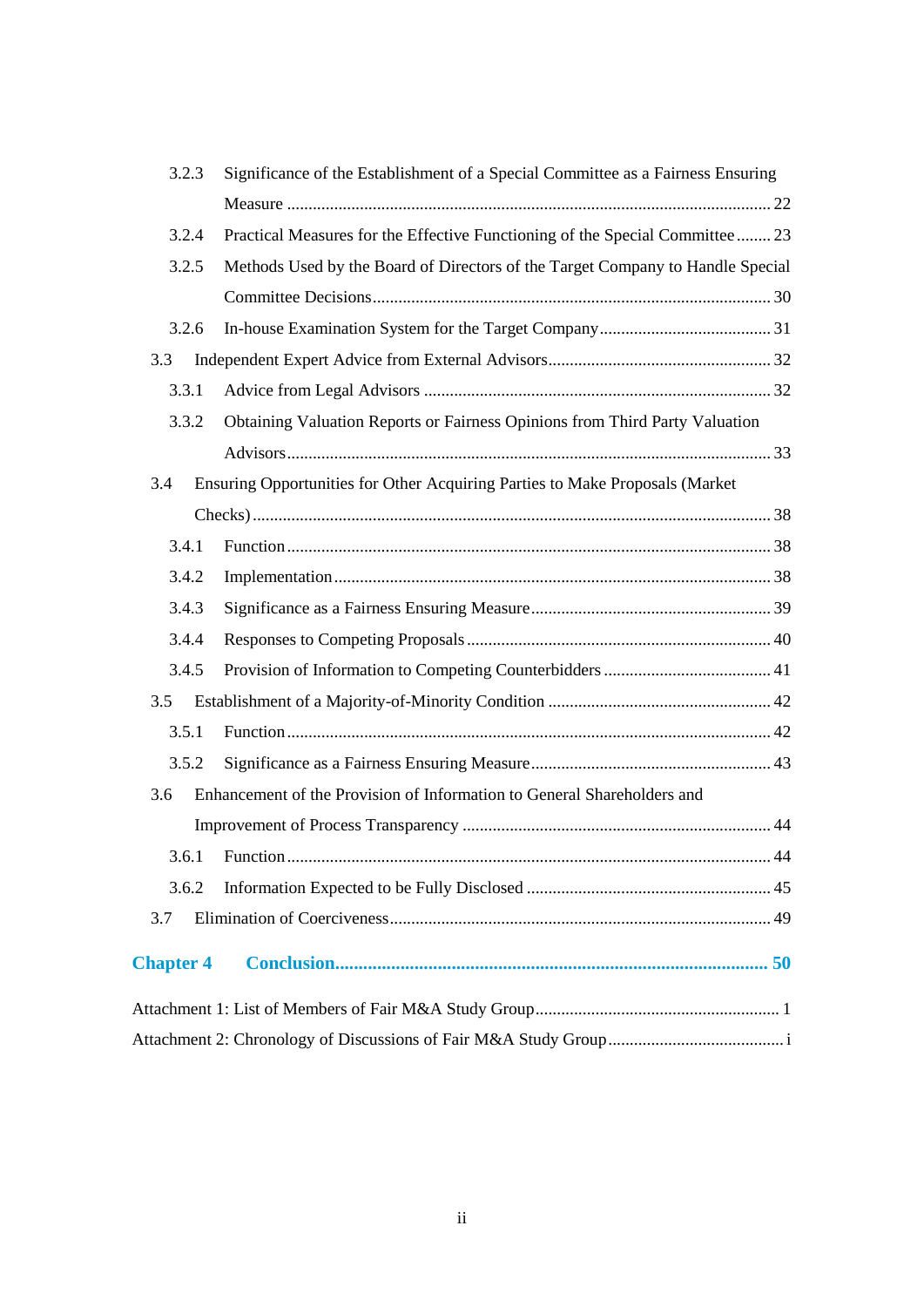### <span id="page-3-0"></span>**Chapter 1 Introduction**

### <span id="page-3-1"></span>**1.1 Development of the Guidelines**

On September 4, 2007, the Ministry of Economy, Trade and Industry ("**METI**") issued the "Guidelines for Management Buyouts (MBO) to Enhance Corporate Value and Ensure Fair Procedures" (the "**MBO Guidelines**"). At the time, a reasonable number of MBO precedents had been accumulated and certain systemic approaches had developed, and in that context the MBO Guidelines proposed practical measures and a summary of views, including general principles, as approaches for fair rules for MBOs. The purpose of the MBO Guidelines was to establish best practices for Japanese corporate society and further the healthy development of MBOs in Japan by exploring practical approaches to fair MBOs.

More than ten years have passed since the MBO Guidelines were issued. During this ten-year period, there have been many M&A transactions in Japan, including MBOs; debate and understanding regarding fair M&A have deepened, and knowledge with respect to effective practical measures obtained through experience has been acquired. The legal system and listing rules related to M&A have been reformed and refined, and principles established by legal precedent have evolved. In addition, there have been significant social and economic changes involving listed companies in Japan, such as the advancement of corporate governance reform, exemplified by an increase in the number of outside directors, and changes in share ownership structures. Taking into account these circumstances, some observers have noted that it is time to consider revising the MBO Guidelines.

In addition, observers have called for a discussion of the significance of, and issues with respect to, M&A transactions other than MBOs, such as acquisitions of a controlled company by the controlling shareholder, where issues with respect to structural conflicts of interest exist.

In response to these views, in November 2018, METI launched the " Fair M&A Study Group" (chairperson: Hideki Kanda, professor of Law at Gakushuin University Law School; a full list of group members is set forth in Attachment 1) (the "**Study Group**"), composed of representative experts of various quarters, including corporate law scholars, institutional investors, businesspersons, and lawyers etc, to evaluate whether it was necessary to revise the MBO Guidelines and the future direction of such revisions, from the perspective of approaches to fair M&A in Japan, taking into account the actual experience of Japanese companies since the development of the MBO Guidelines, as well as changes in the Japanese business environment. The study group met on seven occasions, until April 2019, and while considering foreign legal systems and practices and the opinions and views offered by both domestic and foreign parties, deliberated with the goal to further the healthy development of M&A in Japan (the chronology of the discussions is set forth in Attachment 2).

Based on the Study Group's discussions, METI has revised the MBO Guidelines and is issuing these Guidelines, once again presenting a summation of views (including general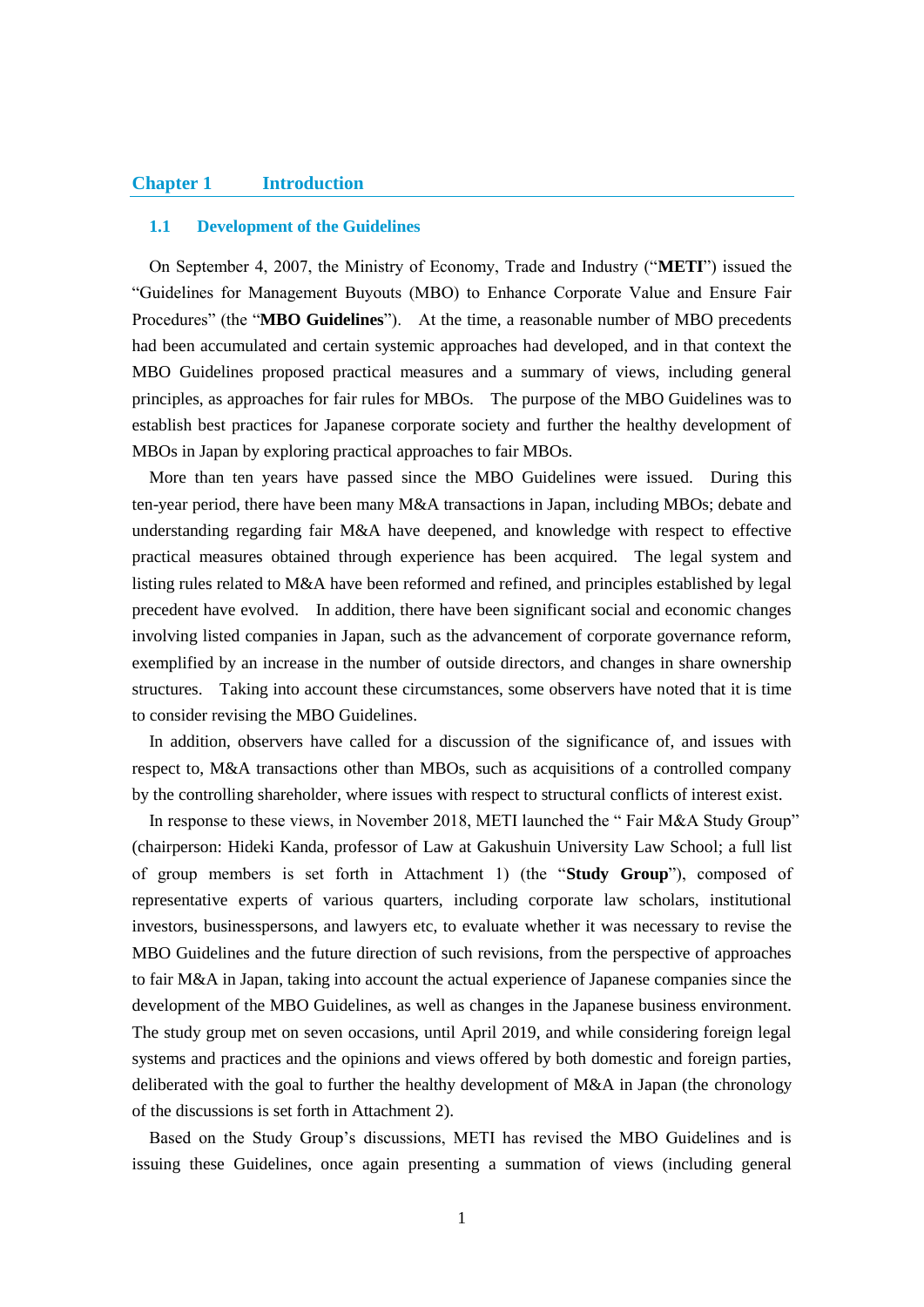principles) and practical measures based on such views, as approaches for fair M&A to be shared in Japanese corporate society, focusing particularly on MBOs and acquisitions of a controlled company by the controlling shareholder.

### <span id="page-4-0"></span>**1.2 Significance of these Guidelines**

The purpose of these Guidelines is to present approaches for fair M&A in Japanese corporate society, mainly from a procedural perspective, with a focus on MBOs and acquisitions of a controlled company by the controlling shareholder.

Amidst the disruptive changes in the business environment and growing complexity of management issues encountered today by Japanese companies, it is becoming more important for each company to effectively utilize M&A, achieve sustainable growth by strengthening business models and core businesses toward optimization of business portfolios, and thereby realize the optimal allocation of management resources throughout Japan.

M&A transactions are transactions involving the control of a company which has many stakeholders. With the continuing globalization of corporate activities and capital markets in Japan, clarifying approaches to fair M&A that comply with the requirements of the Japanese legal system and social norms while also responding to the expectations of stakeholders both within and outside Japan, including international investors, and earning the understanding and trust of such stakeholders, and also aiming to form a consensus among the members of Japanese corporate society, will promote value-creating M&A by enhancing predictability in the M&A process and contribute to the sound development of M&A practices in Japan. Further, such clarification will raise confidence in the Japanese capital market, and attract mid-to-long term investment in Japanese companies in the competitive global market.

### <span id="page-4-1"></span>**1.3 Position of these Guidelines**

These Guidelines have essentially the same position as the previous MBO Guidelines.

In other words, the principles and practical measures set forth in these Guidelines are proposed not for the purpose of imposing new regulations on M&A, but to identify essential points to consider in order to promote the development of M&A transactions which have economic significance, while ensuring fairness in M&A. In order to promote the healthy development of M&A in Japan, these Guidelines present approaches for fair M&A intended to establish best practices in Japanese corporate society, taking into account the actual experience of Japanese companies since the development of the MBO Guidelines.

Further, the principles and practical measures set forth in these Guidelines are not presented with the direct intention of establishing a clear position under the Companies Act; instead, they should be regarded from a broader perspective as best practices for approaches to fair M&A to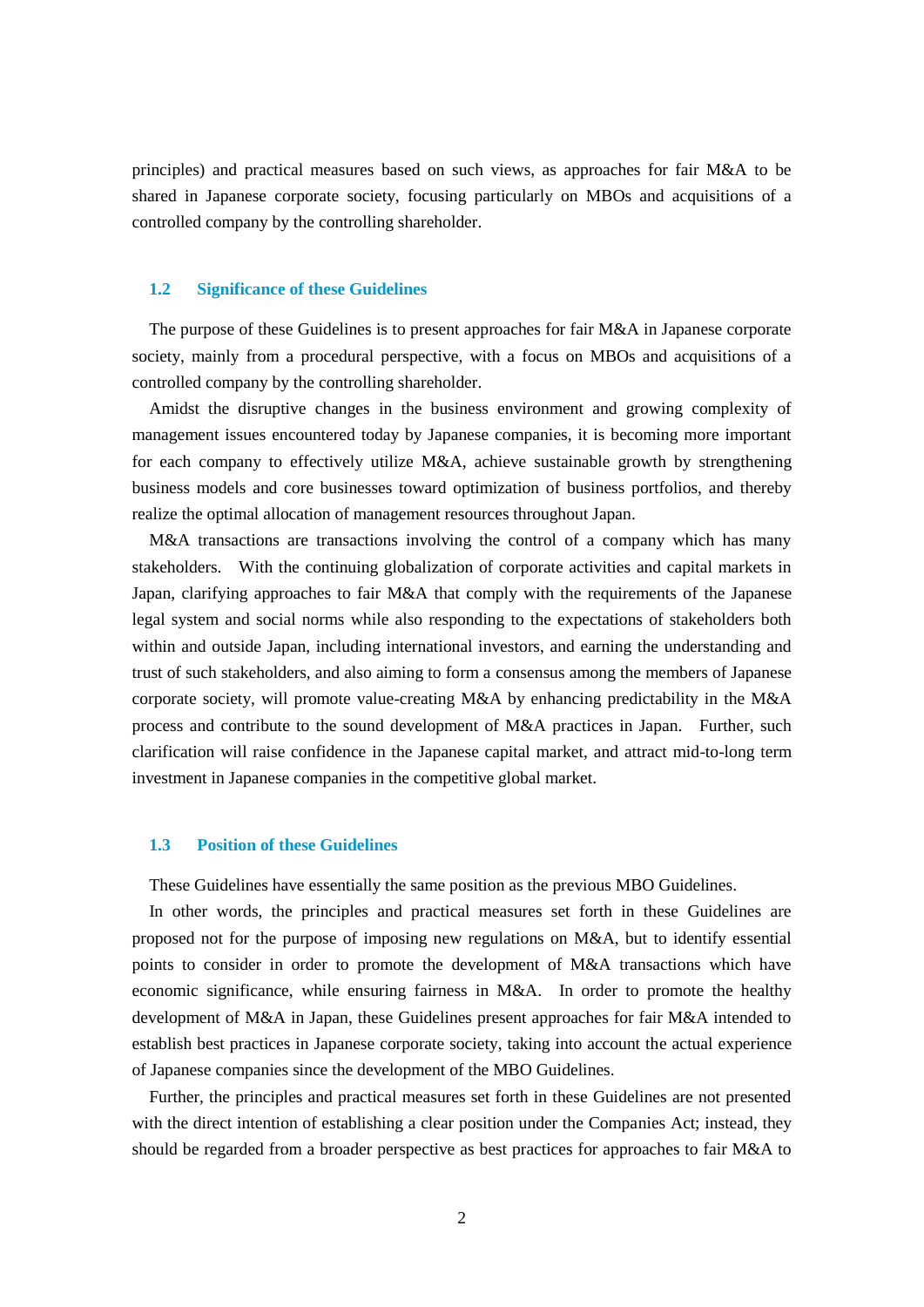be shared in corporate society. Therefore, these Guidelines are not, for example, intended to clarify the relationship between whether to take each of the Fairness Ensuring Measures set forth in Chapter 3 and the legality of M&A transactions.<sup>1</sup>

# <span id="page-5-0"></span>**1.4 Scope of these Guidelines and Relevance to Discussions of Other Types of Transactions**

The scope of these Guidelines includes MBOs and acquisitions of a controlled company by the controlling shareholder, where issues with respect to structural conflicts of interest and information asymmetries typically exist (see Section 2.1.2 below).

In this regard, it has been observed that there may be a certain degree of structural conflicts of interest or information asymmetries even in M&A transactions that are not within the scope of either transaction type.<sup>2</sup> The scope of these Guidelines is limited fundamentally to these two types of transactions, where typically the issues of structural conflicts of interest and information asymmetries are considered to be particularly significant, and other transaction types are not the direct subject of the Guidelines; however, even with respect to M&A transactions that do not fall within either of the above transaction types, in cases where issues with respect to structural conflicts of interest or information asymmetries exist to some extent, depending on the degree of such issues, referring to these Guidelines may contribute to ensuring the fairness of such M&A transactions and be useful in fulfilling the duty to explain such fairness to general shareholders, investors and others.

<u>.</u>

<sup>1</sup> In addition to their relationship with the legality of M&A transactions described in the main text, these Guidelines are not, for example, directly intended to reconcile the relationship between whether to take each of the Fairness Ensuring Measures set forth in Chapter 3 and (i) the interpretation of "fair price" under the Companies Act and the review by courts of "fair price," or (ii) the duty of care and the duty of loyalty of directors of the target company. However, when the Fairness Ensuring Measures set forth in Chapter 3 are implemented effectively, the likelihood that the transaction terms agreed upon between parties are respected in the court's decision on "fair price" will be expected to increase, and it is anticipated that breaches by the directors of the target company of their duty of care or duty of loyalty usually will not be found.

<sup>2</sup> For example, it has been observed that conflicts of interest may exist to some extent in acquisitions of substantial control of a company by a third-party allotment of shares to certain parties, including major shareholders, or by a partial tender offer by parties such as major shareholders. It has also been observed that the use of a Special Committee in connection with the adoption of measures against a hostile takeover should be discussed. It is hoped that, in the future, approaches for fair M&A of these types will be further debated.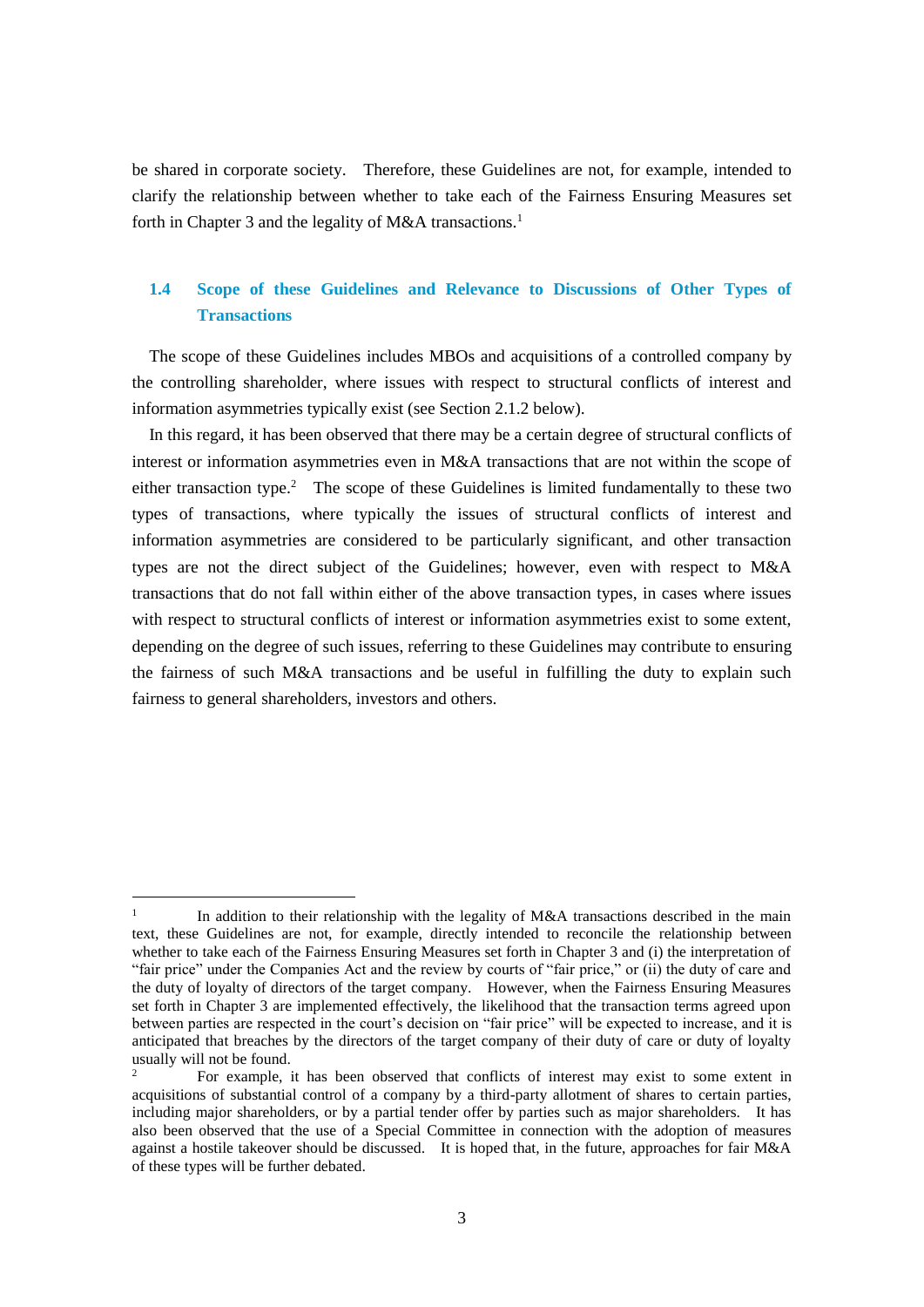#### <span id="page-6-0"></span>**1.5 Meaning of Terms Used in These Guidelines**

1

a) "**MBO**" (Management Buyout) means the acquisition of a target company's shares from general shareholders that is funded in whole or in part by the current management's investment, on the premise that the business will be continued.<sup>3</sup>

Although there are two types of MBOs, MBOs of listed companies and MBOs of non-listed companies, the scope of these Guidelines is limited to MBOs for the delisting of listed companies, in which shares are widely dispersed and held by many and unspecified investors, and issues with respect to protecting the interests of shareholders are more likely to arise.

In addition, given current practices in Japan, these Guidelines mainly cover so-called "two-step transactions," in which, using cash as the acquisition consideration, initially a tender offer is conducted and subsequently the remaining outstanding shares of the target company are acquired through a squeeze out process. However, these Guidelines also apply to cases where a target company acquires its own shares as a first-step transaction in lieu of or in conjunction with a tender offer by an acquiring party, and to cases where all shares in a target company are acquired through a one-step transaction, such as a reverse stock split.

b) "**Acquisition of a controlled company by the controlling shareholder**" means an acquisition by the controlling shareholder of a controlled company of all shares of the controlled company from general shareholders.

Although there are cases where a controlled company acquired by the controlling shareholder is not a listed company but a non-listed company, the scope of these Guidelines is limited to acquisitions that focus on the delisting of a listed company, in which shares are widely dispersed and held by many and unspecified investors, and issues with respect to protecting the interests of shareholders are more likely to arise.

With respect to the method of acquisition, these Guidelines are applicable to so-called "two-step transactions," in which initially a tender offer is conducted and subsequently the remaining outstanding shares of the controlled company are acquired through squeeze out process, and to acquisitions such as corporate reorganizations, including share exchanges, and reverse stock splits, where all shares of a controlled company are acquired in one step. In addition, with respect to the types of acquisition consideration, the scope of these Guidelines includes both cases where cash is used as the acquisition consideration and cases where the controlling shareholder is a listed company and its shares are used as the acquisition consideration.

<sup>3</sup> See Corporate Value Study Group, "The Corporate Value Report 2006: Toward the firm establishment of fair rules in the corporate community," p. 45 (March 31, 2006).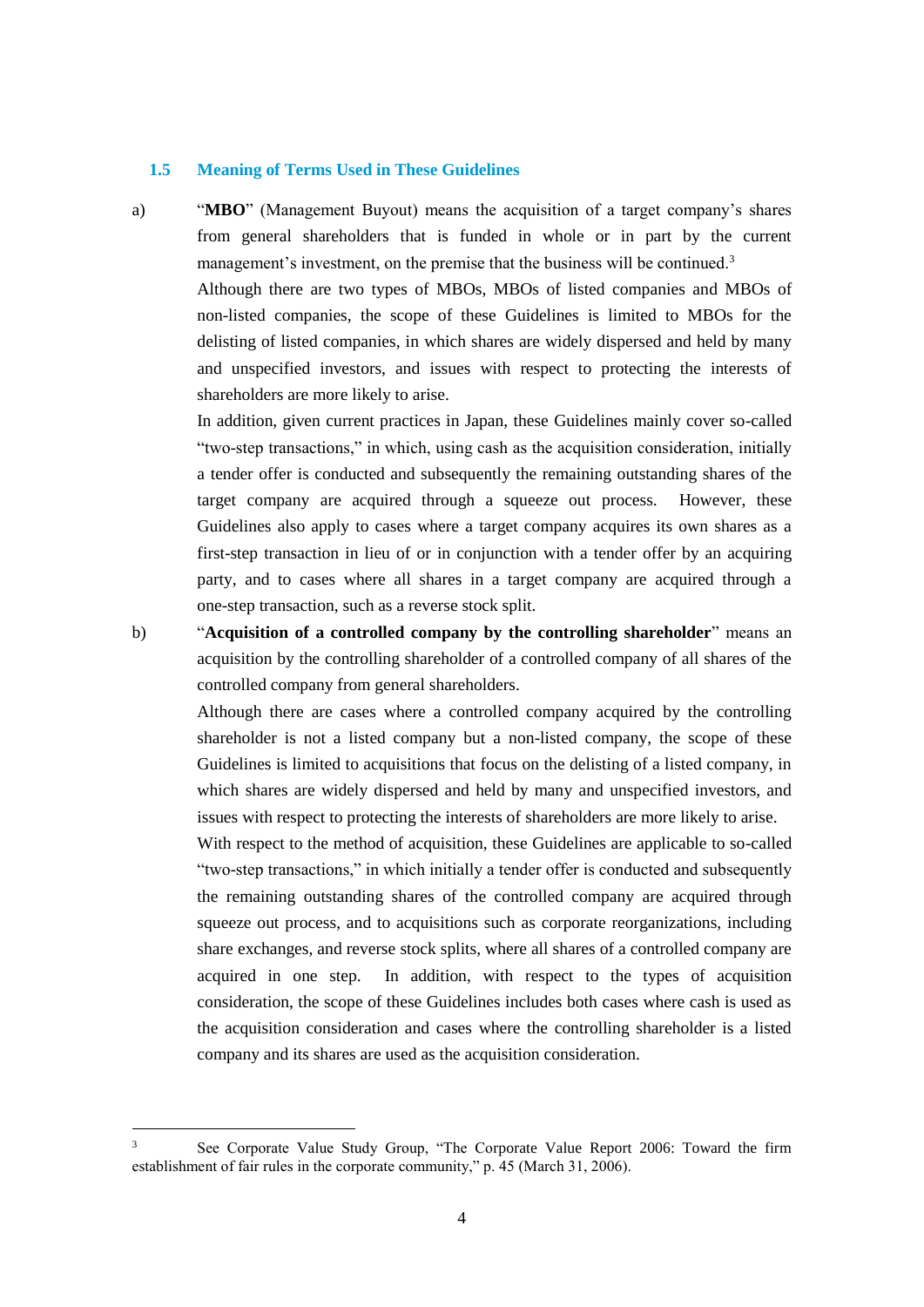- c) "**Controlling shareholder**" means, in principle, a controlling shareholder as defined in the Securities Listing Regulations of the Tokyo Stock Exchange, Inc.<sup>4</sup> However, the actual application of this definition is expected to be determined substantively on a case-by-case basis, taking into account the spirit of these Guidelines, and with consideration of factors such as the existence and degree of conflicts of interest and information asymmetries, and the existence of other major shareholders of the target company.
- d) "**General shareholders**" are shareholders of a target company, and exclude (i) the acquiring party and (ii) shareholders who share significant interests with the acquiring party with respect to the relevant M&A.
- e) "**Corporate value**" means a company's assets, profitability, stability, efficiency, growth potential, and other attributes of a company, and the extent thereof, that contribute to the interests of shareholders,<sup>5</sup> and conceptually, the aggregate discounted net present value of the cash flow generated by the company.<sup>6, 7</sup>

<sup>4</sup> "A controlling shareholder" is defined as "a parent company or an organ specified by the Enforcement Rules as organ which directly or indirectly hold a majority of the voting rights" in the Securities Listing Regulations of the Tokyo Stock Exchange, Inc. (Rule2, Item 42-2 of the Securities Listing Regulations), and specifically refers to an organ that meets one of the following requirements (Article 2, Item 2 of the Securities Listing Regulations; Article 8, Paragraph 3 of the Regulation on Terminology, Forms, and Preparation Methods of Financial Statements; Article 3-2 of the Enforcement Rules for Securities Listing Regulations; and Article 163, Paragraph 1 of the Financial Instruments and Exchange Act).

<sup>(</sup>a) A parent company (a company, etc. that has control over the body that decides the financial and operational or business policies of another company, etc. (the body means the ensemble of shareholders at a shareholders' meeting or any other bodies equivalent thereto))

<sup>(</sup>b) A main shareholder (a shareholder holding 10 percent or more of the voting rights of all shareholders, in its own name or in the name of others, but excluding the parent company) who holds the majority of voting rights of a listed company after combining the voting rights held for its own account and the voting rights held by any of the entities specified in each of the following items:

<sup>(</sup>i) A close relative of said main shareholder (meaning a relative within the second degree of kinship); and

<sup>(</sup>ii) A company, etc. (meaning a company, designated corporation, partnership, or other similar entities (including foreign entities that are equivalent to these entities) whose majority voting rights are held by said main shareholder and the close relative specified in the preceding item, and a subsidiary of said company, etc.

<sup>5</sup> METI and Ministry of Justice, "Guidelines Regarding Takeover Defense for the Purposes of Protection and Enhancement of Corporate Value and Shareholders' Common Interests," p. 2 (May 27,  $2005$ ).

<sup>6</sup> Corporate Value Study Group, "Takeover Defense Measures in Response to Recent Environmental Changes," p. 1 (June 30, 2008).

According to the "Corporate Value Report: Proposal toward Establishment of Rules for Fair Business Community" (May 27, 2005) by the Corporate Value Study Group, corporate value is the sum of the shareholders value that belongs to shareholders and the value that belongs to a wide range of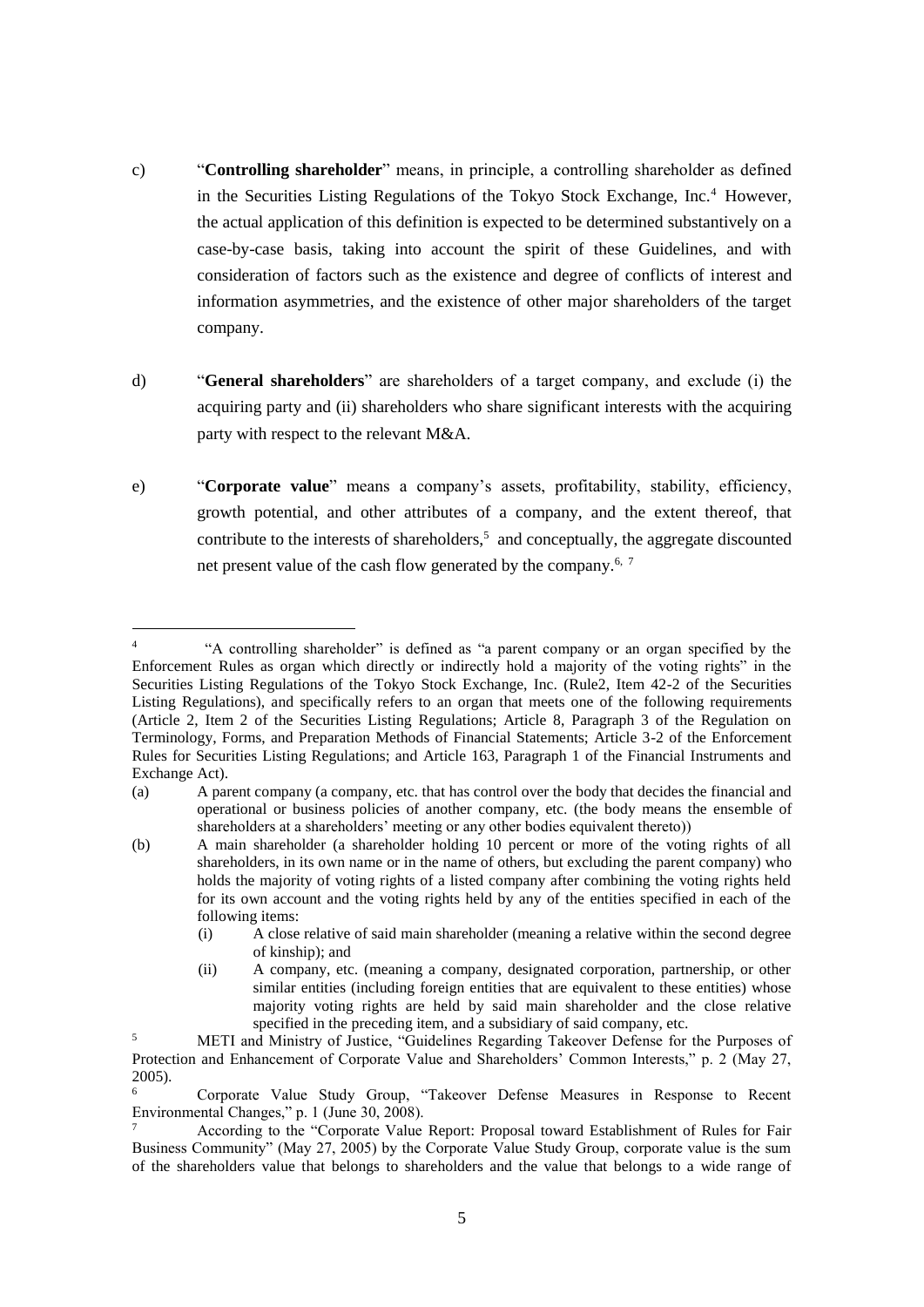- f) "**Transaction terms**" are the terms of an M&A transactions, and typically include the acquisition price in an M&A transaction where the acquisition consideration is cash and the share exchange ratio in an M&A transaction where the acquisition consideration is shares.
- g) "**Fairness Ensuring Measures**" means practical measures that contribute to ensuring the fairness of transaction terms. Typical measures that are generally considered to be highly effective Fairness Ensuring Measures are addressed in Sections 3.2 to 3.7 below.

stakeholders. Further, increases in contributions by stakeholders to a company can lead to long-term increases in corporate value.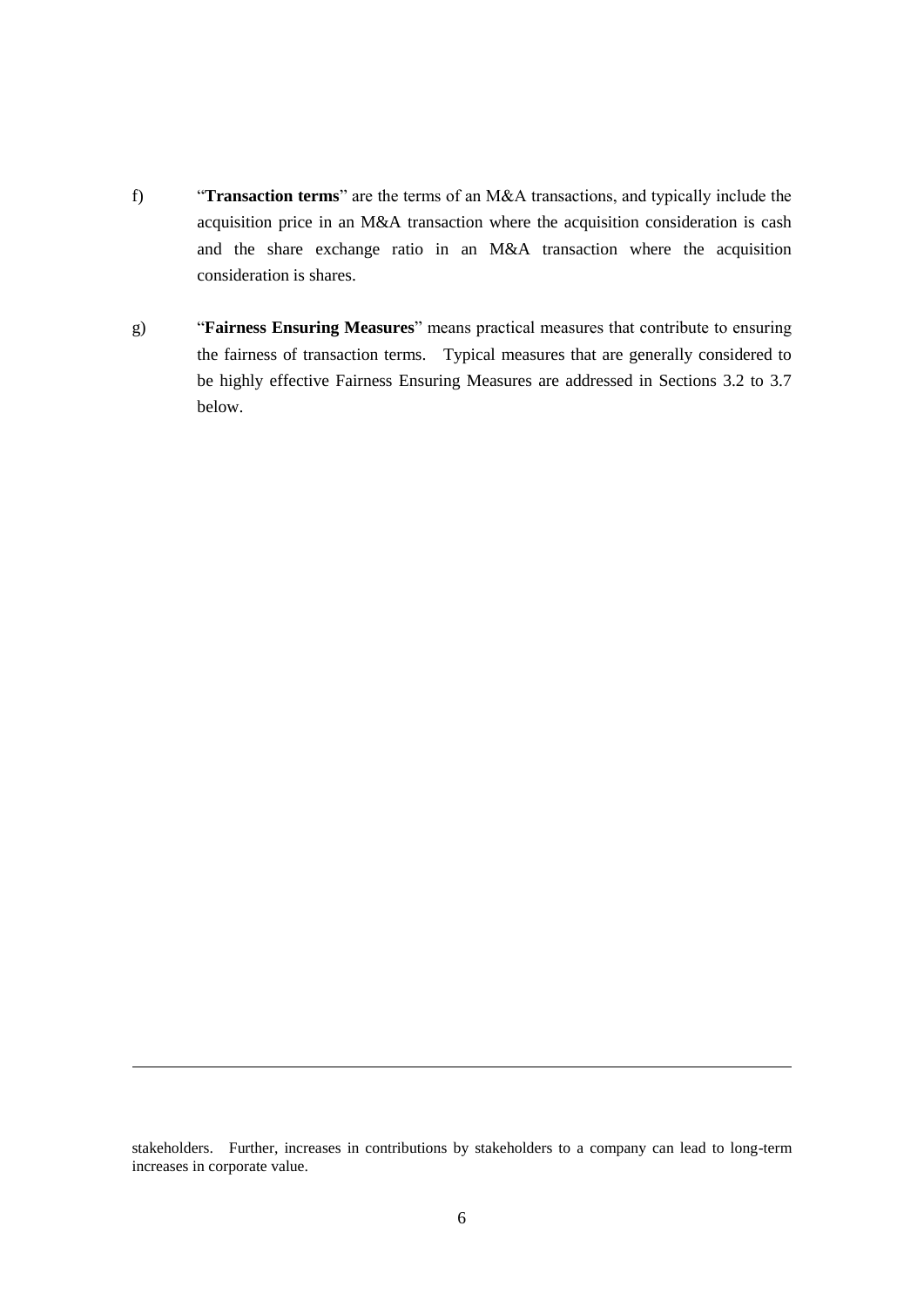### <span id="page-9-0"></span>**Chapter 2 Principles and Basic Perspectives**

This chapter first summarizes the significance of, and issues with respect to, MBOs and acquisitions of a controlled company by the controlling shareholder, as well as basic issues regarding acquisition consideration, in order to clarify the principles to be respected in the conduct of these types of transactions and the basic perspectives when considering practical methods to effect these principles.

# <span id="page-9-1"></span>**2.1 Significance of and the Issues with Respect to MBOs and Acquisitions of a Controlled Company by the Controlling Shareholder**

These Guidelines set forth approaches to fair M&A for MBOs and acquisitions of a controlled company by the controlling shareholder, since while each of these types of transactions is recognized to have economic significance, there are also distinctive issues, and it is expected that specific practical measures will be taken to ensure procedurally the realization of fair M&A.

### **2.1.1 Significance of these Types of Transactions**

<span id="page-9-2"></span>MBOs and acquisitions of a controlled company by the controlling shareholder have economic significance of the kind described below.

It has been observed that these types of transactions result in changes to the shareholder composition of the target company, with equity ending up controlled by management or a controlling shareholder familiar with the target company's business. The economic significance of these transactions is that they can facilitate flexible management strategies based on long-term perspective freed from the expectations and pressure of the capital market to realize short-term profits, restructuring of business models with bold business reforms, flexible changes in business portfolios, and shareholder monitoring of the target company's management. Specifically, in the case of so-called "parent-subsidiary listings," where a listed parent company converts a listed subsidiary into a wholly-owned subsidiary, it has been observed that this is an effective method to resolve the tension between the goals of total optimization of the group as a whole and partial optimization of the listed subsidiary, and thereby maximize the corporate value of the group through the implementation of dynamic, efficient group management.<sup>8</sup>

<sup>8</sup> It is possible for acquisitions of a controlled company by the controlling shareholder to be used as a transaction that resolves structural conflicts of interest between the controlling shareholder and general shareholders. See "6. Corporate governance system of listed subsidiaries" of the "Practical Guidelines for Group Governance Systems" (June 28, 2019) issued by METI. (https://www.meti.go.jp/policy/economy/keiei\_innovation/keizaihousei/pdf/ggs/190628ggsguideline.pdf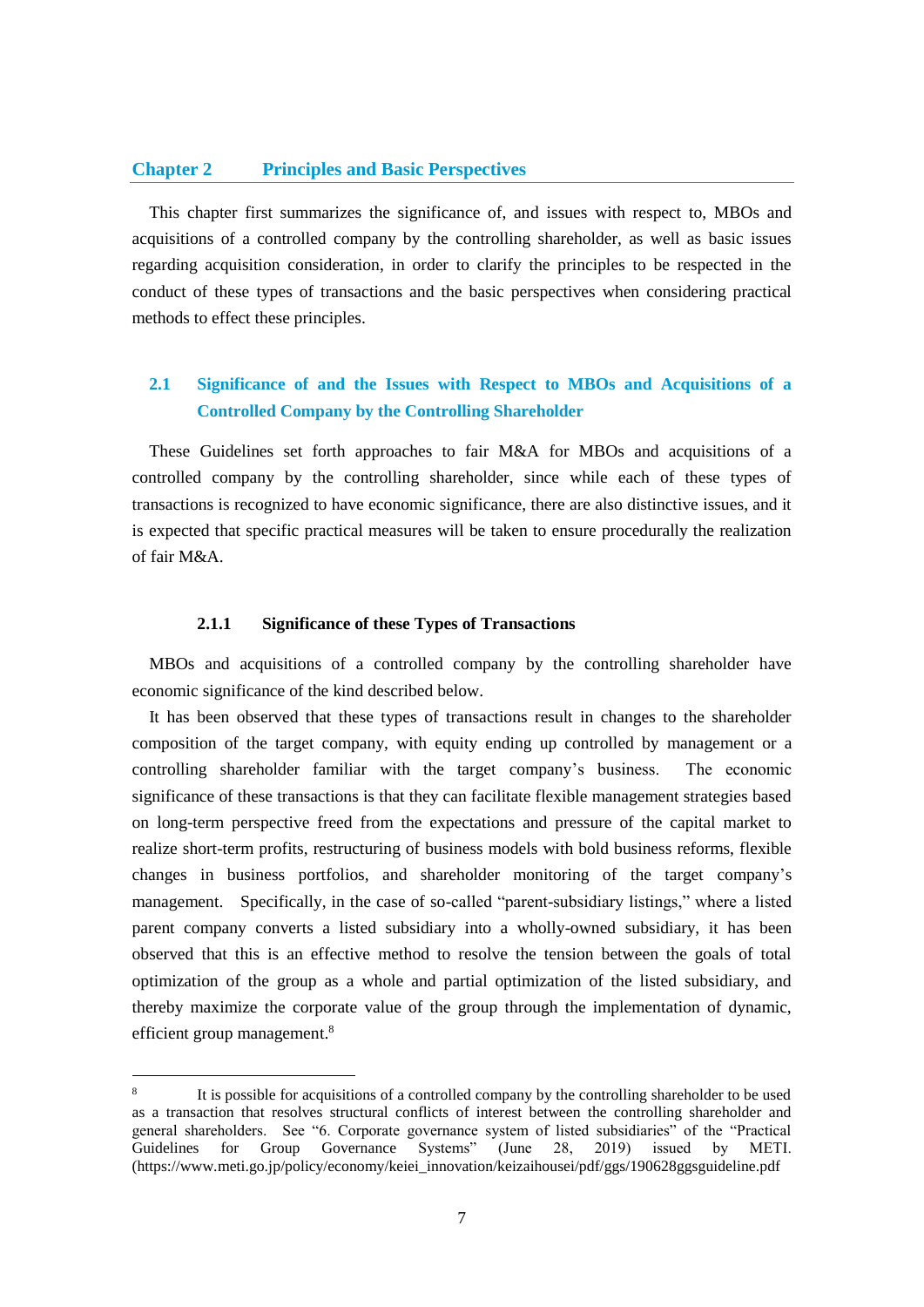It has also been observed that, within the lifecycle of an enterprise, when it is no longer appropriate for a company to remain listed, the delisting of the company through an MBO or an acquisition of a controlled company by the controlling shareholder enables companies to realize a capital structure appropriate for that company's particular circumstances.

Further, it has been observed that, for general shareholders of the target company, if there is an opportunity to sell the company's shares at a price that exceeds the market price, such an opportunity also has significance.

It is desirable that MBOs and acquisitions of a controlled company by the controlling shareholder that have economic significance of the type described above can be utilized effectively to increase the corporate value of the relevant companies.

### **2.1.2 Issues with Respect to the Two Types of Transactions**

<span id="page-10-0"></span>On the other hand, MBOs and acquisitions of a controlled company by the controlling shareholder also present issues as described below.

Generally, in a typical M&A transaction conducted between mutually independent parties, directors of the parties are expected to act in the interests of their company and its shareholders; in other words, directors are expected to evaluate the merits of an M&A transaction from the perspective of whether the transaction will increase the company's corporate value, and to use reasonable efforts to ensure that the transaction is conducted based on the best possible transaction terms for the company and its shareholders. Accordingly, the relevant M&A transaction is expected to be conducted under transaction terms that increase the corporate value of the relevant companies and fairly distribute the increase in corporate value among the parties (hereinafter referred to as "**fair transaction terms**").

However, in the case of MBOs and acquisitions of a controlled company by the controlling shareholder, since there is a conflict of interest in the structure of each transaction, we cannot expect that the directors of the target company will, as a matter of course, act as mentioned above.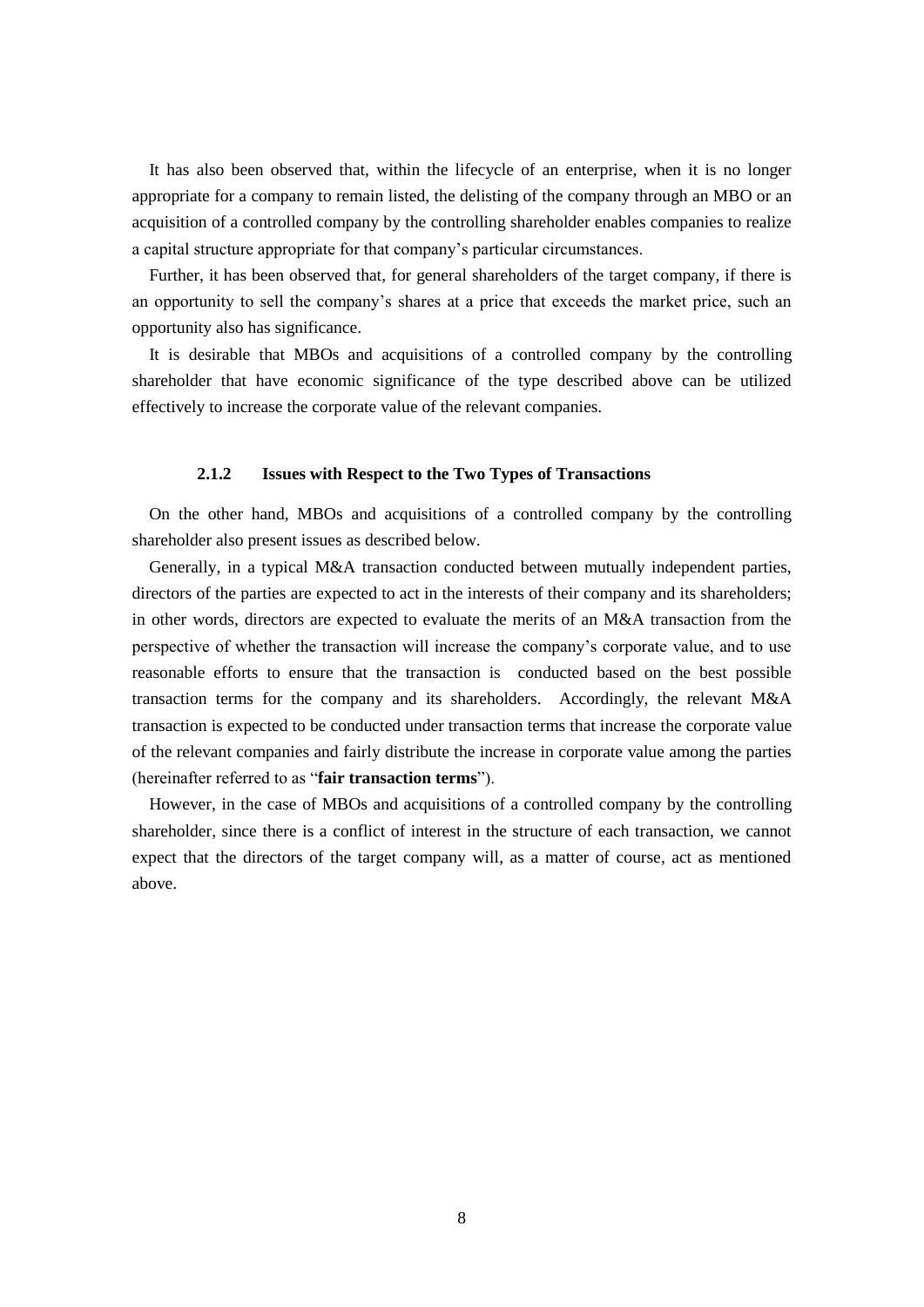

More specifically, in MBOs, one or more directors of the target company will acquire the target company's shares from general shareholders, and since such directors, as purchasers, have a direct interest in lowering the acquisition consideration, a structural conflict of interest inevitably arises between such directors and general shareholders, as sellers of the shares.

In addition, with respect to acquisitions of a controlled company by the controlling shareholder, where there is a conflict of interest between the controlling shareholder and general shareholders who are in a buyer-seller relationship,<sup>9</sup> it has been observed that there is a risk that the directors of the controlled company will prioritize the interests of the controlling shareholder over the interests of general shareholders or that the controlling shareholder will unilaterally determine transaction terms that are advantageous to itself, since the controlling shareholder has the power to exert influence over the management of its subordinate company by exercising voting rights at a general meeting of shareholders, dispatching directors, and other actions.

In addition, since in each of these types of transactions, directors or controlling shareholders buying shares generally have a significant amount of accurate information about the target company compared to general shareholders selling the shares, there is a huge informational asymmetry between the acquiring parties and general shareholders. Moreover, it cannot be expected that the parties will voluntarily transfer information.

As described above, issues with respect to structural conflicts of interest and information asymmetries exist in these types of transactions. Therefore, general shareholders, who will lose their status as shareholders as a result of these transactions, may become concerned or suspicious that the interests of the acquiring party are being prioritized over the interests of

<sup>9</sup> According to "6.1.3 Structural Conflicts of Interest of Listed Subsidiaries" of the "Practical Guidelines for Group Governance Systems" (June 28, 2019) issued by METI, when (i) direct transactions, (ii) transfers of business departments or arrangements between related businesses, or (iii) transactions that result in an organ becoming a wholly-owned subsidiary, are conducted between a listed subsidiary and its parent company, conflicts of interest that occur between the parent company and general shareholders of the listed subsidiaries can, depending on the transaction terms, harm the interests of general shareholders. For this reason, it is necessary to implement measures to fully consider the interests of general shareholders by the establishment of an effective governance system in the listed subsidiaries. These Guidelines present approaches to fair transactions described in (iii) above, in which issues of such conflicts of interest could become very serious.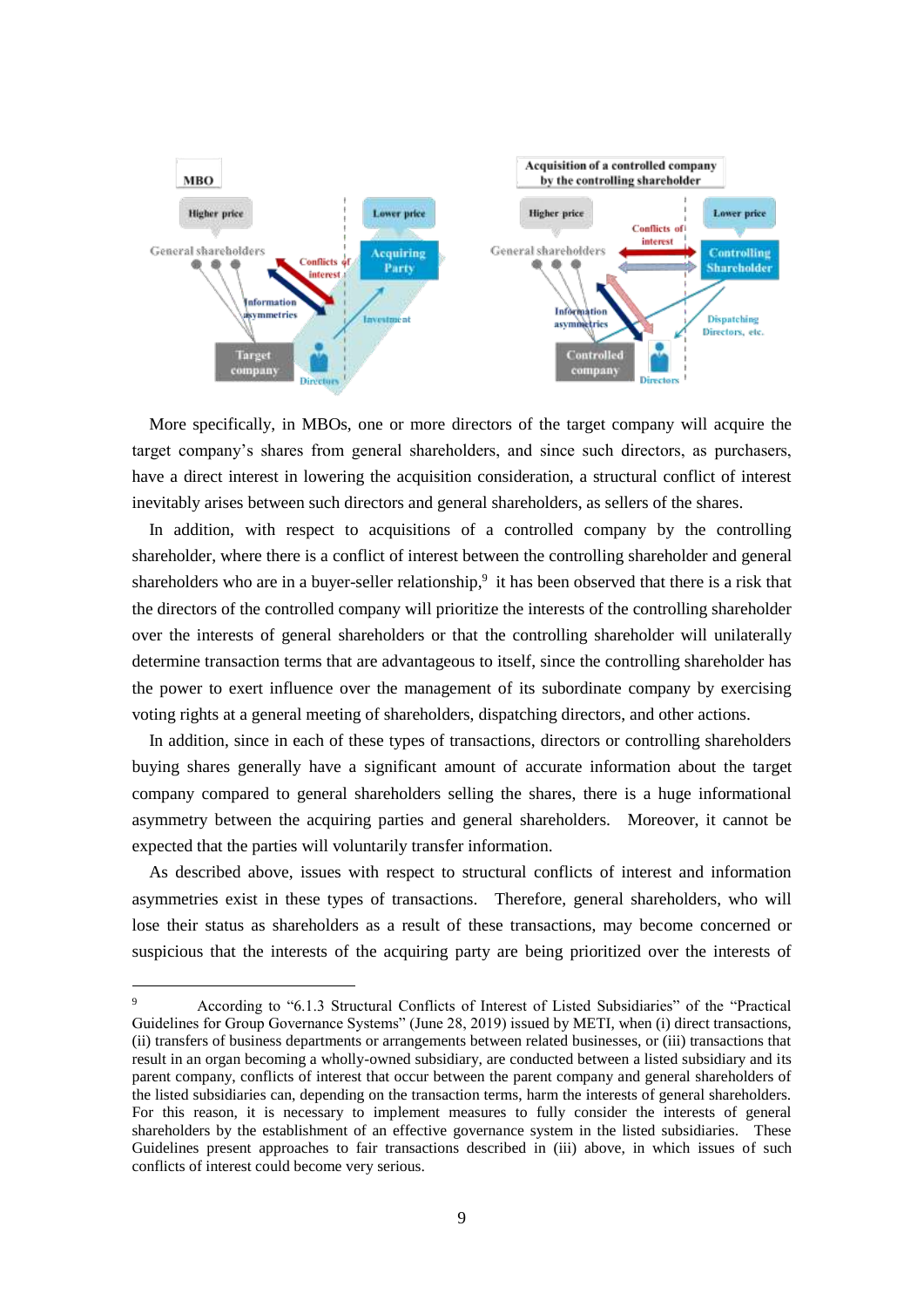general shareholders, or that the acquiring party is using its information advantage to conduct M&A under adverse transaction terms designed to allow the acquiring party to wrongfully enjoy benefits that should accrue to general shareholders.<sup>10</sup>

In order to dispel these concerns or suspicions, in MBOs and acquisitions of a controlled company by the controlling shareholder, increases in corporate value and realization of fair transaction terms should be ensured by addressing the issues with respect to structural conflicts of interest and information asymmetries described above through the adoption of special practical measures in connection with the M&A process and provision of information to general shareholders.

#### **2.1.3 Differences Between the Two Types of Transactions**

<span id="page-12-0"></span>This section discusses the differences between MBOs and acquisitions of a controlled company by the controlling shareholder.

First, there are structurally important differences between the two types of transactions. Specifically, in acquisitions of a controlled company by the controlling shareholder, the acquiring party is a controlling shareholder which is already in possession of a controlling interest in the target company before the relevant M&A, whereas in MBOs, the acquiring party is one or more directors who do not necessarily have such a controlling interest.<sup>11</sup>

Further, in MBOs, as directors of the target company themselves are the acquiring party, and have a direct interest in lowering the acquisition consideration, there is a direct conflict of interest between the directors and general shareholders. In addition, the directors can freely access the internal information of the target company. In acquisitions of a controlled company by the controlling shareholder, directors of the controlled company do not have a direct interest in lowering the acquisition consideration, but only can be affected by conflicts of interest between the controlling shareholder and general shareholders through the influence of the controlling shareholder on the directors of the controlled company. Additionally, even a shareholder which holds a controlling interest does not necessarily have all of the controlled company's internal information. It has also been observed that even a controlled company is independently managed as a listed company and does not necessarily follow instructions of the

<sup>&</sup>lt;sup>10</sup> For example, there has been concern at times expressed by general shareholders that as a result of the information asymmetries described in the main text, directors and controlling shareholders familiar with the target company's internal information may have conducted M&A transactions at a time when the market share price of the target company was temporarily undervalued compared to its intrinsic value, for the sole purpose of pursuing their own profits, even though such transaction lacked necessity and rationality from the standpoint of increasing corporate value. In the case of MBOs in particular, it has been observed that a number of business restructuring measures that are planned after MBOs are actually feasible without delisting while continuing operations as a listed company, and that MBOs should have a positive purpose that is sufficient to dispel such concerns.

See Note 25) for the differences in transaction types.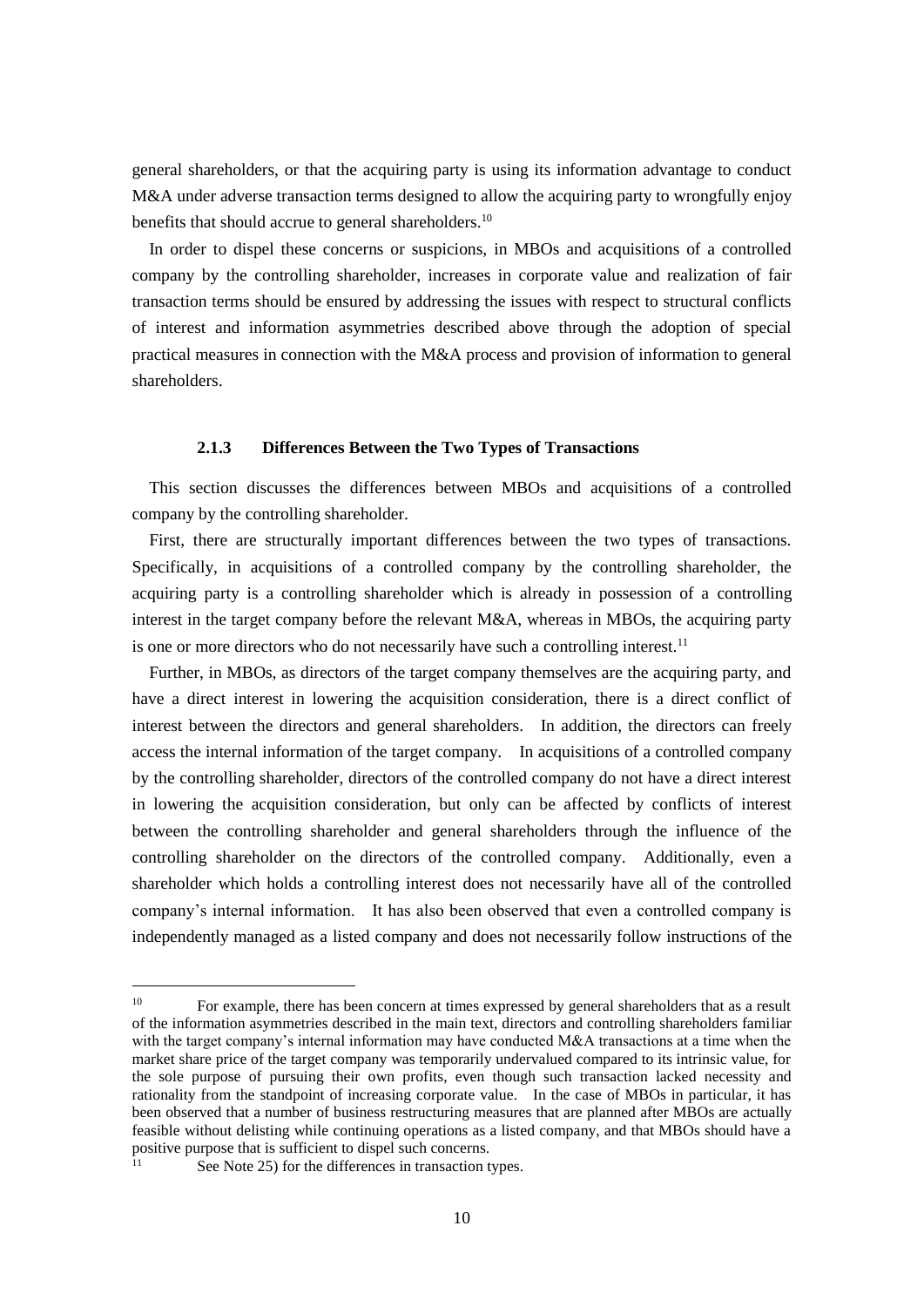controlling shareholder. Thus, issues with respect to structural conflicts of interest or information asymmetries that exist in MBOs are not identical to the issues that arise with respect to acquisitions of a controlled company by the controlling shareholder.

On the other hand, it has been observed that in acquisitions of a controlled company by the controlling shareholder, since the controlling shareholder, as the acquiring party, already holds a higher percentage of voting rights before the relevant M&A, the risk that the controlling shareholder will unilaterally determine transaction terms that are advantageous to itself and the interests of general shareholders of a controlled company will be harmed is higher than with MBOs. Therefore, it is necessary to evaluate these transactions more closely than MBOs. It has also been observed that in acquisitions of a controlled company by the controlling shareholder, it cannot be assumed as a matter of course that the management of the controlled company will function independently; acquisitions of a controlled company by the controlling shareholder are final transactions that terminate the ongoing relationship where the current shareholders of the controlled company supervise its directors, as contrasted with ordinary transactions between the controlling shareholder and a controlled company, which occur in circumstances where such relationship will continue thereafter.<sup>12</sup>

<sup>&</sup>lt;sup>12</sup> In addition to the differences noted in the main text, it has been observed that, while the possibility of competing bidders can be expected in MBOs (where management who participate in an acquisition are not controlling shareholders), in the case of acquisitions of a controlled company by the controlling shareholder, the opportunity to reap the benefits that should be enjoyed by general shareholders of the controlled company are limited, as it is often difficult in practice to expect that competing bidders will participate. On the other hand, it has been observed that in the case of MBOs, the target company can use the existence of other possible competing bidders as a bargaining chip in negotiations with the acquiring management, but in the case of acquisitions of a controlled company by the controlling shareholder, the bargaining power of a controlled company may be weak, as the counterparty against which the controlled company negotiates is often limited to the controlling shareholder.

In addition, in the case of acquisitions of a controlled company by the controlling shareholder, it has been observed that there is a difference in the prior awareness by general shareholders of the potential risks and the necessity of protection of general shareholders, compared to MBOs in which general shareholders of the target company do not expect the target company to be acquired through an MBO, as general shareholders of a controlled company are aware when they invest of the existence of the controlling shareholder and the laws and regulations that apply in such situations, and nonetheless remain shareholders of the controlled company. Further, it has been observed that general shareholders of the controlled company may have originally acquired the shares at a depreciated share price, that the controlled company benefits from the reputation of the controlling shareholder, or that certain general shareholders of the controlled company may have acquired the shares with the expectation that the controlled company will be acquired by the controlling shareholder. On the other hand, it has been observed that rather than allowing the share price of the controlled company to be decreased reflecting the risk that the company will be acquired by the controlling shareholder under unfair transaction terms, it is desirable from the perspective of safeguarding the market capitalization of the target company, and therefore social wealth, to have a situation where the share price reverts to a price that does not incorporate such risk by protecting general shareholders from such risks. It has been further observed that it is a fundamental obligation that even in the case of controlled companies the interests of general shareholders are to be protected, given that the shares of the controlled companies are listed and general investors are allowed to freely sell and purchase their shares.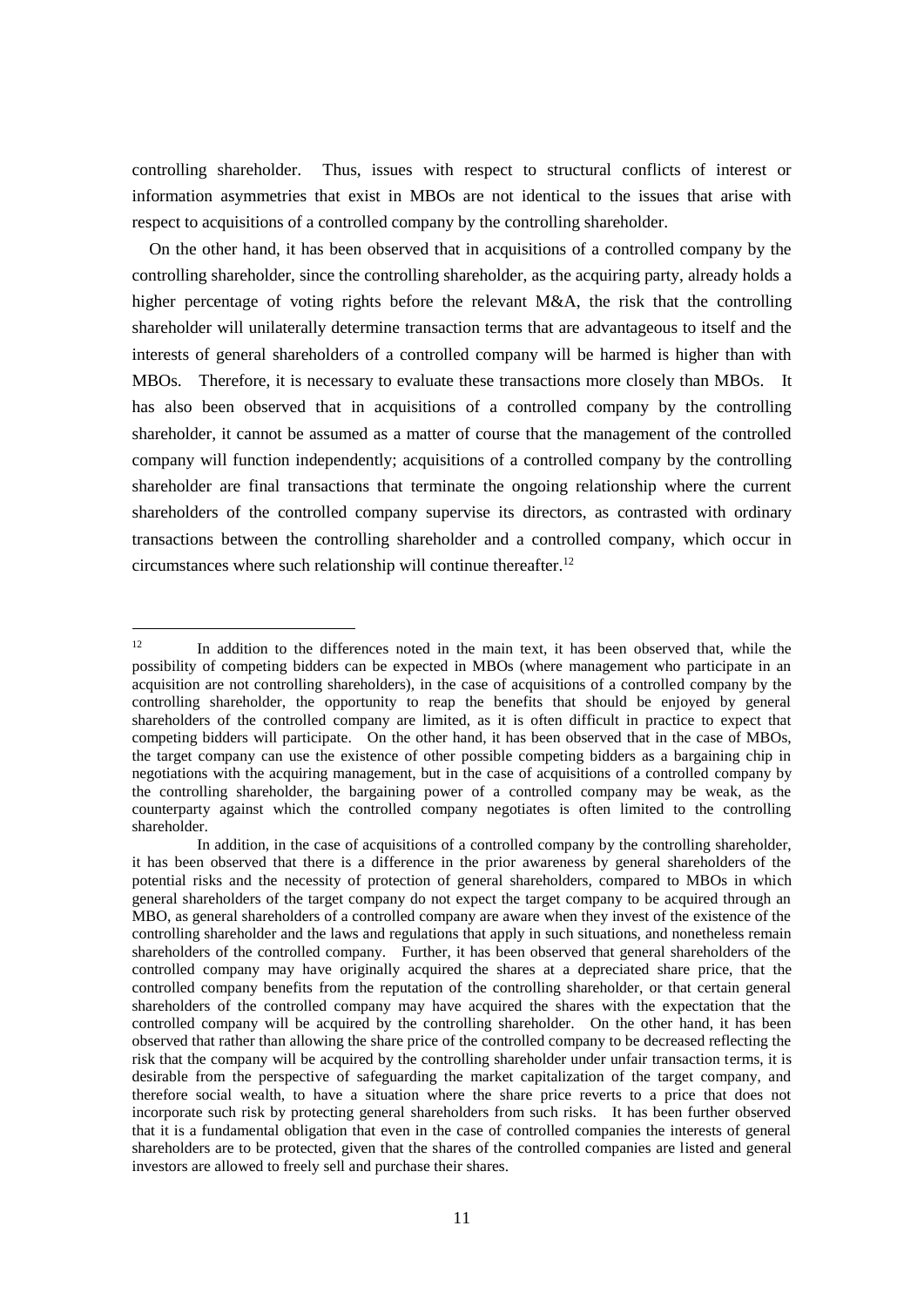Taking into account the foregoing, while it is necessary to consider differences in transaction structure between MBOs and acquisitions of a controlled company by the controlling shareholder, and differences therein with respect to structural conflicts of interest and information asymmetries, when it comes to the need for special practical measures to ensure increases in corporate value and the realization of fair transaction terms, there is not necessarily a general, categorical difference between these two types of transactions .<sup>13</sup>

# <span id="page-14-0"></span>**2.2 Basic Issues Regarding Acquisition Consideration**

<u>.</u>

As described above, in MBOs and acquisitions of a controlled company by the controlling shareholder, special practical measures should be taken to ensure corporate value increases and fair transaction terms are achieved, specifically transaction terms that fairly distribute the increase in corporate value to general shareholders. As a premise for the evaluation of such practical measures, it is useful to clarify views with respect to the value to be realized in M&A transactions and the benefits that should be enjoyed by general shareholders. The basic concepts involved in addressing these issues are set forth below.

#### **2.2.1 Concepts Regarding the Value Realized in M&A**

<span id="page-14-1"></span>Theoretically, the value realized in an M&A transaction can be separated into two types: (a) value that can be realized without executing the M&A transaction, and (b) value that cannot be realized without executing the M&A transaction.<sup>14</sup>

The values of (a) and (b) above should be enjoyed by all shareholders in accordance with the number of shares held by each shareholder. In cases where an M&A transaction is conducted through a squeeze out of general shareholders, theoretically and conceptually, value that can be realized without executing the transaction (case (a) above) should be enjoyed by all shareholders, including general shareholders in accordance with the number of shares held by

<sup>13</sup> However, due to the structural differences between these types of transactions, in the case of acquisitions of a controlled company by the controlling shareholder, certain Fairness Ensuring Measures do not function effectively or are of serious concern with respect to adverse effects or other difficulties. With respect to such measures, it may be appropriate to take into account differences in transaction types. Therefore, from Section 3.2 of the main text, such measures are organized with consideration for the differences in transaction types.

In MBOs, theoretically, synergies such as those that occur in business combinations do not occur just as the result of the MBO, but cost reduction effects resulting from the removal of general shareholders (i.e., the elimination of costs related to mediating the interests of general shareholders and disclosure costs), and value created through the efforts of management who contribute human capital in MBOs as a result of changes in incentive structures, are considered to be included in the value of (b), which cannot be realized without executing the M&A transaction. In addition, in the case of MBOs in which management jointly conduct transactions with investment funds, management efficiencies generated through the support of the investment funds and synergies generated with other operating companies under the control of the investment funds may also be included in the value of (b).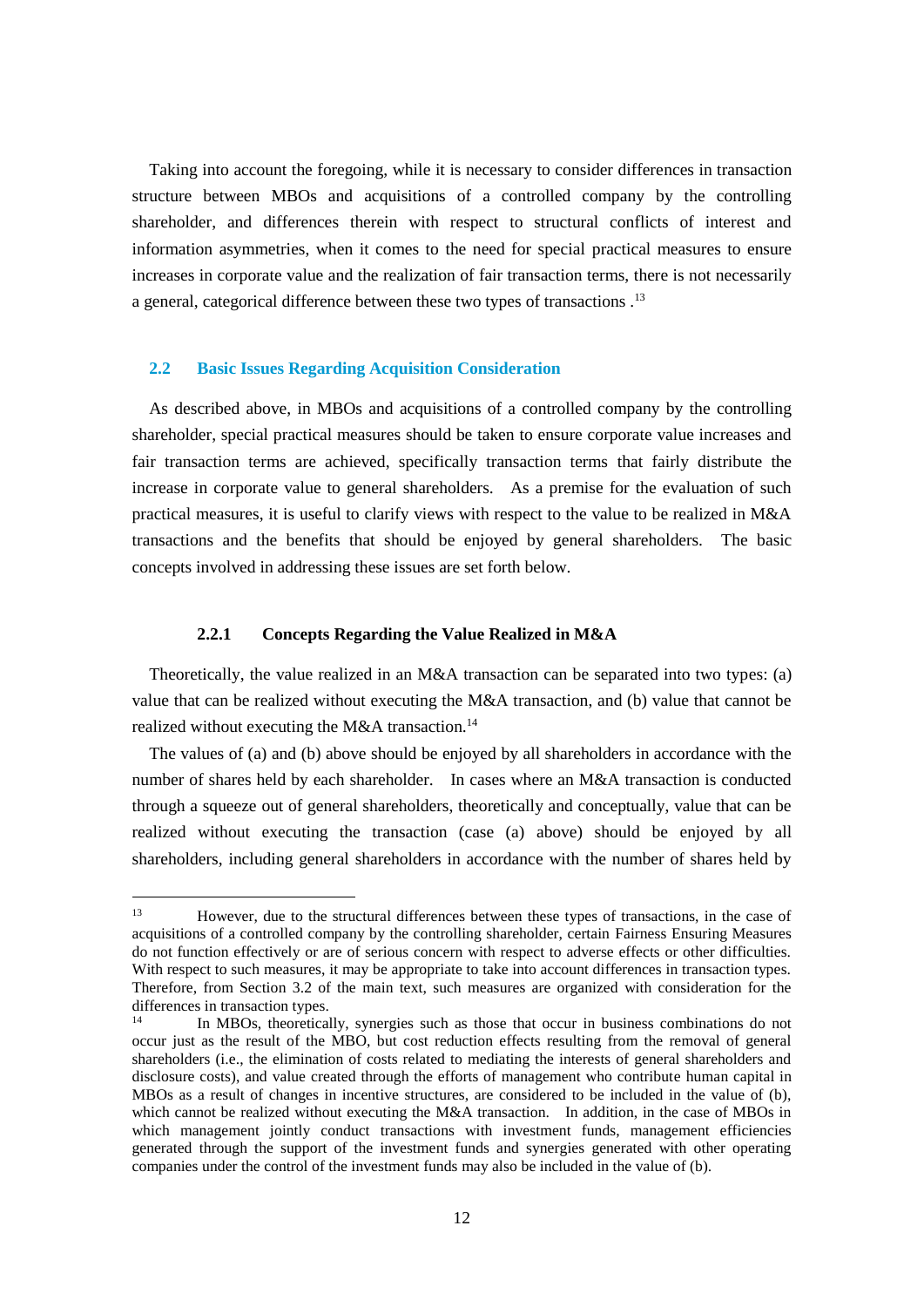such shareholders.<sup>15</sup> On the other hand, with respect to value that cannot be realized without executing the transaction (case (b) above), although general shareholders will be squeezed out by the transaction, it is fair that general shareholders should also enjoy an appropriate portion of such value.<sup>16</sup>



# **2.2.2 Discussion of Actual Cases**

<u>.</u>

<span id="page-15-0"></span>As described above, although value realized in M&A transactions can be conceptualized, it is difficult in actual cases to strictly and objectively distinguish and determine the values of (a) and (b) above, as well as to determine to what extent the value of (a) is reflected in the market price before an M&A transaction is announced.<sup>17</sup> In addition, with respect to the value of (b),

<sup>&</sup>lt;sup>15</sup> For example, profits from the sale of idle assets with large unrealized gains can be achieved without executing an M&A transaction, and should be enjoyed by all shareholders rather than monopolized by acquiring parties. In addition, value expected to be realized through business alliances with other companies after the M&A transaction can be distinguished in terms of whether such business alliance could be realized through an M&A transaction or could be formed without the M&A transaction theoretically (although it is difficult to determine in practice). In the latter case, value should not be monopolized by acquiring parties, and should be enjoyed by all shareholders.

<sup>16</sup> Under the Companies Act, the purchase price of shares in appraisal litigation (i.e., litigation with respect to the rights of dissenting shareholders to demand that a target company purchase their shares at a fair price) in connection with a corporate reorganization is determined to be a "fair price" (such as Article 785 Paragraph 1 of the Companies Act). Such price is interpreted as: (i) the price of the shares held on the record date where the corporate reorganization resulted in an increase in corporate value and, assuming the corporate reorganization was conducted under fair transaction terms, where that increase will be fairly distributed to the shareholders of the respective companies on the record date, and (ii) if the corporate reorganization did not result in an increase in corporate value, the price of shares that would have been held on the record date if there had been no resolution at the general meeting of shareholders approving the corporate reorganization. The prices to be determined by the courts in the case of a cash-out of shareholders by methods other than corporate reorganization are also similarly interpreted.

<sup>17</sup> Value that can be realized through the application of existing management resources held prior to the M&A transaction is included in the value of (a), which can be realized without executing the M&A transaction, even if the value is not actually realized. In this respect, it has been observed that although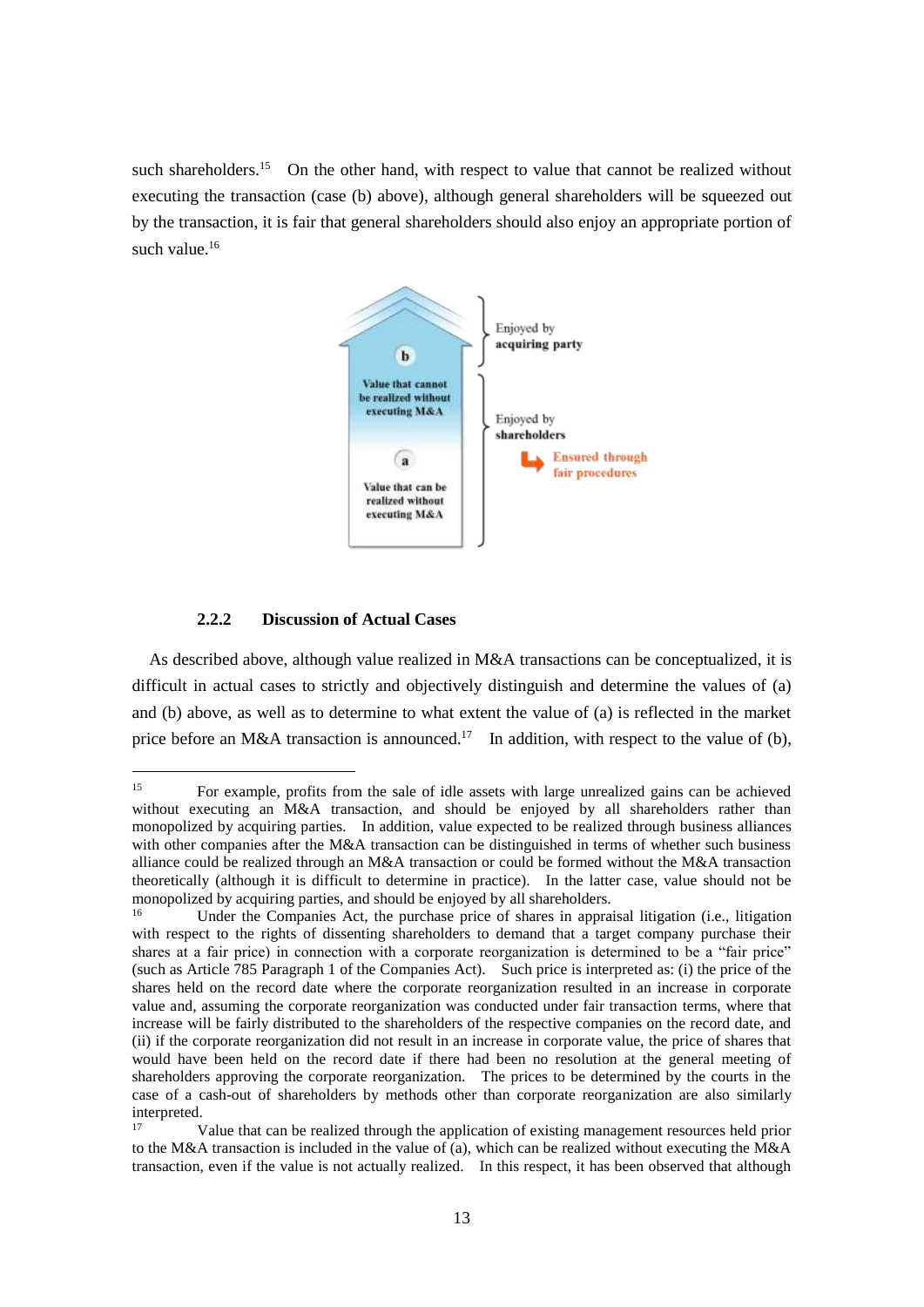there is a certain range in the value that general shareholders should enjoy, and it is difficult to create a singular and objective standard for determining what portion should be allocated to general shareholders. Therefore, it is difficult to establish directly a methodology for determining reasonable acquisition consideration in actual cases based on the theoretical concept described above, or to establish any singular or objective criteria such as, "the premium is fair if over  $x\frac{9}{6}$ " compared with the market price of the shares.

Therefore, it is not appropriate to establish any singular or objective criteria for transaction terms, including the acquisition consideration; instead, guidance should be provided with respect to procedures to ensure the fairness of transaction terms (such procedures are hereinafter referred to as "**fair procedures**") and, by executing M&A transactions in accordance with such procedures, that general shareholders secure the fair return that they deserve (such returns are hereinafter referred to as the "**returns deserved by general shareholders**" or the "**interests of general shareholders**").

### **2.2.3 Types of Acquisition Consideration**

1

<span id="page-16-0"></span>It has been observed that where cash is used as the acquisition consideration, a portion of the value of (b), which is to be realized after an M&A transaction, to be enjoyed by general shareholders of the target company will be cashed out at the time of the transaction and delivered to general shareholders. On the other hand, if shares of the acquiring company are used as the acquisition consideration, general shareholders of the target company will be offered an opportunity to continue holding shares as a shareholder of the acquiring company after the transaction, and can enjoy the value of (b) through their subsequent holding of such shares.

However, even if shares of the acquiring company are used as the acquisition consideration, when the transaction terms, for example, the share exchange ratio, are not fair (specifically, when the number of shares of the acquiring company that general shareholders of the target company receive is insufficient), the value of (b) which general shareholders of the target company will enjoy after the transaction through holding shares in the acquiring company will be significantly reduced; in that sense, the issues with respect to fairness of transaction terms are the same as cases where cash is used as the acquisition consideration. Therefore, the nature of the acquisition consideration does not necessarily result in a difference in the importance of

the value of (a) is expected to be fully realized prior to the delisting of a target company through an MBO or an acquisition of a controlled company by the controlling shareholder, it is often not fully realized during the period in which the company continues as a listed company, and this situation is the basis for price formation in the stock market.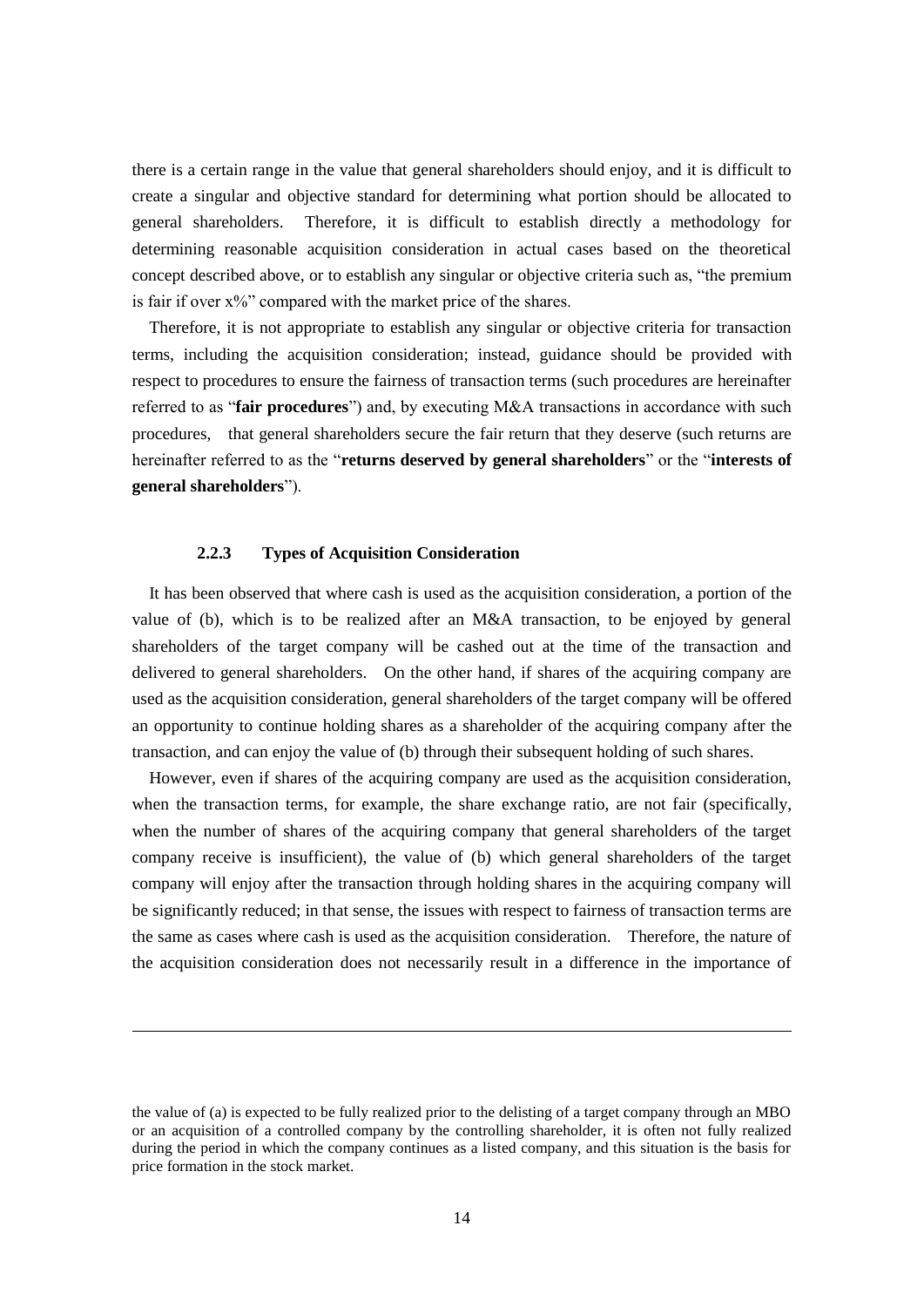ensuring that the interests of general shareholders are protected in M&A through fair procedures.<sup>18</sup>

# <span id="page-17-0"></span>**2.3 Principles to Be Respected in Conducting M&A**

Taking into account the foregoing discussion, the followings are the principles to be respected in M&A transactions:

### **Principle 1: Increase corporate value**

1

Whether an M&A transaction is desirable should be decided based on whether it increases corporate value.<sup>19</sup>

# **Principle 2: Ensure the protection of the interests of general shareholders through fair procedures**

M&A transactions should be conducted through fair procedures to ensure that the interests of general shareholders are protected.

Both principles apply not only to MBOs and acquisitions of a controlled company by the controlling shareholder, but also to ordinary M&A transactions; however, Principle 2 is considered particularly important in MBOs and in acquisitions of a controlled company by the controlling shareholder.

The relationship between the two principles is that M&A should increase corporate value, fulfilling Principle 1, and with that as the premise, the interests of general shareholders should be protected by executing the M&A transaction through fair procedures in accordance with Principle 2.<sup>20</sup>

<sup>&</sup>lt;sup>18</sup> It has been observed that, even if shares of an acquiring company are used as the acquisition consideration, in the case where the size of the target company is smaller than the acquiring company, the value of (b) that general shareholders of the target company can enjoy by holding the shares of the acquiring company after the transaction will be significantly diluted. In addition, it has been observed that depending on differences in the characteristics of the target company and the acquiring company as investment targets and on the investment policies of general shareholders, it cannot be assumed that general shareholders of the target company will continue to hold the shares of the acquiring company after the transaction.

<sup>19</sup> In the case of acquisitions of a controlled company by the controlling shareholder, Principle 1 is likely to be considered from the perspective of whether M&A increases the corporate value of the group as a whole.

While it is not easy in practice to decide whether an M&A transaction will increase the corporate value of a target company, if the transaction is executed through fair procedures and fulfills the requirements of Principle 2, it is unlikely that the Board of Directors and the Special Committee of the target company will agree to an M&A transaction that does not increase corporate value (as a result, value that cannot be realized without the M&A transaction is not anticipated, and such value will not be distributed to general shareholders). Therefore, such M&A transaction will increase corporate value, and it is likely that the requirements of Principle 1 will also be met.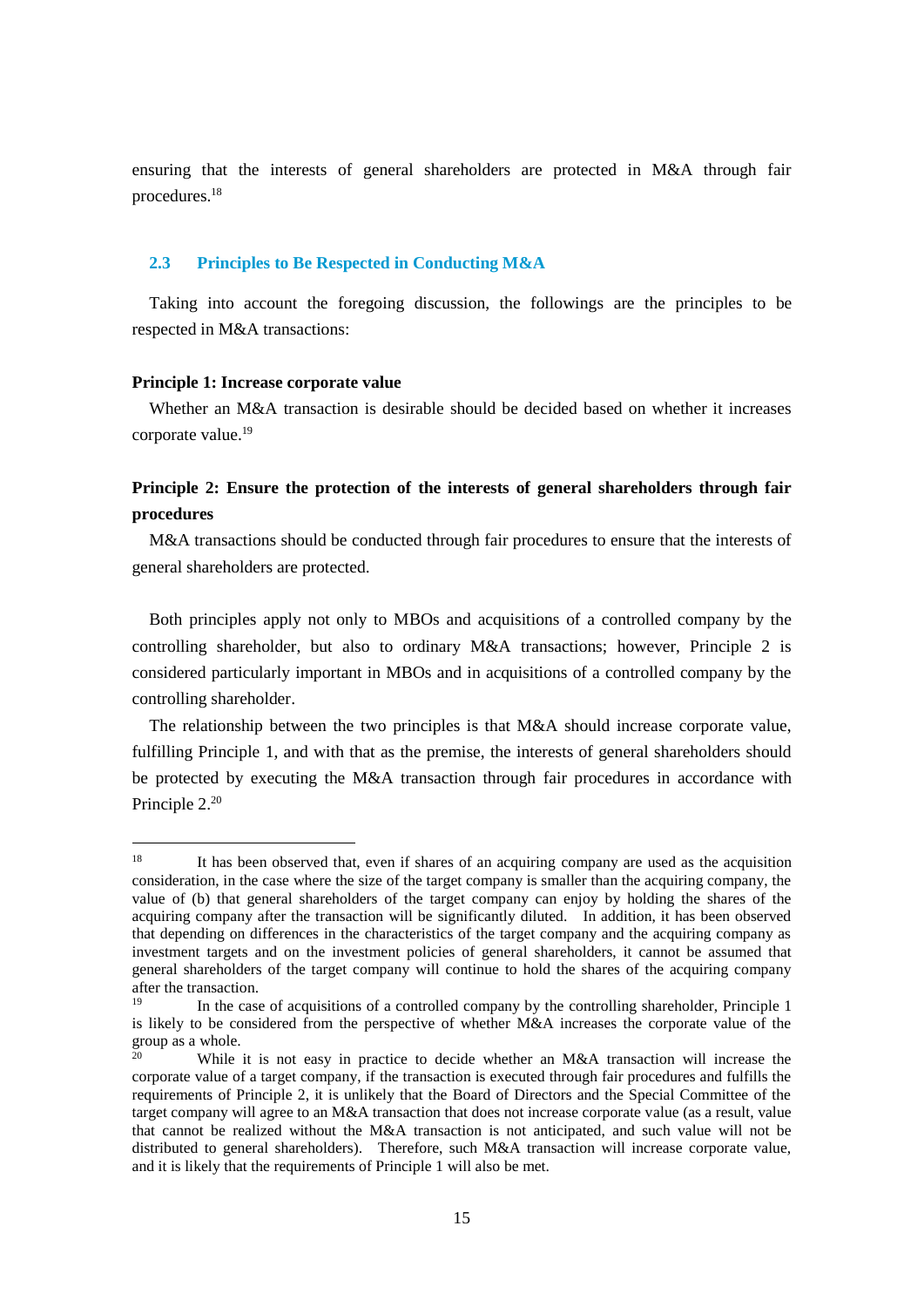### <span id="page-18-0"></span>**2.4 Basic Perspectives on Fair Procedures**

1

As described above, MBOs and acquisitions of a controlled company by the controlling shareholder should be conducted through fair procedures to ensure that the interests of general shareholders are protected in accordance with Principle 2. Practical measures that constitute fair procedures are referred to herein as "**Fairness Ensuring Measures**." In MBOs and acquisitions of a controlled company by the controlling shareholder, it is advisable to adopt Fairness Ensuring Measures in accordance with the specific circumstances of each M&A transaction (such as the degree of issues with respect to structural conflicts of interest or information asymmetries in the relevant transaction, the situation of the target company, and the overall transaction structure). There are various possible Fairness Ensuring Measures, each of which can be used to realize fair transaction terms from the following perspectives.

# **Perspective 1: Ensure a situation substantially equivalent to an arm's length transaction in the process of formulating the transaction terms**

In the negotiation and evaluation of the appropriateness of an M&A transaction and the reasonableness of transaction terms for a target company (hereinafter referred to as the "**process of formulating the transaction terms**"), ensure a situation substantially equivalent to a situation where an M&A transaction is conducted between mutually independent parties; in other words, situations where issues with respect to structural conflicts of interest or information asymmetries are properly addressed, and reasonable efforts are made to conduct the M&A transaction on the best possible transaction terms for general shareholders, while also increasing corporate value.<sup>21</sup>

# **Perspective 2: Ensure that general shareholders have an opportunity to make an appropriate decision based on sufficient information**

Taking into account the natural challenges for general shareholders to make an appropriate decision based on sufficient information (informed judgment) on the reasonableness of

<sup>21</sup> Perspective 1 is a perspective that is relevant when considering Fairness Ensuring Measures that will be implemented by the target company in the process of formulating the transaction terms, and is generally the perspective of the target company. In other words, during the process of formulating the transaction terms, as in an ordinary M&A transaction, reasonable efforts are made by the acquiring parties to conduct the M&A transaction on the best possible transaction terms for themselves, and Perspective 1 is not meant to deny this. Based on this assumption, Perspective 1 is intended to ensure the fairness of transaction terms by ensuring that the target company, as in the case of an ordinary M&A transaction, makes reasonable efforts to conduct the M&A transaction on the best possible transaction terms for general shareholders of the target company, while also increasing corporate value, thereby ensuring a situation which is, as a whole, substantially equivalent to one in which an M&A transaction is conducted between mutually independent parties, and negotiations and decisions on transaction terms occur in such a situation.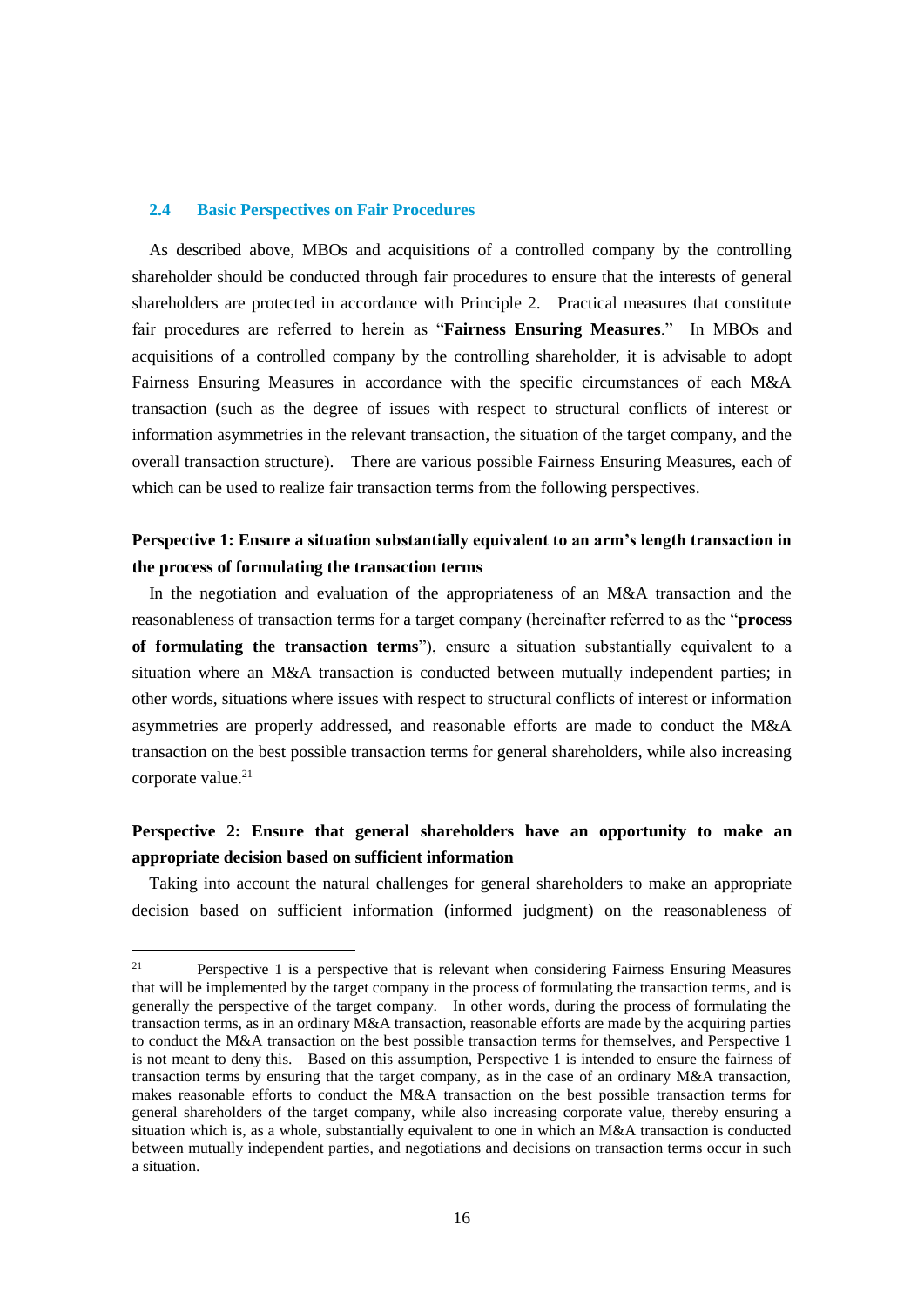transaction terms due to information asymmetries between an acquiring party and general shareholders in MBOs and acquisitions of a controlled company by the controlling shareholder, provide general shareholders with necessary information to make an appropriate decision and ensure that general shareholders have an opportunity to make an appropriate decision.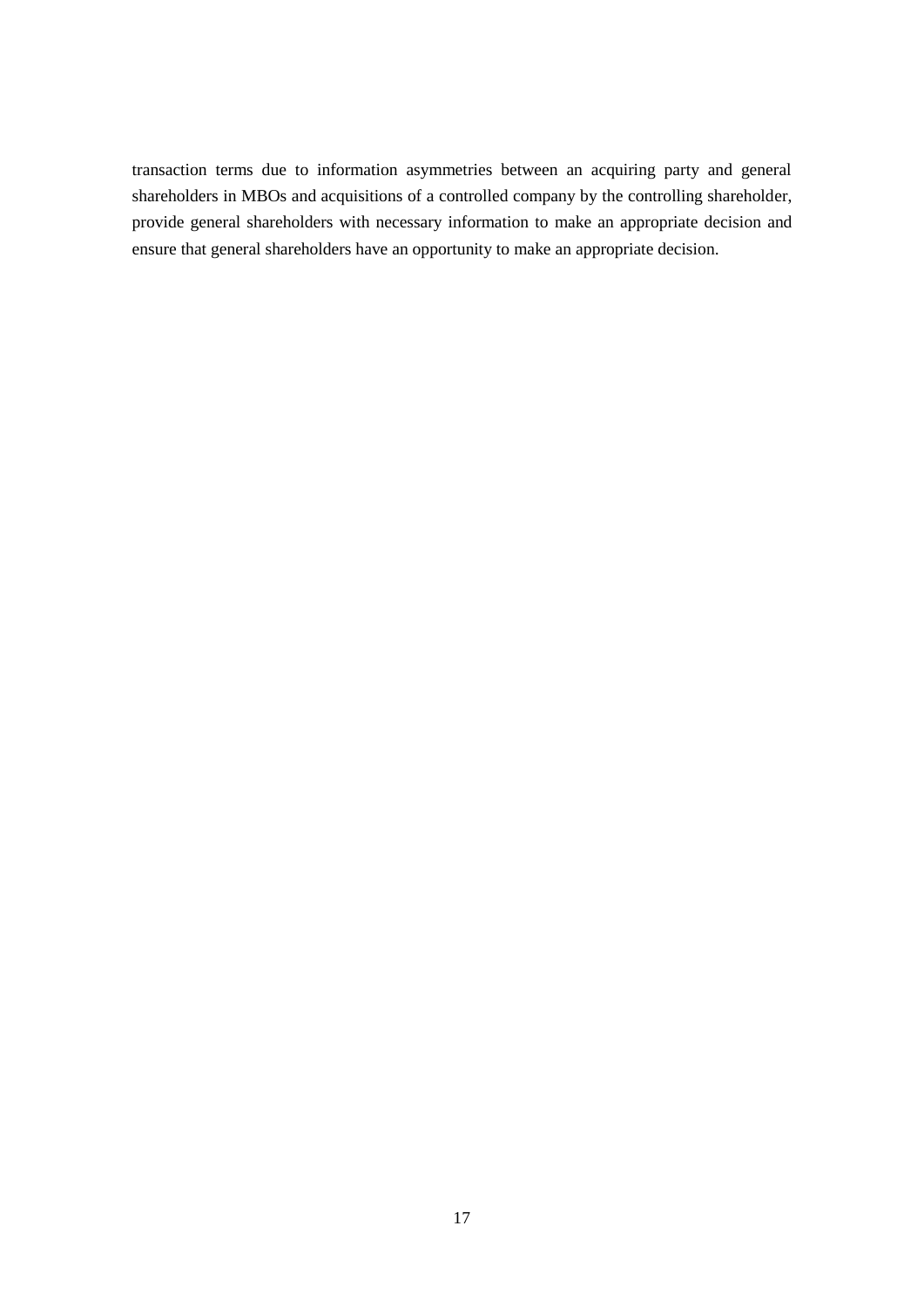# <span id="page-20-0"></span>**Chapter 3 Practical Specific Measures (Fairness Ensuring Measures)**

With consideration for the principles and basic perspectives outlined above, Sections 3.2 to 3.7 of this chapter address certain typical Fairness Ensuring Measures that are generally considered highly effective in MBOs and acquisitions of a controlled company by the controlling shareholder, and explain their functions and advisable practices.

<span id="page-20-1"></span>

#### <span id="page-20-2"></span>**3.1 Overview**

1

### **3.1.1 Basic Premise of Fairness Ensuring Measures**

Each Fairness Ensuring Measure set forth in this chapter is intended as a means to ensure procedurally the fairness of transaction terms for which it is difficult to establish unambiguous, objective criteria.

Therefore, the implementation of each of the Fairness Ensuring Measures is not a necessary condition to realize fair transaction terms in MBOs and acquisitions of a controlled company by the controlling shareholder; and it does not mean that if all of these measures are not always implemented, the realization of fair transaction terms cannot be ensured.<sup>22</sup>

<sup>&</sup>lt;sup>22</sup> Further, fair transaction terms are not necessarily only realized by implementing each of the Fairness Ensuring Measures set forth in this chapter, but even in cases where such measures are not implemented there may be cases where fair transaction terms are realized and are accepted by most general shareholders.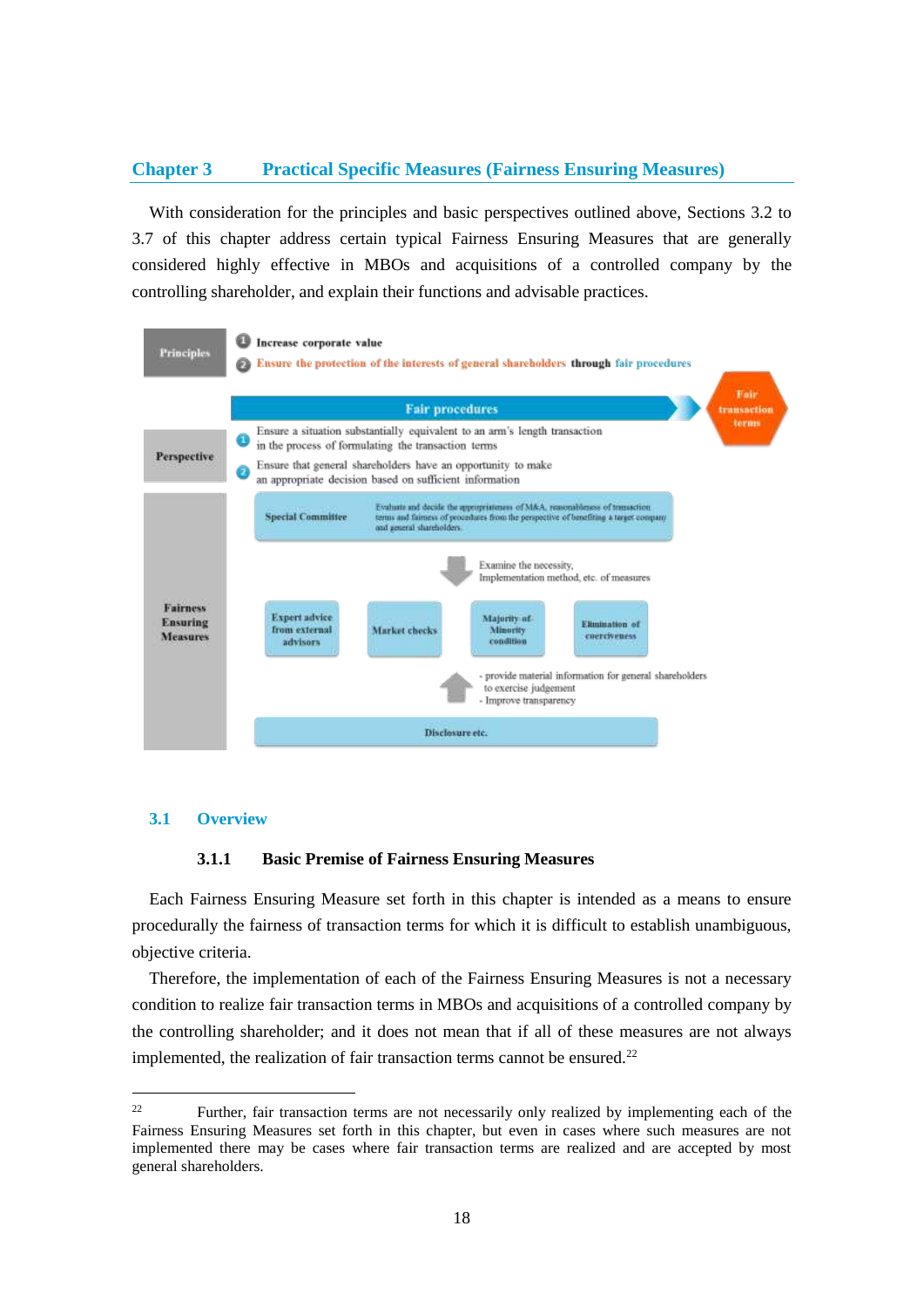In other words, parties should consider which, and to what extent, Fairness Ensuring Measures should be taken based on the specific circumstances of each individual M&A transaction. Further, the measures taken should be evaluated in their entirety to determine whether they are sufficient ensure the fairness of transaction terms.

# <span id="page-21-0"></span>**3.1.2 Necessity of Selecting Appropriate Measures in Accordance with Individual Circumstances**

M&A transactions are diverse, highly individualized transactions. Even in cases involving MBOs or acquisitions of a controlled company by the controlling shareholder, the actual form of these M&A transactions is not uniform, and the degree of issues with respect to structural conflicts of interest or information asymmetries may differ in each transaction.<sup>23</sup> Further, in actual practice, the particular circumstances of the M&A transaction may impact the level of consideration to be given to general shareholders.<sup>24</sup>

Given the premise of Fairness Ensuring Measures described in Section 3.1.1 above, the appropriate combination of such measures may also be diverse, just as individual M&A transactions are diverse.

Therefore, in each M&A transaction, it is important to determine and implement appropriate Fairness Ensuring Measures in accordance with the specific circumstances of such transaction.<sup>25</sup>

<sup>&</sup>lt;sup>23</sup> In actual MBOs, current management may acquire the target company themselves or jointly with other investors (such as investment funds). For example, in cases where "shareholder/directors" such as owner-management will remain as management but sell many of the shares they own in the MBO, it may be assumed that the position of such management is similar to that of general shareholders, as their interests are similar to those of sellers of the shares. Therefore, there may be differences in the degree of economic profits that management obtain through an MBO and consequently, the degree of structural conflicts of interest, which depend on factors such as the involvement of investors other than the management, the extent of such involvement, the methods of disposal of the shares held by the management executing the MBO, and the percentage of their investment in the MBO.

In addition, in the case of acquisitions of a controlled company by the controlling shareholder, there may be differences in the degree of structural conflicts of interest and information asymmetries depending on factors such as the percentage of voting rights of the controlled company held by the controlling shareholder (which may range from less than a majority to more than two-thirds) and the relationship between the controlling shareholder and the controlled company (there may be cases where the controlled company heavily depends on the controlling shareholder, or where the controlled company is managed independently to a certain degree, depending on factors such as the personnel and business relationships between the controlling shareholder and the controlled company, differences in the fields of business, and how the controlling/controlled relationship between the two parties was formed).<br><sup>24</sup>

For example, in the case of an M&A transaction conducted in a turnaround situation, depending on the situation of the company, there may be cases where returns deserved by shareholders do not exist. In addition, in MBOs in which there are entities such as major shareholders or parent companies of the target companies, and the shareholders, as a group, can conclude rational negotiations with the acquiring parties, there may be cases where the acquiring management are unable in the first place to execute an unreasonable MBO, or an MBO at an unfairly low price.

<sup>25</sup> As described in Section 2.1.3 of the main text, between MBOs and acquisitions of a controlled company by the controlling shareholder, the structural conflicts of interest or information asymmetries are not identical. However, taking into account the discussions of this point, a general or categorical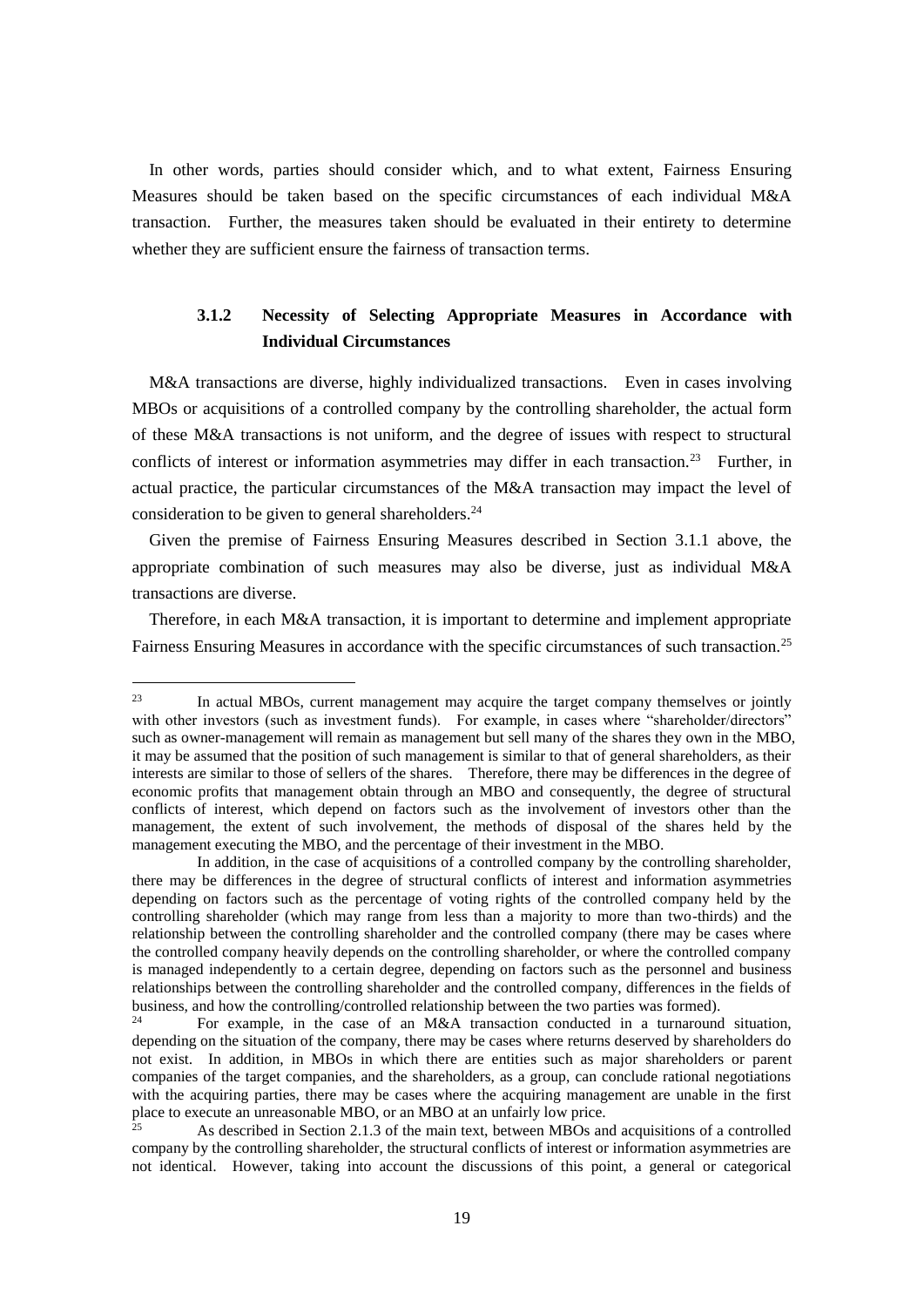If certain measures do not function effectively for a specific M&A transaction, or if concerns with respect to adverse effects or other difficulties arise with respect to certain measures, it is important that other measures be more substantially utilized in order to ensure the overall fairness of transaction terms.

Given the existence of structural conflicts of interest, it is important that an organ independent from the acquiring party, which understands the material facts regarding the conflicts of interest, be substantially involved in determining which Fairness Ensuring Measures are appropriate in the specific case.

### **3.1.3 Importance of Effective Function**

<u>.</u>

<span id="page-22-0"></span>Even if the construct of Fairness Ensuring Measures is arranged, such measures will be meaningless if each measure does not function effectively. The functional effectiveness as a whole of the Fairness Ensuring Measures is thus more important than the number of such measures that have been implemented in form.

### **3.1.4 Importance of Not Impeding Desirable M&A**

<span id="page-22-1"></span>When value-creating M&A transactions are conducted through fair procedures, the value realized in these M&A transactions is also enjoyed by general shareholders, which means that the interests of general shareholders are also served.

Therefore, it is not desirable for general shareholders that otherwise desirable value-creating M&A transactions be deterred, or that the parties to such transactions excessively refrain from executing such transactions.

The development of a sound capital market where value-creating M&A transactions are actively executed while also considering the interests of general shareholders requires that parties involved in M&A transactions take a balanced approach, including from the point of view of cost effectiveness, rather than being prone to risk avoidance.<sup>26</sup>

difference between these types of transactions does not exist with respect to the appropriate Fairness Ensuring Measures that should be taken in order to address issues with respect to structural conflicts of interest and information asymmetries and to ensure fair transaction terms. Therefore, it is appropriate to consider the specific circumstances that arise from differences in transaction types in individual M&A transactions as one of the specific factors to be taken into account in determining the appropriate Fairness Ensuring Measures.<br><sup>26</sup> Equipment

<sup>26</sup> For example, to the extent that Special Committee members, including outside directors, perform their duties using appropriate procedures set forth in these Guidelines, and in accordance with their duty of care, in the ordinary course they should not be subject to liability for damages or otherwise.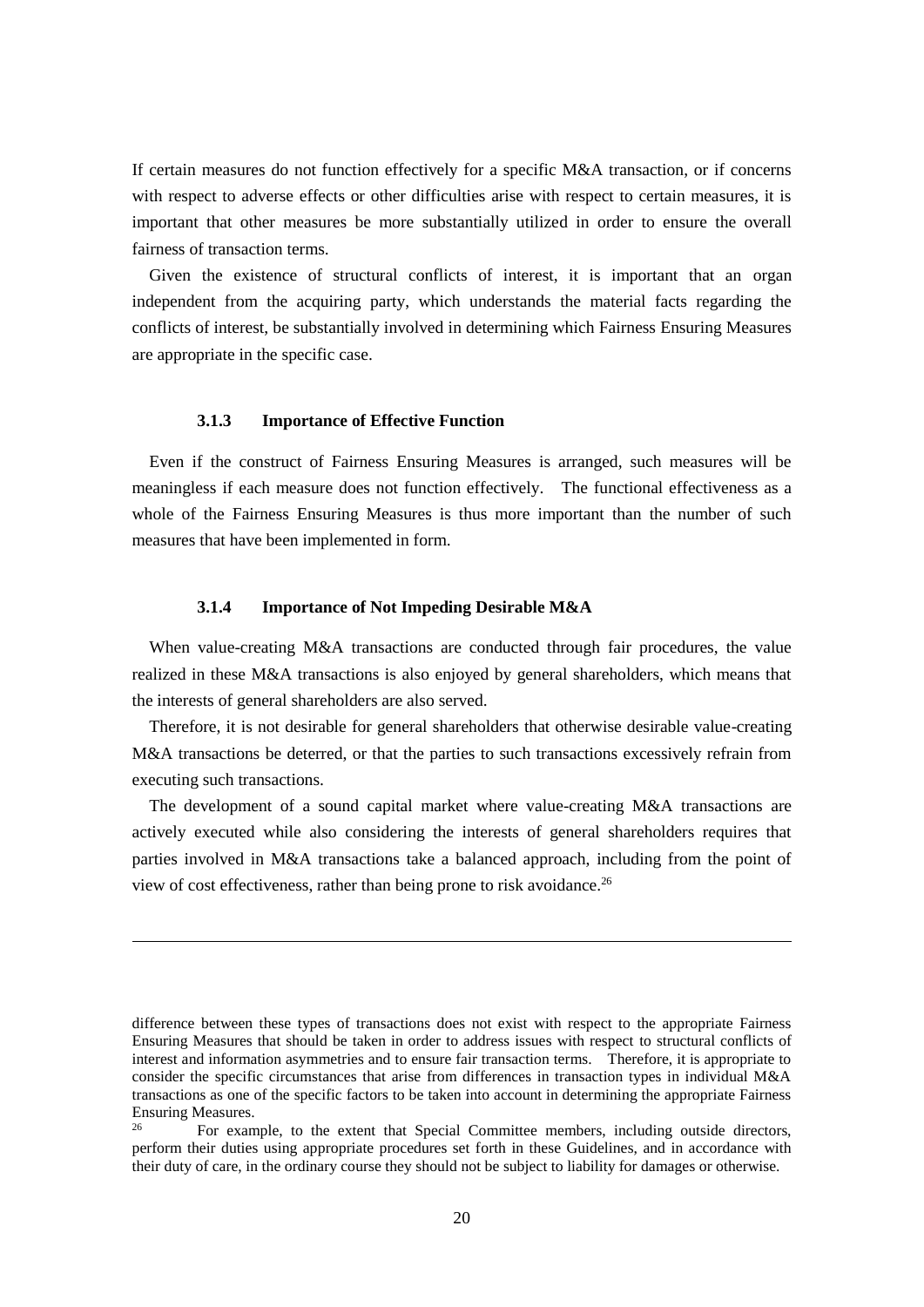### <span id="page-23-1"></span><span id="page-23-0"></span>**3.2 Establishment of an Independent Special Committee**

### **3.2.1 Function of the Special Committee**

In cases where structural conflicts of interest may affect the independence of the board of directors ("**Board of Directors**") of a target company, and there is a risk that the goals of increasing corporate value and securing the interests of general shareholders may not be properly reflected in the process of formulating transaction terms, a special committee (the "**Special Committee**") is a deliberative body that is voluntarily established as an independent organ to supplement or substitute for the role that the Board of Directors of the target company was originally expected to perform.

The Special Committee is composed of persons who are independent. After obtaining material information, the Special Committee evaluates and decides the appropriateness of the M&A transaction, the reasonableness of transaction terms, and the fairness of proposed procedures from the perspective of increasing corporate value and benefiting general shareholders. By so doing, the function of the Special Committee is to ensure that in the process of formulating the transaction terms, issues with respect to structural conflicts of interest and information asymmetries are properly addressed, and to ensure that reasonable efforts are made to conduct such M&A transaction on the best possible transaction terms for general shareholders, while also increasing corporate value (see Perspective 1).

In this way, fundamentally, the Special Committee is expected to evaluate and decide on an M&A transaction not from the position of a neutral third party vis-à-vis the acquiring party and target company/general shareholders, but rather from a position which aims to promote the interests of both the target company and its general shareholders. If the Special Committee functions effectively in this way, it will be highly valued as a Fairness Ensuring Measure.<sup>27</sup>

#### **3.2.2 Role of the Special Committee**

1

<span id="page-23-2"></span>In order to perform the functions described in Section 3.2.1 above, the Special Committee's roles are to (1) evaluate and decide on an M&A transaction from the perspective of whether or not it increases corporate value of the target company, and (2) from the perspective of benefiting

<sup>&</sup>lt;sup>27</sup> The Special Committee established in MBOs or acquisitions of a controlled company by the controlling shareholder is sometimes referred to as a "third party committee." However, as stated in the main text, it should be noted that the position of the Special Committee in such cases is different from third-party committees established in response to corporate scandals, which are required to remain neutral with respect to the company and other stakeholders, since Special Committees in the context of M&A transactions described above are not in the position of a neutral third party vis-a-vis the acquiring party and target company/general shareholders, but in a position which aims to promote the interests of both the target company and its general shareholders.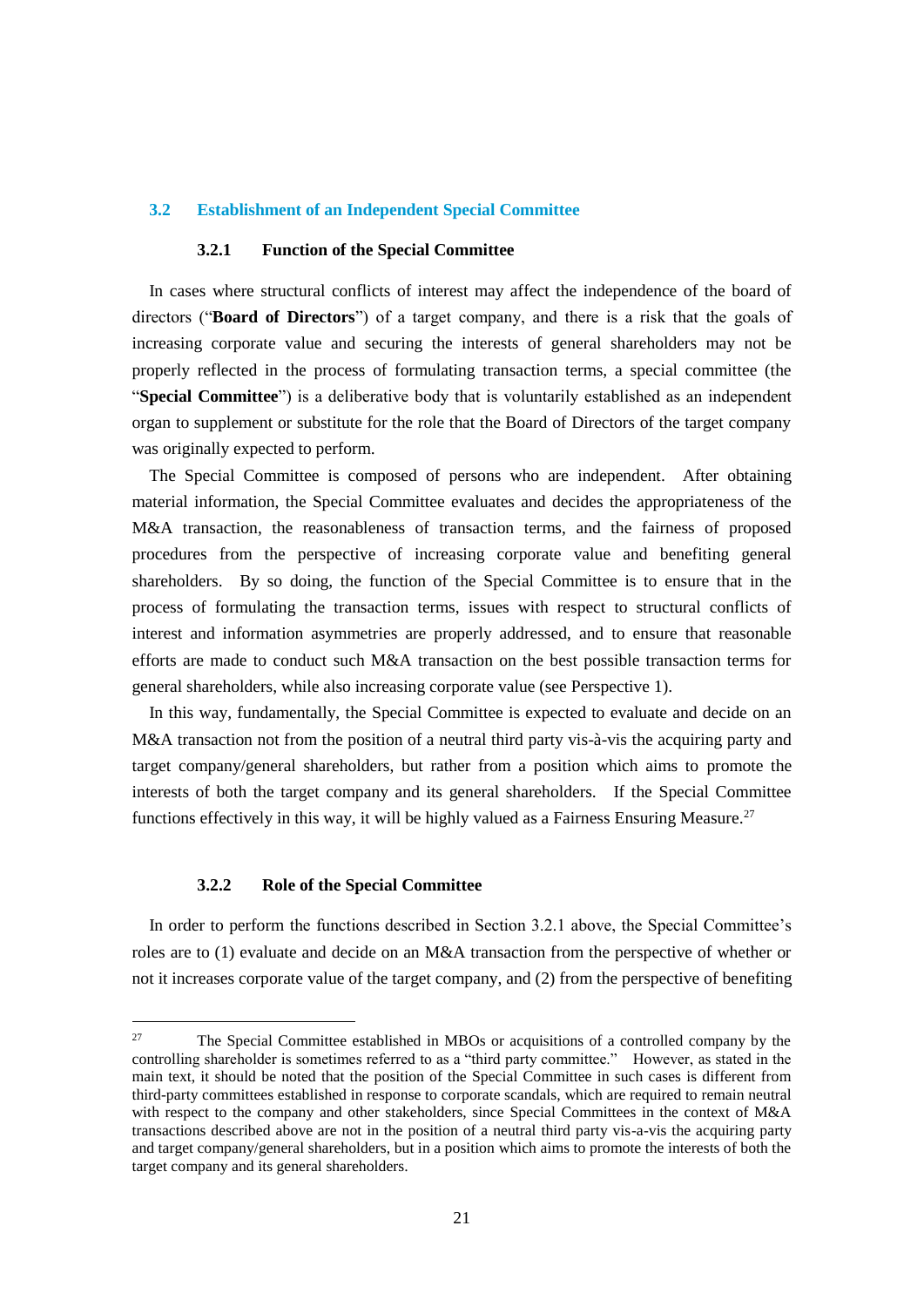general shareholders, evaluate and decide (i) the reasonableness of transaction terms and (ii) the fairness of procedures.

Among these roles, with respect to the reasonableness of transaction terms (role  $(2)(i)$ ), it is important for the Special Committee to consider the reasonableness of transaction terms by (a) ensuring that in discussions and negotiations of transaction terms with an acquiring party, reasonable efforts are made to conduct the M&A transaction on the best possible transaction terms for general shareholders, while also increasing corporate value, and (b) confirming the contents of the stock price valuation, which is an important basis for judging the reasonableness of transaction terms, and the rationality of financial forecasts,  $28$  assumptions  $29$  and other factors which are the premises for such valuation. In addition, it is important to examine not only the level of the acquisition consideration but also the reasonableness of both the acquisition method and types of acquisition consideration.

Moreover, with respect to the fairness of procedures (role  $(2)(ii)$ ), the Special Committee is expected to play a role in considering which, and to what extent, Fairness Ensuring Measures should be taken in order to ensure procedurally the overall fairness of transaction terms, taking into account the practical circumstances of the relevant M&A transaction.

# <span id="page-24-0"></span>**3.2.3 Significance of the Establishment of a Special Committee as a Fairness Ensuring Measure**

A Special Committee that operates properly will help to address issues with respect to structural conflicts of interest and information asymmetries, and be a highly effective Fairness Ensuring Measure while ensuring fairness in M&A.

Additionally, as described in Section 3.2.2 above, the Special Committee is expected to play a role in considering which, and to what extent, Fairness Ensuring Measures should be taken in each M&A transaction, and is positioned as a starting point for ensuring the fairness of procedures.

Taking into account the foregoing, the establishment of a Special Committee is a particularly significant measure to ensure the fairness of transaction terms in MBOs and acquisitions of a

<sup>&</sup>lt;sup>28</sup> In cases where the stock price valuation is conducted using the DCF method of analysis, conclusions can differ widely depending on the content of the business plan that serves as a basis for the forecast of future free cash flows. It has been observed that it is important to confirm the rationality of the business plan and its preparation process, as business plans prepared by companies vary from being optimistic to conservative depending on the purpose and the method of preparation.

It has been observed that examples of matters for which it is advisable that the rationality be confirmed include the grounds for determining the discount rate using in the DCF analysis, and the reasons for selecting the comparable companies used in the comparable company analysis.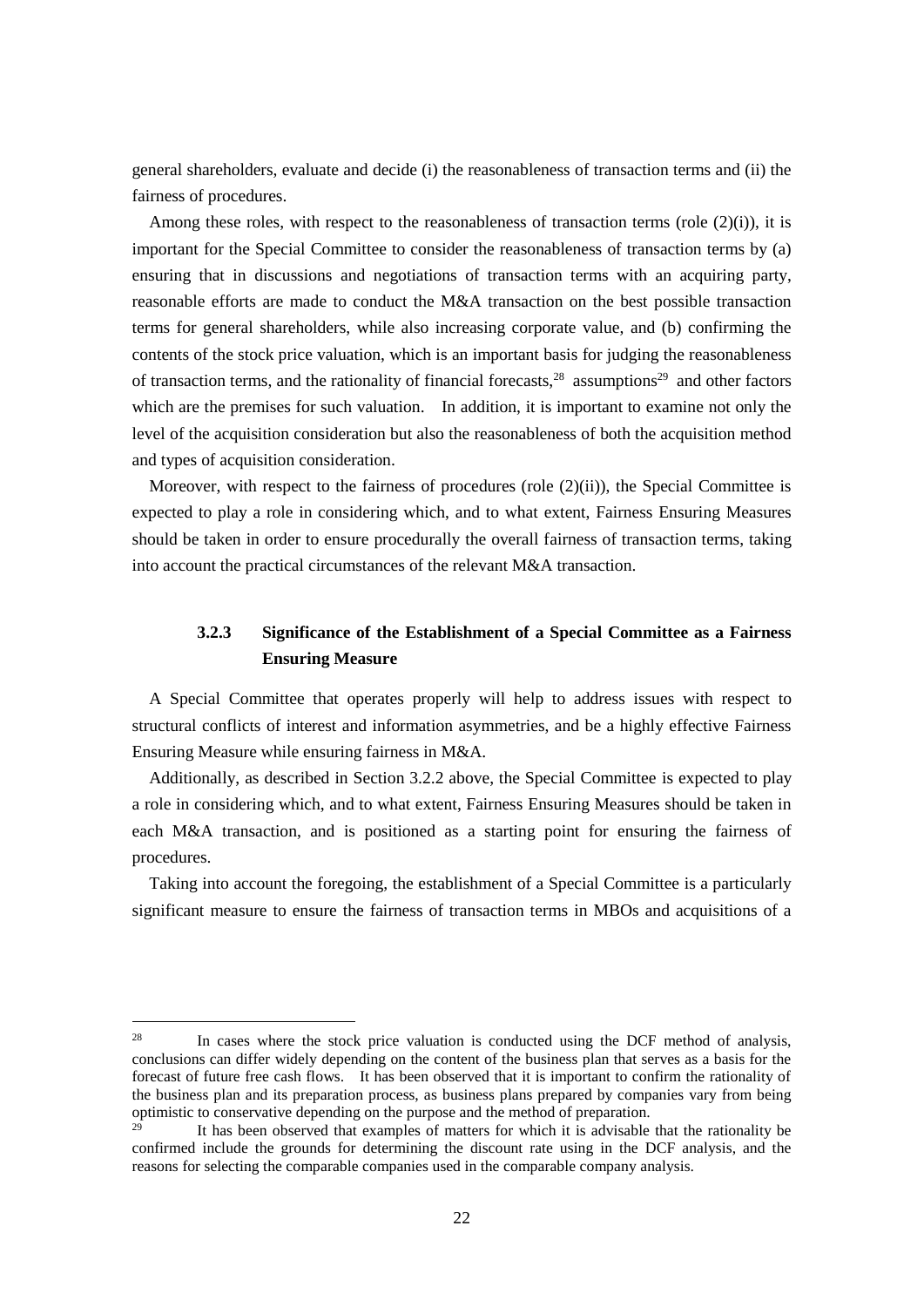<span id="page-25-0"></span>controlled company by the controlling shareholder, and is advisable.<sup>30</sup>

# **3.2.4 Practical Measures for the Effective Functioning of the Special Committee**

In order for a Special Committee to function effectively, and not just in form, it is advisable to implement the following practical measures.

In particular, where there are significant concerns with respect to the independence of the Board of Directors of a target company due to serious structural conflicts of interest $31$  or other Fairness Ensuring Measures such as an active market check or a majority-of-minority condition are not implemented, it is expected that measures to enhance the effectiveness of the Special Committee will be actively implemented.

### **3.2.4.1 Timing of Establishment**

1

When a target company receives an acquisition offer from an acquiring party, it is advisable to establish a Special Committee as soon as possible in order to enable the Special Committee, through involvement from an early stage, to perform the function of ensuring the fairness of transaction terms throughout the process of formulating the transaction terms as well as to avoid a situation where the purpose of establishing the Special Committee is effectively lost, which may occur, for example, in cases where the Special Committee is established after the transaction terms have been substantially determined and it is difficult to overturn the decision.32, 33

<sup>&</sup>lt;sup>30</sup> However, it may be difficult to establish a Special Committee in certain cases, including cases which are urgent due to the financial situation of the target company or the applicable laws and regulations, and in which prompt action is required, such as acquisitions of bankrupt companies.

<sup>31</sup> For example, there may be cases where directors who participate in an MBO or directors with a significant interest in the MBO have control over the Board of Directors based on the ratio of such directors on the board or their influence over other directors, or where there is a strong relationship between the controlling shareholder and the controlled company due to factors such as the degree of dependency of the controlled company on the controlling shareholder in terms of capital, personnel, and business relationships, differences in the business fields of the two companies, or the history of the formation of the controlling/controlled relationship between the two parties.

<sup>32</sup> For example, there may be cases where it is unavoidable that a certain amount of time is required to establish the Special Committee because a Board of Directors meeting must be held or candidates must be selected in cases where it is necessary to appoint outside experts. However, the establishment of the Special Committee should not be unnecessarily delayed, and it is advisable to exert reasonable efforts to establish the Special Committee as soon as possible.

<sup>&</sup>quot;When a target company receives an acquisition offer from an acquiring party" refers to cases where, objectively viewed, a bona-fide acquisition offer with a concrete and feasible intention is presented in good faith.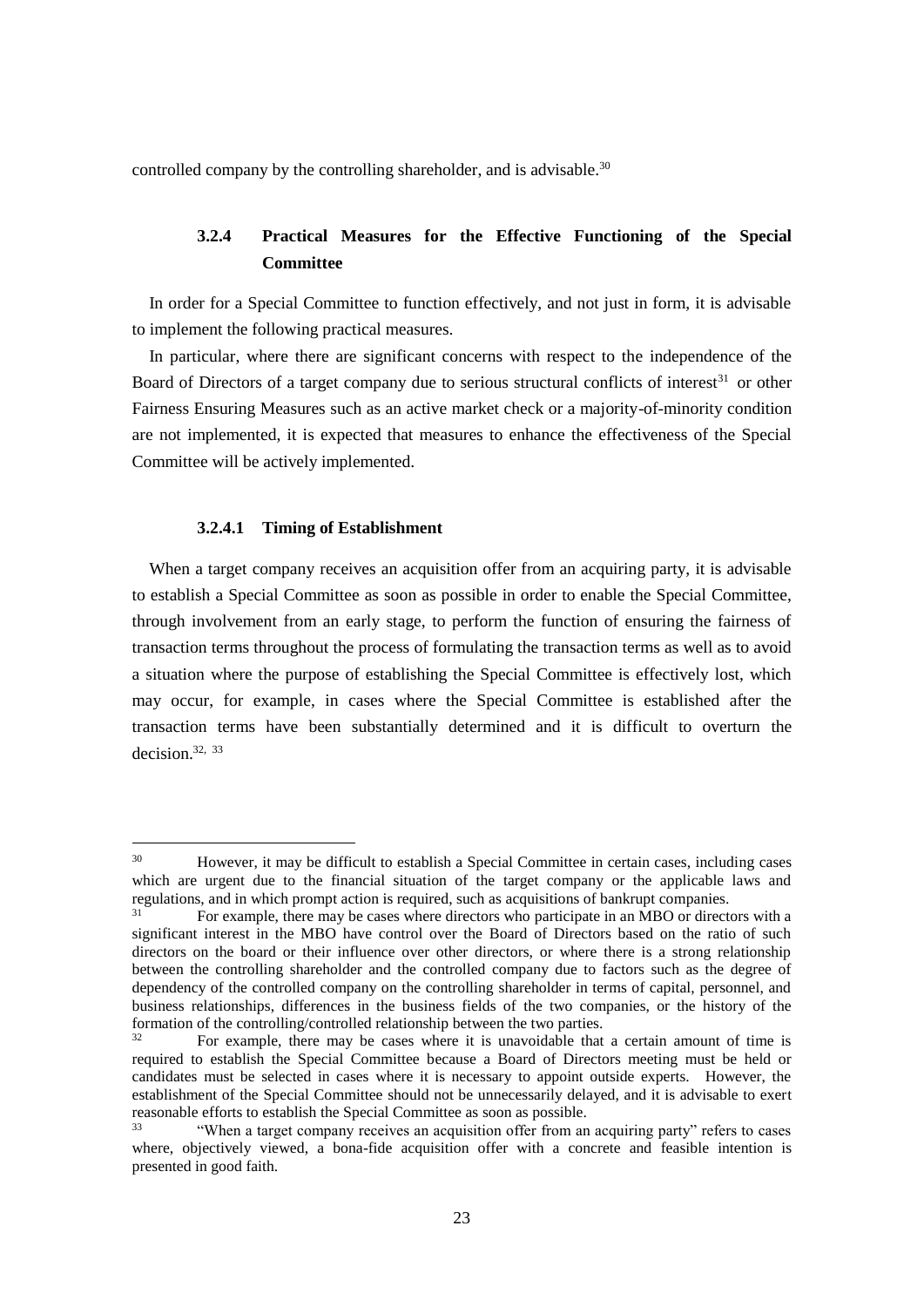#### **3.2.4.2 Committee Composition**

### **A) Independence**

The Special Committee exists for the purpose of addressing issues related to structural conflicts of interest precisely because it consists of independent members. The independence of the Special Committee members also serves as a foundation for the general shareholders' trust in the Special Committee, and it is advisable that Special Committee members have a high degree of independence.

Specifically, persons who will become Special Committee members should be required to maintain independence from (1) the acquiring party and (2) the success or failure of the  $M&A$ transaction (in other words, they should have no significant interest in the success or failure of the M&A transaction different from that of general shareholders<sup>34</sup>). This independence should be appropriately determined for each M&A transaction taking into account the specific circumstances, such as the relationship between the candidate and the acquiring party/target company and between the candidate and the M&A transaction, and from the perspective of whether such candidate generally can be expected to make an appropriate decision from the point of view of increasing corporate value and protecting the interests of general shareholders.<sup>35</sup>

With respect to independence from the acquiring party (factor (1)), in cases involving an acquisition of a controlled company by the controlling company, it is advisable that, taking into account the requirements to qualify as an outside director or outside company auditor under the Companies Act (for example, Article 2, Item 15a of the Companies Act), potential Special Committee members who are former executives or employees of the controlling company have not been either an executive or an employee of the controlling company during the period of at least 10 years prior to becoming a Special Committee member.

In addition, with respect to business relationships with an acquiring party and personal relationships other than those described above, it is beneficial to apply the independence criteria for independent officers established by the financial instruments exchanges<sup>36</sup> to relationships with the acquiring party; however, it is difficult to establish a uniform objective standard, and it is necessary to make a practical decision taking into account the specific circumstances of each

<sup>&</sup>lt;sup>34</sup> A typical example that raises doubts with respect to whether candidates for the Special Committee are interested in the execution of M&A is in a case where candidates receive fees that are contingent on the completion of the relevant M&A.

<sup>35</sup> Therefore, it should be noted that outside officers do not necessarily meet the standards for independence which are required of Special Committee members merely by fulfilling the requirements for outside directors and outside company auditors under the Companies Act or the independence criteria established by financial instruments exchanges, which are general and abstract standards that focus on independence from managers/officers.

<sup>36</sup> See "Guidelines Concerning Listed Company Compliance, etc." of the Tokyo Stock Exchange, Inc. III. 5. (3)-2.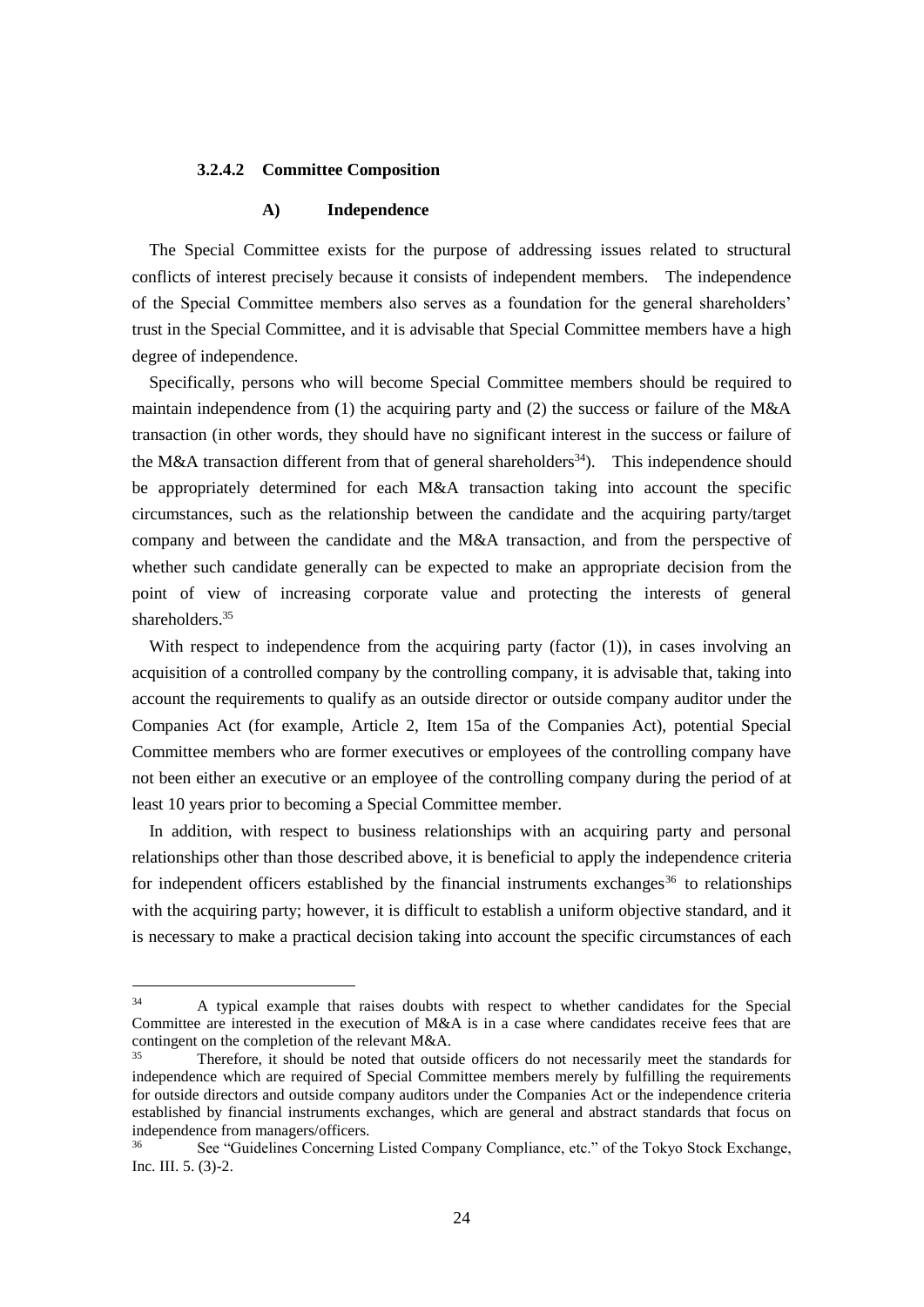M&A transaction. When the relationship existed and the importance of the relationship to the Special Committee candidate, along with other similar issues, will be important factors for consideration.

#### **B) Attributes / Expertise of Special Committee Members**

It is advisable that the Special Committee be composed of outsiders, that is, outside directors, outside company auditors, and outside experts, in order to eliminate the influence of structural conflicts of interest. Persons eligible for membership on the Special Committee are described generally below.

### **a) Outside Directors**

Outside directors: $37$  (1) are appointed at a general meeting of shareholders, have legal obligations and liability to the company, and may also be subject to liability claims from shareholders, (2) are by nature expected to participate directly in business decisions as a member of the Board of Directors, and (3) have a certain degree of knowledge of the target company's operations. Taking into account these attributes, and the role of the Special Committee, an outside director is the most suitable type of member. In principle, if independent outside directors exist, it is advisable to select members from among such directors. In addition, one practical measure to enhance the effectiveness of the Special Committee is to have an outside director act as committee chair.

### **b) Outside Company Auditors**

<u>.</u>

Outside company auditors: (1) are persons who are not by nature expected to be directly involved in business decisions, but are indirectly involved in company management in various ways, through the obligation to attend and state their opinions at meetings of the Board of Directors, through the right to request that directors cease an action<sup>38</sup>, and other roles  $(2)$  are

<sup>&</sup>lt;sup>37</sup> The term "outside director" includes outside directors who are audit and supervisory committee members of a company with an audit and supervisory committee as well as outside directors who are audit committee members of a company with nominating committees, etc.

<sup>38</sup> As described in Section 3.2.2 of the main text, one of the key roles of the Special Committee, which involves business judgment, is the role to ensure that in consultations and negotiations of transaction terms with an acquiring party, reasonable efforts are made to conduct an M&A transaction on the best possible transaction terms for general shareholders, while also increasing corporate value. On the other hand, outside company auditors are different from outside directors in their qualification to serve as Special Committee members in that they are by nature not expected to be directly involved in such business decisions and are only indirectly involved in management.

In connection with the foregoing, there are two theories regarding the duty of outside company auditors as Special Committee members: (i) that the duty is part of the outside company auditor's duties under the Companies Act (duty inclusion theory) and (ii) that the duty is entrusted separately from the outside company auditor's duties (separate entrustment theory). Under the duty inclusion theory, outside company auditors do not have the authority to negotiate with the acquiring party or execute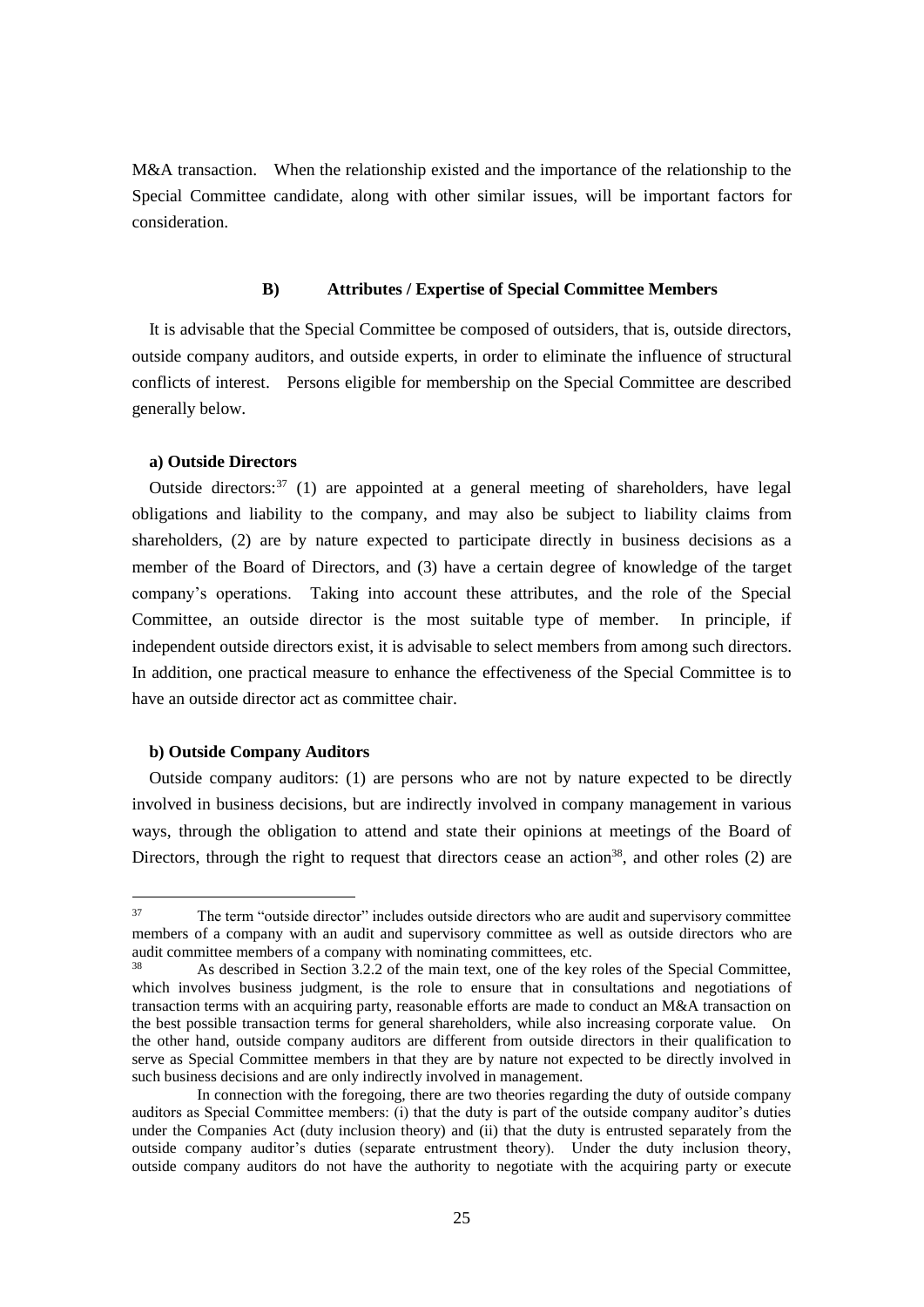appointed at a general meeting of shareholders, have legal obligations and liability to the company, and may also be subject to liability claims from shareholders, and (3) have a certain degree of knowledge of the target company's operations. Taking into account these attributes, it is reasonable to consider outside company auditors as eligible to serve as Special Committee members to complement the outside directors since currently the number of outside directors on a typical Board of Directors is small.

### **c) Outside Experts**

1

In contrast to the foregoing, outside experts are not appointed at a general meeting of shareholders, their accountability to the company and shareholders is unclear compared with outside officers, and it is difficult for shareholders to hold them directly liable. However, appointing outside experts as Special Committee members, in addition to outside directors and outside company auditors, to supplement the Committee's M&A expertise (expertise on the fairness of procedures or corporate valuations) should not be denied.<sup>39</sup>

If all outside directors have issues, such as a lack of independence, that prevent them from being selected as Special Committee members, establishing a Special Committee consisting only of outside company auditors and outside experts may be considered the second-best solution.

advisory contracts with advisors on behalf of the company due to limitations on the scope of the company auditors' authority. On the other hand, under the separate entrustment theory, outside company auditors have the authority to perform such actions. It should be noted, however, there are opinions that even under the separate entrustment theory, it is still possible to consider the duties of the Special Committee members to be within the scope of the audit duties of the company auditors, and in the case of a breach of such duties, shareholders may claim damages for the negligence of duties under Article 429 of the Companies Act. There is not necessarily a consensus on this issue, and further debate is expected to occur in the future.

Further, with respect to the foregoing issues, there is not necessarily a consensus on whether the remuneration paid separately to outside officers who serve as Special Committee members is subject to regulations regarding the remuneration of officers under the Companies Act. Nevertheless, it is advisable that the target company implement appropriate measures to provide remuneration to outside officers to compensate them for serving as Special Committee members.

When outside experts are appointed as Special Committee members, the outside experts are considered to owe fiduciary duties to the target company as a delegate under an entrustment agreement with the target company. However, as stated in the main text, taking into account concerns that the nature of responsibility to the company and shareholders is unclear for outside experts, it is advisable that the fiduciary duties of such Special Committee members to the company be stipulated clearly in the entrustment agreement. In addition, it is advisable that, as an element of such fiduciary duties, the role of such Special Committee members to increase the corporate value of the target company and protect the interests of general shareholders be clarified in the entrustment agreement.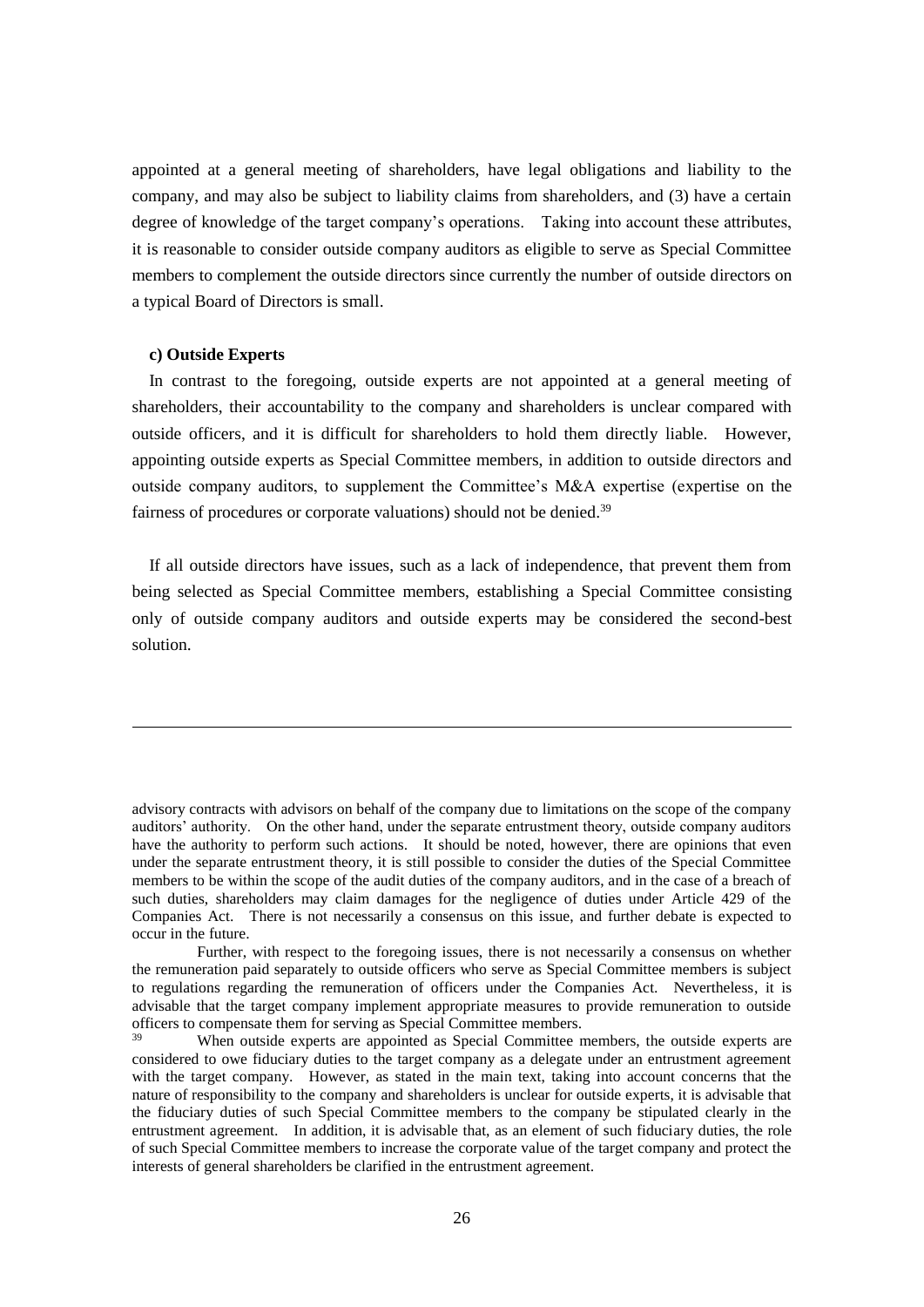On the other hand, the fundamental role expected of an outside director is to manage the Special Committee appropriately and responsibly while employing the expert advice of advisors and others, based on a proper understanding of the Special Committee's role and the legal obligations and liability they have to the company. Because they are not expected to exercise expert judgment on their own, the fact that an outside director does not have expertise in M&A cannot justify a decision not to select that outside director as a Special Committee member.

The most advisable approach is that the Special Committee be composed of only outside directors, who are most suitable to serve as members, and that M&A expertise be supplemented by obtaining expert advice from advisors and others. At present, it appears that many companies may encounter difficulty in forming Special Committees with this composition due to having a small number of outside directors; however, in the future, many companies are expected to appoint multiple independent outside directors,<sup>40</sup> and it will become easier to form Special Committees with this advisable composition.

# **3.2.4.3 Process of Establishing a Special Committee and Selecting Committee Members**

It is advisable for independent outside directors and independent outside company auditors of a target company<sup>41</sup> to be substantially involved, on an autonomous basis, in the decision to establish the Special Committee and in deciding the scope of its authority and responsibilities, selecting its members, and determining remuneration, in order to dispel, to the extent possible, concerns that they will be affected by issues of structural conflicts of interest.

# **3.2.4.4 Involvement in Negotiations of Transaction Terms with an Acquiring Party**

As described in Section 3.2.2 above, in discussions and negotiations of transaction terms with an acquiring party, the Special Committee performs the role of ensuring that reasonable efforts are made to conduct an M&A transaction on the best possible transaction terms for general shareholders, while also increasing corporate value. In order for the Special Committee to

<sup>40</sup> "6. Corporate governance system of listed subsidiaries" of the "Practical Guidelines for Group Governance Systems" (June 28, 2019) issued by METI states that since the Board of Directors bears primary responsibility for implementing effective governance mechanisms to mitigate risks caused by conflicts of interest in listed subsidiaries and to protect the interests of general shareholders, it is fundamental to aim to increase the ratio of independent outside directors (to at least one-third, or a majority).

<sup>41</sup> In principle, this category applies to outside directors and outside company auditors who have been identified as independent officers in notices to the financial instruments exchanges (other than those who clearly lack independence with respect to an M&A transaction from the perspective of Section 3.2.4.2 A) of the main text).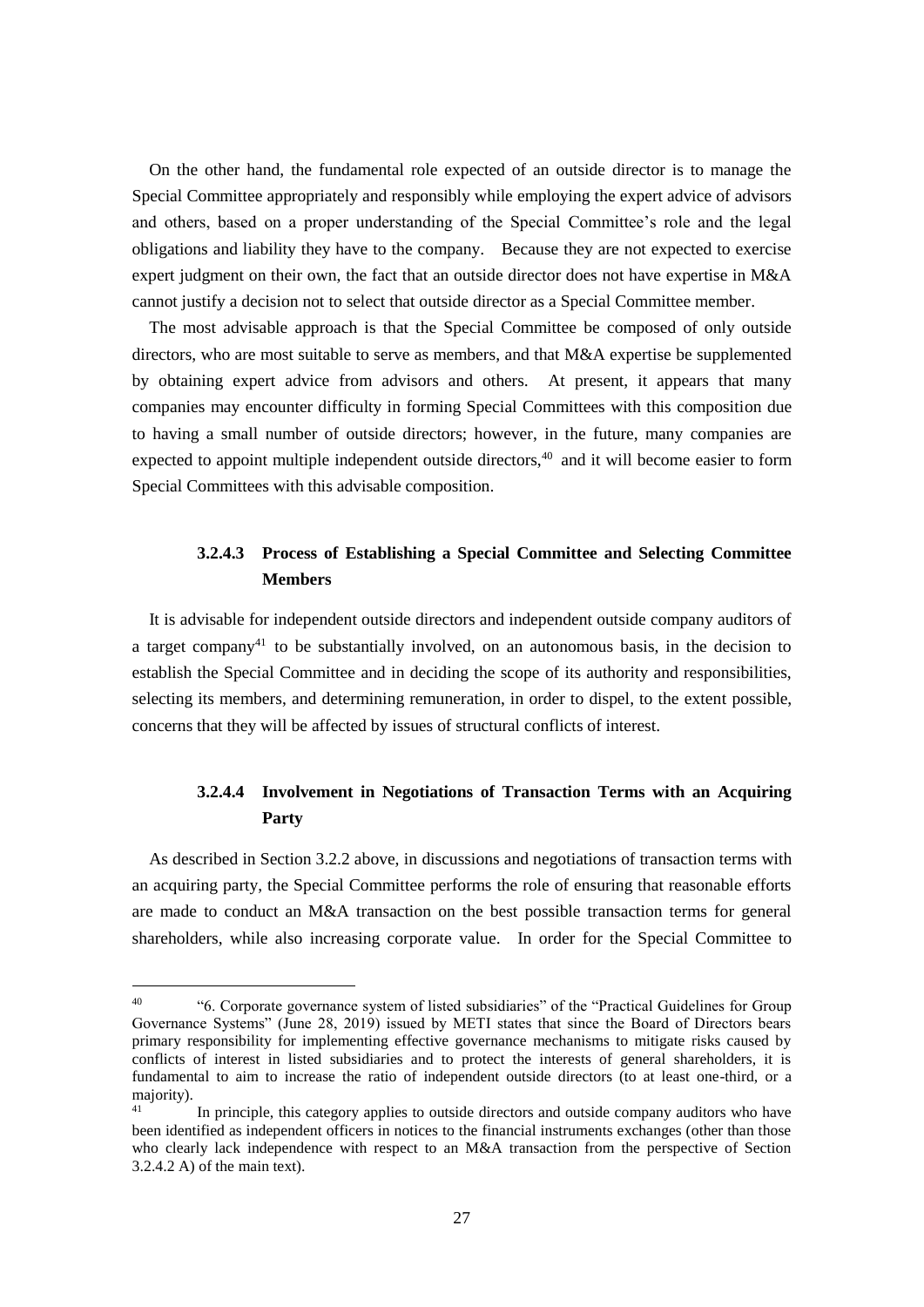perform this role, it is advisable for the Special Committee to be substantially involved in negotiations between the target company and the acquiring party with respect to the transaction terms, including the acquisition consideration.

For example, the Board of Directors can decide in advance that it will not agree to an M&A transaction if the Special Committee determines that the transaction terms are not appropriate,<sup>42</sup> and, based on such decision: (1) the Board of Directors can delegate to the Special Committee the authority to directly negotiate the transaction terms of the M&A transaction based on such negotiating authority, or (2) while the negotiation itself may be handled by in-house persons at the target company, such as officers in charge, members of the project team, and advisors, the Special Committee can, for example, confirm the negotiation strategy in advance, obtain timely reports on the negotiation status, and at important junctures render opinions, instructions, or requests, and thereby ensure that the Special Committee is substantially affecting the negotiation process with respect to the transaction terms. It is advisable that the Special Committee be involved in negotiations between the target company and the acquiring party with respect to the transaction terms, in an appropriate manner and way depending on the specific circumstances of each M&A transaction, such as the degree of structural conflicts of interest and the composition of the Special Committee members.

# **3.2.4.5 Advisors**

1

In order for the Special Committee to properly understand and perform its role, it is necessary for members to evaluate and decide on the proposed transaction based on expert knowledge regarding the fairness of procedures and corporate valuations. In more than a few cases, the Special Committee members themselves may not have such expertise, and in such cases, it is advisable to have trustworthy financial advisors / third party valuation advisors and legal advisors (collectively referred to as "**advisors**") from whom the Special Committee can seek professional advice.

It is advisable to consider appropriate approaches based on the specific circumstances of each M&A transaction, such as whether the Special Committee or in-house persons at a company should be tasked with discussing and negotiating with an acquiring party. Specifically, (1) it is useful for the Special Committee to appoint its own advisors.<sup>43, 44</sup> but (2) the Special

<sup>&</sup>lt;sup>42</sup> This guarantees that a situation where the Board of Directors of the target company agrees to M&A despite the Special Committee's decision that the transaction terms are inappropriate will not occur. thereby ensuring a situation substantially equivalent to a situation where the Special Committee has authority to oppose the deal. Further, even if such decisions are made, it is assumed that the Board of Directors of the target company will make a final decision based on an understanding of the decisions of the Special Committee.

In cases where the Special Committee appoints its own advisors, there are both cases where the Board of Directors of the target company appoints its own advisors separately and where it does not do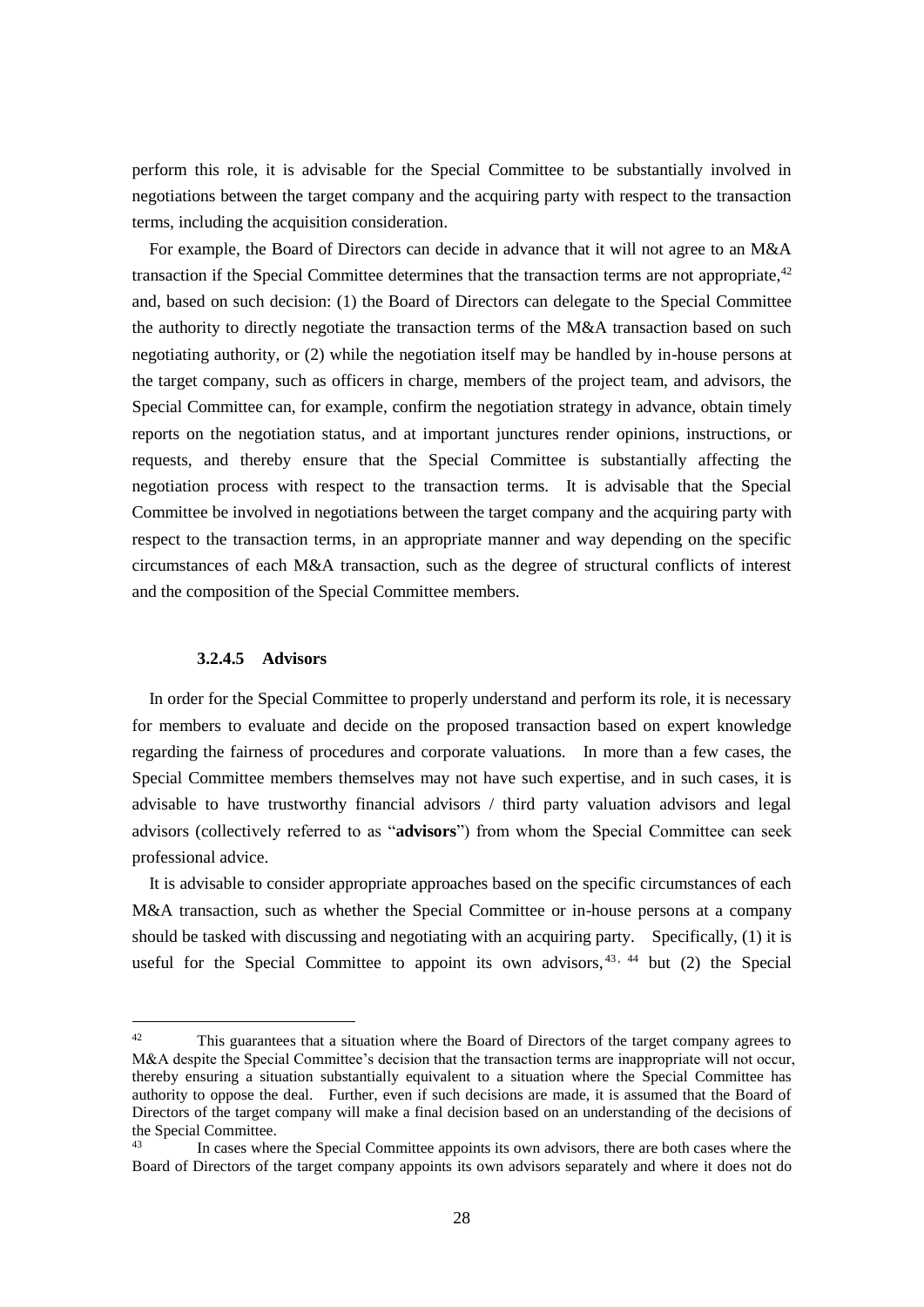Committee should not be denied an opportunity to make use of advisors appointed by the Board of Directors of the target company if the Special Committee decides that it can trust the relevant advisors and seek their expert advice, for example, in cases where such advisors have high levels of expertise and there are no issues with respect to their independence. However, in case (2), there may be concerns that, due to a structural conflict of interest, advisors appointed by the Board of Directors of the target company may provide advice or information that prioritizes the interests of the acquiring party or the success of the M&A transaction over the interests of general shareholders. Therefore, it is advisable to take measures to ensure the reliability of expert advice provided by advisors appointed by the Board of Directors of the target company, as such advice is an important basis on which the Special Committee will conduct its examination and make its decision. For example, such measures may include giving the Special Committee authority to name the advisors to the Board of Directors of the target company or to approve (including retroactive approval)<sup>45</sup> such advisors.

### **3.2.4.6 Procurementof Information**

1

In MBOs and acquisitions of a controlled company by the controlling shareholder, the issue of information asymmetries has created concerns that M&A transactions may be conducted on transaction terms that are unfavorable to general shareholders due to imbalances in the distribution of information to the acquiring party. However, it is difficult to address issues with respect to information asymmetries solely by making direct disclosures of information to general shareholders, as certain information, such as confidential information, is unsuitable to be made public and there are limits on the information that can be disclosed to general shareholders.

Therefore, based on the premise that each member of the Special Committee has an obligation of confidentiality to the target company, it is advisable that the Special Committee,

so; in the latter case, the Board of Directors may receive expert advice from the advisors appointed by the Special Committee as necessary.

Even if the Special Committee is planning to appoint its own advisors, there may be cases in which advisors are involved in the M&A transaction prior to the establishment of the Special Committee (see Section 3.3.1 of the main text with respect to legal advisors). In such cases, the Special Committee, once established, can confirm the independence of the advisors, and if there are no problems, the advisors can be re-appointed as the Special Committee's own advisors.

<sup>45</sup> For example, if there are problems with the independence of existing advisors to the Board of Directors of the target company, the Special Committee may not approve such advisors. If the Special Committee does not approve the existing advisors to the Board of Directors of the target company, it is possible to resolve the issue by changing the existing advisors, by having the Board of Directors appoint additional advisors named or approved by the Special Committee, or by having the Special Committee appoint its own advisors.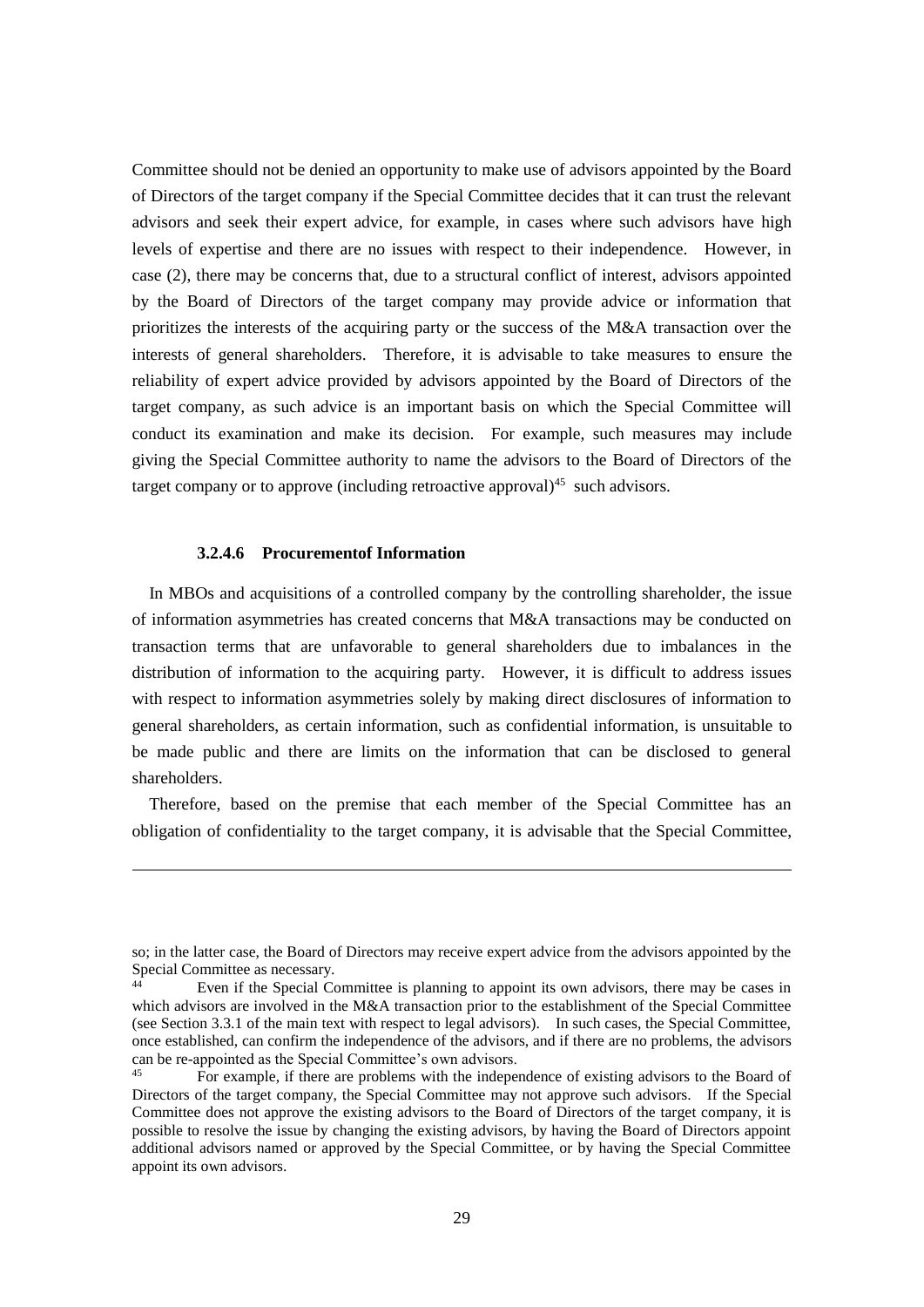on behalf of general shareholders, obtain material information, including non-public information, and use such information to evaluate and decide on the transaction, thereby ensuring that the Special Committee examines and decides the appropriateness of the M&A transaction and the reasonableness of its transaction terms as a whole based on such material information.

Accordingly, it is advisable that the Special Committee make efforts to procure information necessary for its evaluation and decision, for example, by seeking and obtaining such information from executive officers and engaging fully in discussions with the acquiring party.

#### **3.2.4.7 Remuneration**

1

In order for the Special Committee to properly perform its role, it is advisable that the content and level of the remuneration paid to Special Committee members correspond appropriately to their responsibilities.

In addition, as described in Section 3.2.4.2.B) above, outside officers are expected to perform the duties of Special Committee members as part of their responsibilities as outside officers. However, compared with an outside officer's regular duties, the duties of a Special Committee member may require a considerable commitment of additional time and effort, and there may be cases where the officer's remuneration originally expected to be paid does not include remuneration for such member's duties as a Special Committee member. Therefore, in such cases, consideration should be given to separate remuneration to Special Committee members for their duties on the Special Committee.

# <span id="page-32-0"></span>**3.2.5 Methods Used by the Board of Directors of the Target Company to Handle Special Committee Decisions**

The Special Committee is a voluntary organ that is not an organ contemplated by the Companies Act. Therefore, even in cases where a Special Committee is established at the time of an M&A transaction, the Board of Directors will generally make the final decision regarding the approval or rejection of the transaction.<sup>46</sup>

<sup>&</sup>lt;sup>46</sup> The unanimous consent of all directors, and an opinion of all company auditors that there are no objections to an M&A transaction, excluding those who have significant interests in the transaction, in the board resolution with respect to the approval of an M&A transaction are considered to be an indication that Fairness Ensuring Measures have functioned effectively. On the other hand, if there are directors or company auditors who objected to the M&A transaction, in addition to describing the persons who opposed and the reason for the opposition in the minutes of meetings of the Board of Directors, it is important to disclose this to shareholders, from the perspective of ensuring an opportunity for informed judgment by general shareholders (Perspective 2) (See Section 3.6.2.3 f) below).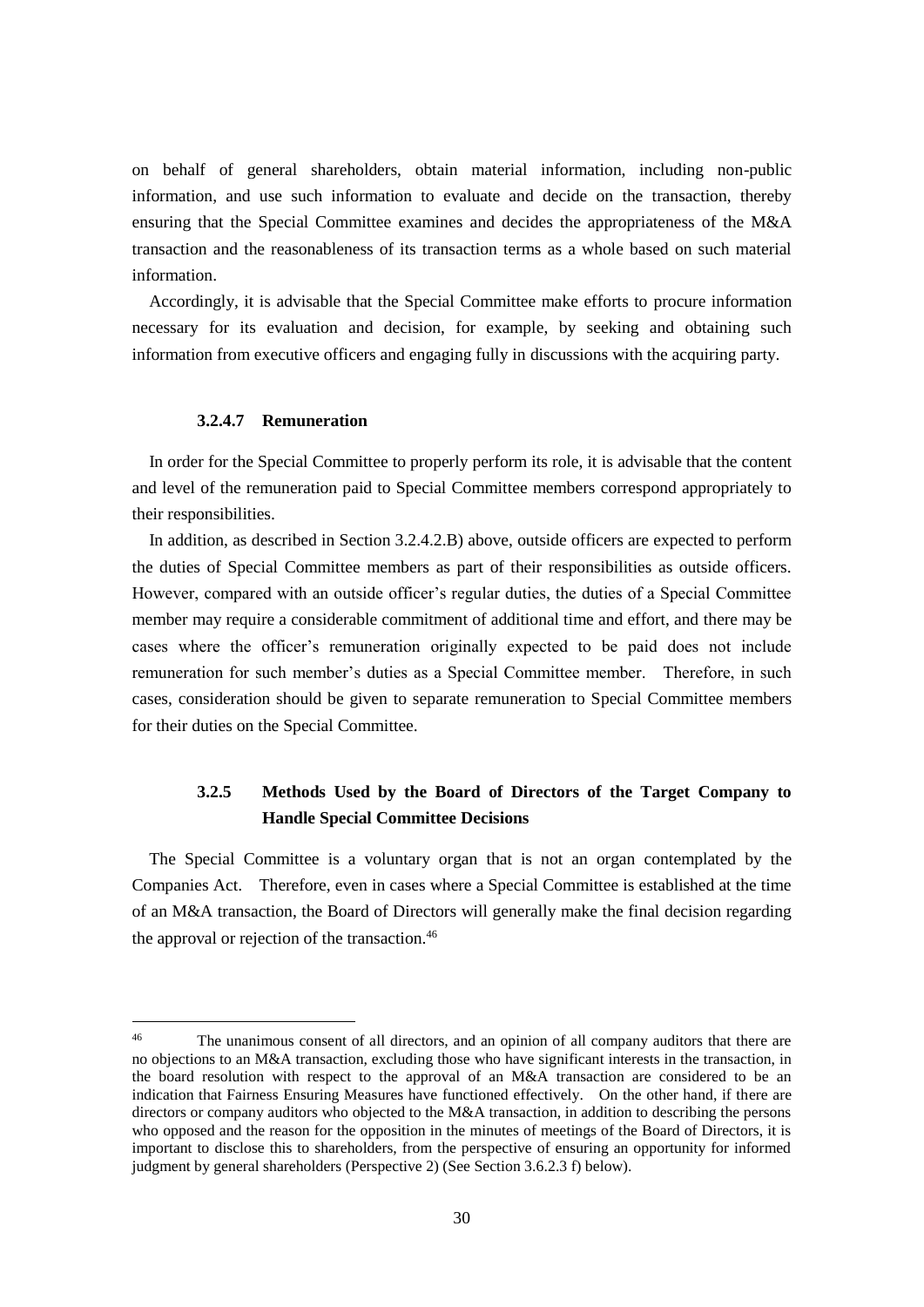In such cases, given the intent in establishing the Special Committee, it is advisable that the Board of Directors appropriately understand and grasp the Special Committee's decision and then make its own decision in a manner that respects, to the maximum extent possible, the decision of the Special Committee (in cases where a decision described in Section 3.2.4.4 above is made in advance by the Board of Directors, if the Special Committee decides that the transaction terms are not appropriate, the Board of Directors should not agree to an M&A transaction based on those transaction terms).

Although a decision of the Board of Directors cannot be automatically justified for the sole reason that a Special Committee has been established and the Board's decision is based on the decision of the Special Committee, in principle, if an independent Special Committee is established and functions effectively, the Board of Directors can satisfy its duty of explanation by making a decision based on the decision of the Special Committee.

Based on the foregoing, only in exceptional cases will it be appropriate for the Board of Directors to make a decision different from that of the Special Committee. However, if such a case occurs, given the intent in establishing the Special Committee, it is advisable that the Board of Directors duly satisfy its duty of explanation by providing the reasons for its decision.

### **3.2.6 In-house Examination System for the Target Company**

<span id="page-33-0"></span>Even in cases where a Special Committee is established in MBOs or acquisitions of a controlled company by the controlling shareholder, it is expected that in many cases the Board of Directors of the target company, the officers in charge, and the project teams established under them will, in the first instance, consider matters such as the merits of the M&A transaction, the reasonableness of transaction terms and the fairness of procedures, and conduct discussions and negotiations with the acquiring party.

With respect to the resolution of the Board of Directors of the target company to approve or reject the M&A transaction, the Companies Act prohibits "directors with a special interest" from participating in the decision.<sup>47</sup> A system in the target company that enables, to the extent possible, an evaluation and negotiation of the proposed transaction independent from the acquiring party should be established in order to eliminate the influence of structural conflicts of interest in the process of formulating the transaction terms. For example, this should be a

<u>.</u>

<sup>47</sup> Article 369, Paragraph 2 of the Companies Act. Although the scope of "directors with a special interest" in MBOs and acquisitions of a controlled company by the controlling shareholder poses an issue of interpretation, it has been observed that a broader interpretation of "special interests" should be considered from the perspective of enhancing the fairness of procedures in the process of formulating transaction terms. For example, it has been observed that, not only directors who conduct MBOs, but also directors who have already agreed to invest or participate in the management of the acquiring party should be excluded. On the other hand, it has been observed that even directors other than such directors may attempt to protect themselves, and expanding such interpretations does not necessarily increase the fairness of these procedures.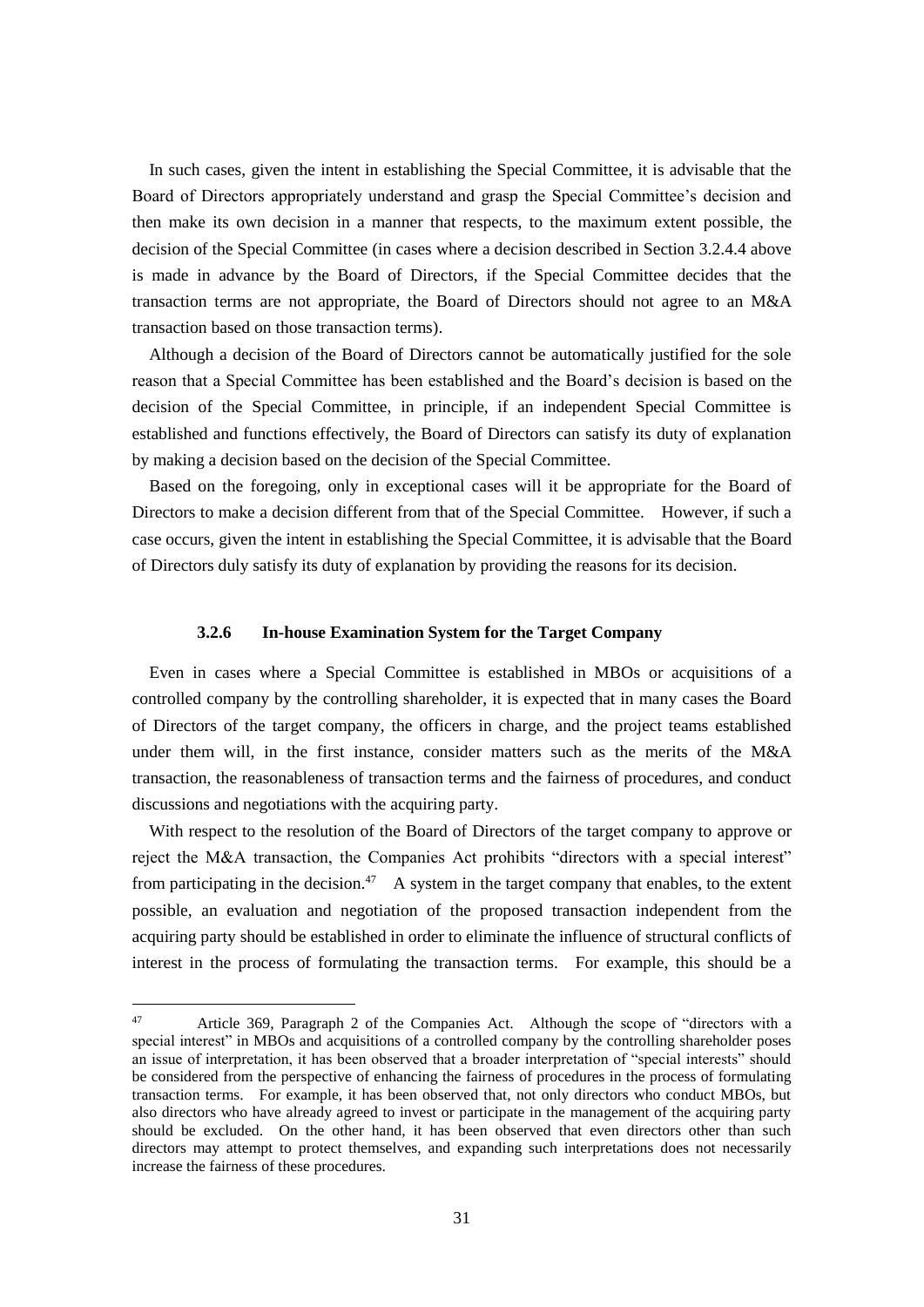system that excludes directors with certain interests, including "directors with a special interest," from evaluating and negotiating the transaction on behalf of the target company not only at the stage of the resolutions by the Board of Directors described above but also, depending on the specific circumstances of such M&A transaction, at the preceding stages of evaluation and negotiation.

In such cases, with respect to the scope of directors excluded from the evaluation and negotiation, if an independent Special Committee has been established and functions effectively, it may not be necessary to exclude all former executives or employees of the acquiring party. For example, if it is assured that there are directors who are able to conduct appropriate evaluations and negotiations, it may be sufficient to exclude directors who at the time of the relevant M&A transaction concurrently serve as executives and employees of the acquiring party.

### <span id="page-34-0"></span>**3.3 Independent Expert Advice from External Advisors**

It is advisable to obtain the independent<sup>48</sup> expert advice described below from external advisors in order to carefully evaluate and decide the fairness of procedures and the reasonableness of transaction terms.

# **3.3.1 Advice from Legal Advisors**

<u>.</u>

<span id="page-34-1"></span>Legal advisors play an important role in determining and implementing appropriate Fairness Ensuring Measures within the target company and in ensuring the fairness of procedures (Perspective 1, Perspective 2).

Legal advisors assist the target company to fully understand the significance of Fairness Ensuring Measures, and play an important role on matters such as establishing a Special Committee and selecting Special Committee members<sup>49</sup>, analyzing which directors have or may have special interests (and who should therefore be excluded from the evaluation and negotiation of a transaction), and examining the independence of financial advisors and third party valuation advisors. Considering this role, it is advisable to involve independent<sup>50</sup> legal advisors from the initial stage and to obtain their independent professional advice.

<sup>48</sup> With respect to the independence of external advisors, similar to the independence of Special Committee members in Section 3.2.4.2A of the main text, there are issues with (i) independence from the acquiring party and (ii) independence from the success or failure of the M&A transaction. However, the degree and significance of the independence may differ.

<sup>&</sup>lt;sup>49</sup> See Section 3.2.4.3 of the main text with respect to the process of establishing a Special Committee and selecting Special Committee members.

<sup>50</sup> Specifically, it is important that the legal advisors involved in the establishment of a Special Committee and the legal advisors to the Special Committee be independent. For example, from the perspective of maintaining independence from the acquiring party, it is not advisable to appoint as the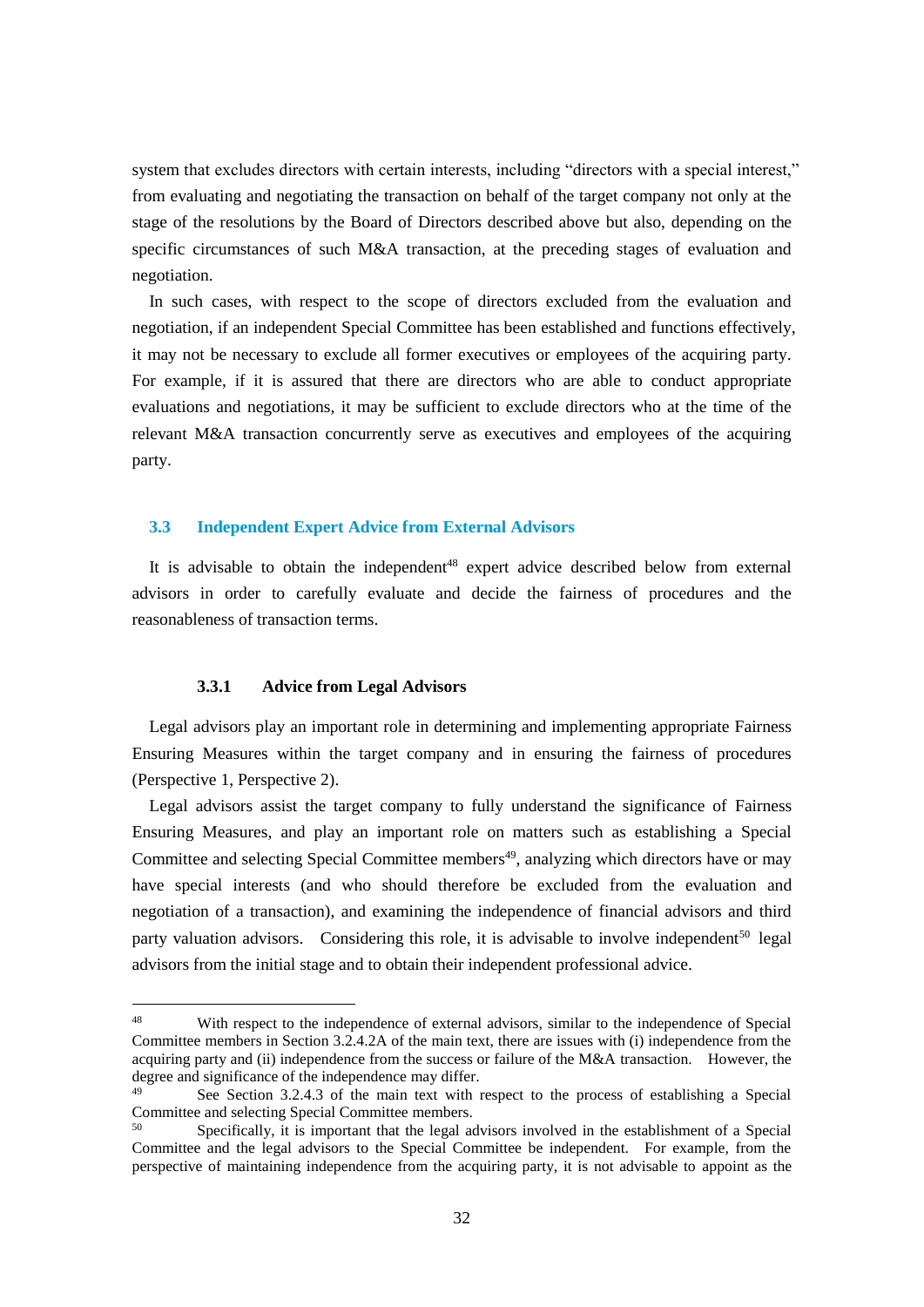# <span id="page-35-0"></span>**3.3.2 Obtaining Valuation Reports or Fairness Opinions from Third Party Valuation Advisors**

In order to address issues with respect to structural conflicts of interest and information asymmetries in the process of formulating transaction terms, it is advisable that the Board of Directors of a target company or the Special Committee obtain a valuation report, etc. from an independent third party valuation advisor with expertise and use this report, etc. as the basis for their judgment (Perspective 1).

In addition, in connection with making reasonable efforts to conduct the M&A transaction on the best possible transaction terms for general shareholders while also increasing corporate value, it is also effective to obtain advice and assistance, as needed, from experienced financial advisors in the process of formulating transaction terms, particularly with respect to evaluations of M&A transaction schemes and alternative methods, alternative transactions, and price negotiations<sup>51</sup> (Perspective 1).

Based particularly on the perspectives stated in the first paragraph, a discussion of the significance of obtaining valuation reports or fairness opinions from independent third party valuation advisors is set forth below.

# **3.3.2.1 Valuations by Third Party Valuation Advisors**

### **A) Function**

1

By clarifying the range of a target company's share value, a valuation by an independent third party valuation advisor with expertise allows the Board of Directors of a target company and the Special Committee to obtain important reference information for the purposes of evaluating, negotiating, and judging transaction terms. In addition, because the Board of Directors of a target company and the Special Committee will have difficulty agreeing to an M&A transaction conducted on transaction term levels that cannot be explained from the valuation results, such valuations mitigate the risk that transaction terms unfair to general shareholders will be

legal advisor an attorney highly dependent on the acquiring party due to an advisory agreement executed between the attorney and the acquiring party and who regularly consults with the acquiring company's management regarding legal matters.

<sup>51</sup> Financial advisors which provide advice and support to a target company, including in price negotiations, also often serve as a third party valuation advisor and provide a valuation report or fairness opinion as part of their services.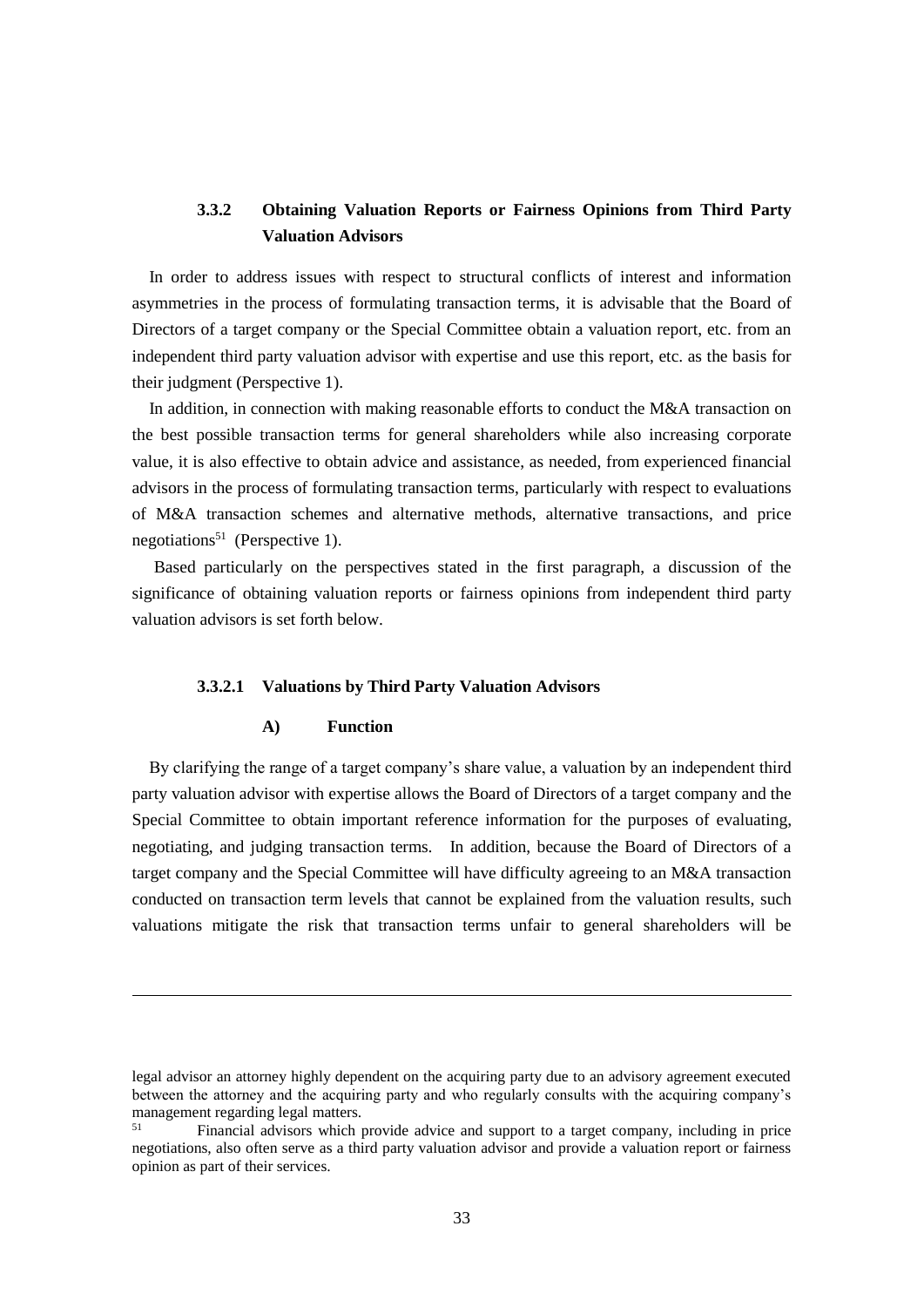implemented as a result of structural conflicts of interest or information asymmetries (Perspective 1).

Further, disclosure of valuations to general shareholders of the target company provides general shareholders with an important resource to judge the reasonableness of transaction terms (Perspective 2).

#### **B) Position Relative to Other Factors**

While keeping the concept regarding the interests of general shareholders in mind as referenced in Section 2.2 above, in many cases, valuations are based on financial forecasts that do not assume an M&A transaction will be carried out, and are not based on the sum of the value of each element such as (a) value that can be realized without the M&A transaction and (b) value that cannot be realized without the M&A transaction.<sup>52</sup> With respect to the concept described in Section 2.2 above, returns deserved by general shareholders, including a portion of the value of (b), can be realized effectively through the process of evaluating and negotiating transaction terms taking into account the valuation results and seeking to obtain the best possible transaction terms for general shareholders while also increasing corporate value.

Therefore, valuation results do not directly make clear the value of (b) in Section 2.2 above or the respective portions of that value that general shareholders and the acquiring party should enjoy; and accordingly, in actual M&A transactions, the transaction terms to which a target company should agree cannot be mechanically determined based solely on valuation results.

Therefore, it is advisable that the Board of Directors of a target company and the Special Committee evaluate, negotiate, and decide on transaction terms taking into account a variety of factors in addition to valuation results, including the positioning and feasibility of the business plan on which the valuation was based, the characteristics of the valuation methodologies used, the level of premiums (the difference between the acquisition price and the prior market price of the shares) generally paid in similar M&A transactions, the value that can be realized without such M&A transaction, the expected increase in corporate value created by such M&A transaction<sup>53</sup>, and the existence and nature of alternative transactions.

<sup>&</sup>lt;sup>52</sup> The background to this relates to the fact that there is uncertainty in post-M&A business plans, that a target company does not have sufficient information with respect to the business plans and future possibilities assumed by the acquiring party, and that in many cases it is difficult to reasonably estimate financial forecasts based on these assumptions. In addition, from the perspective of takeover strategies, there are limits to the detail that an acquiring party can disclose to a target company with respect to the above-mentioned information because the acquiring party must reveal its strategies through this disclosure. Nevertheless, valuations may be conducted by preparing financial forecasts that take into account, to a certain extent, the effects of various measures based on the M&A transaction, such as reducing costs for the maintenance of the listing status by delisting.

Such expected increase in corporate value created by M&A is not necessarily limited to a quantitative estimate of a specific increase in corporate value.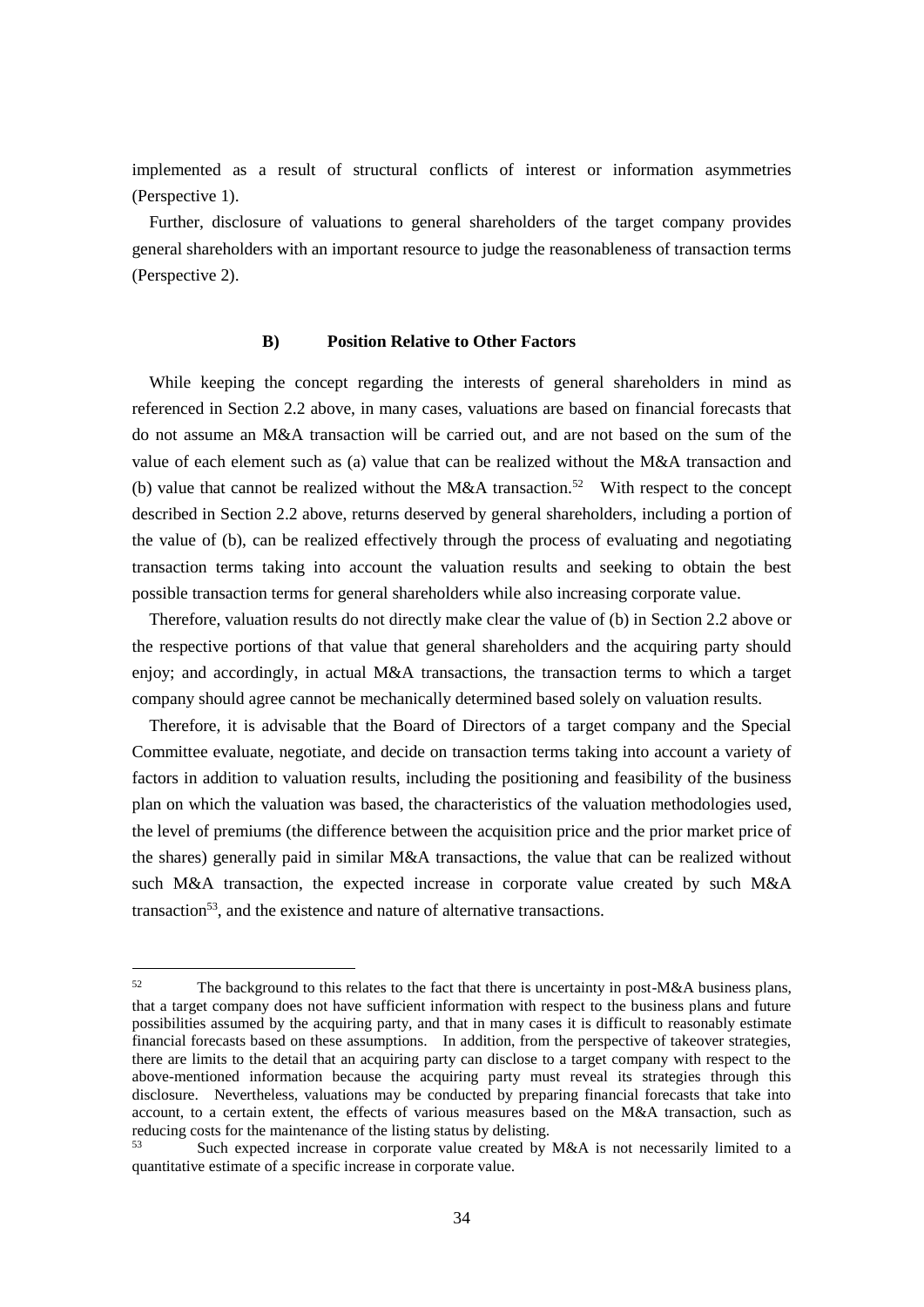#### **3.3.2.2 Fairness Opinions**

1

### **A) Function**

A fairness opinion is generally an opinion delivered by an independent third party valuation advisor with expertise to companies involved in an M&A transaction with respect to the fairness<sup>54</sup> from a financial point of view of the proposed transaction terms to the companies involved or their general shareholders.

In other words, when a target company obtains a fairness opinion, it means that a third party valuation advisor with financial expertise has, after a careful evaluation from a perspective independent of the target company, determined that the proposed terms of the M&A transaction between the parties are, from a financial point of view, fair to the general shareholders of the target company, and expressed an opinion to such effect. Thus, fairness opinions differ from valuation reports in that in fairness opinions, the third party valuation advisor forms and expresses an opinion with the objective of evaluating the fairness of the proposed transaction terms between the parties, specifically with respect to the interests of general shareholders of the target company. Accordingly, compared with valuation reports, fairness opinions are reference information that can relate more directly, and be of greater significance, to the value of the target company, and therefore can be more useful to address issues with respect to structural conflicts of interest and information asymmetries in the process of formulating transaction terms (Perspective 1).

It has been observed that, in the United States and Europe, it is common practice to obtain fairness opinions as important reference information related to the reasonableness of transaction terms in M&A transactions where structural conflicts of interest exist, and that it is useful to obtain fairness opinions to ensure accountability to general shareholders, including international investors (Perspective 2).

#### **B) Significance as a Fairness Ensuring Measure**

As described above, while fairness opinions can be effectively utilized as a Fairness Ensuring Measure, taking into account factors such as the relationship of fairness opinions to the concept of the returns deserved by general shareholders<sup>55</sup> described in Section 2.2 above and the present

<sup>54</sup> Certain third party valuation advisors make the "reasonableness" of the transaction terms the subject of their opinion.

<sup>55</sup> As described in Section 3.3.2.1 B) of the main text, valuations used by third party valuation advisors as a basis for issuing a fairness opinion are, in most cases, not based on the sum of the value of each element such as (a) value that can be realized without an M&A transaction and (b) value that cannot be realized without the M&A transaction. Rather, the valuation used by third party valuation advisors is usually determined based on financial forecasts that do not assume the M&A transaction has been conducted, and the "fairness" of transaction terms in fairness opinions is also understood to be assessed through comparison with the results of this valuation. In addition, since fairness opinions state opinions from a financial point of view, it is generally understood that the fairness of procedures and the existence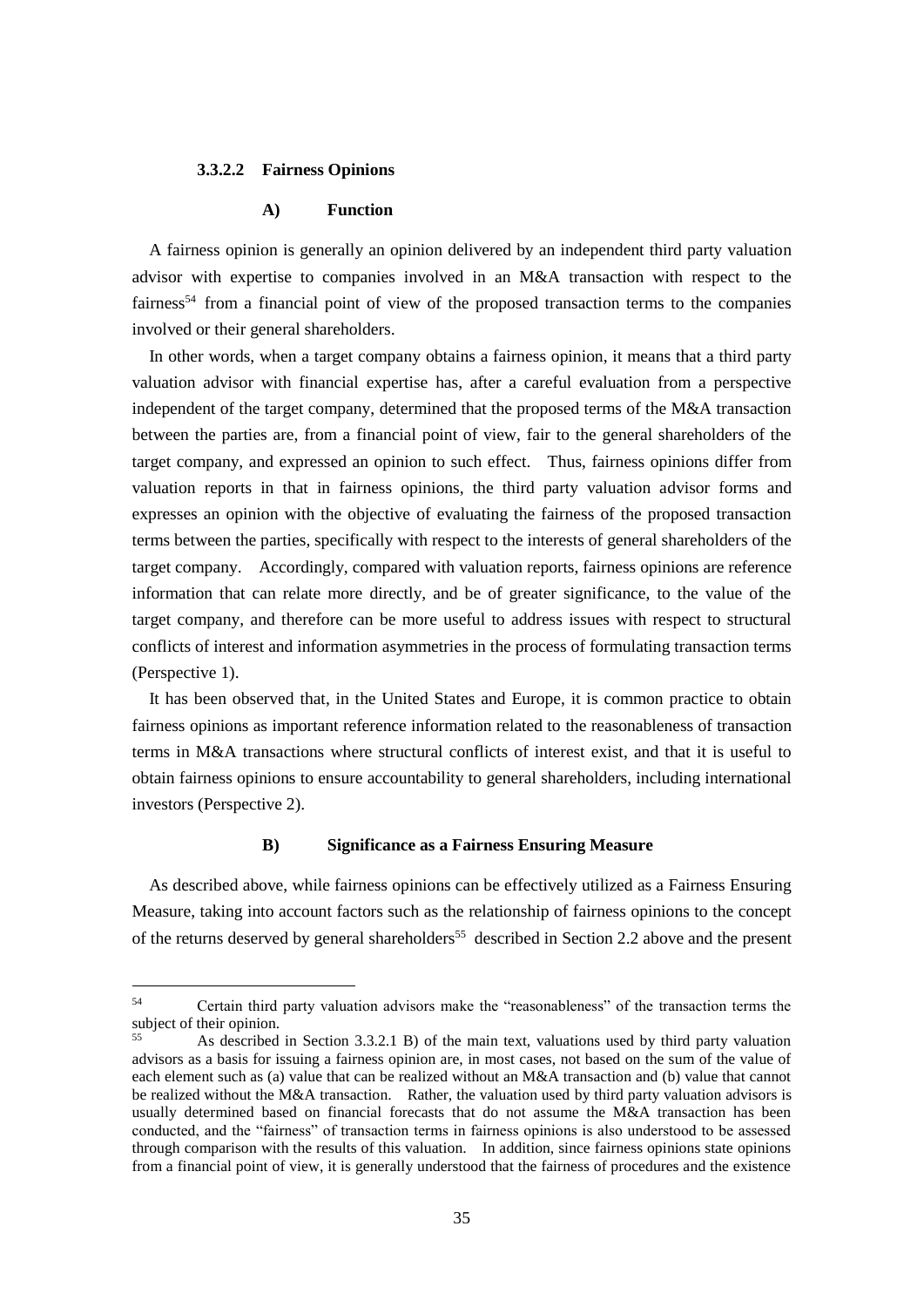environment in Japan,<sup>56</sup> the effectiveness of fairness opinions may vary depending on the particular case Therefore, it is appropriate that the Board of Directors of a target company or the Special Committee consider whether to obtain a fairness opinion based on the specific circumstances of each M&A transaction.

In addition, since the effectiveness of fairness opinions as a Fairness Ensuring Measure is based on the reliability of the third party valuation advisor issuing the opinion, fairness opinions should be positively evaluated as a Fairness Ensuring Measure if the third party valuation advisor issues a fairness opinion with elements that include: (i) independence and neutrality, (ii) a rigorous issuance process<sup>57</sup>, (iii) advanced expertise and performance, and (iv) a positive reputation.<sup>58</sup>

Therefore, it is advisable that the Board of Directors of a target company and the Special Committee consider these characteristics in selecting third party valuation advisors.

### **3.3.2.3 Independence of Third Party Valuation Advisors**

1

In order to ensure that valuations and fairness opinions have the functions described above, it is critical that third party valuation advisors appointed by the Special Committee (or, in cases where a Special Committee does not appoint its own advisor and uses a third party valuation advisor appointed by the Board of Directors of the target company, such advisor) be independent. In cases where such third party valuation advisor has a significant interest in the success or failure of an M&A transaction, it is advisable to disclose information regarding the

of alternative transactions are not directly subject to consideration when a third party valuation advisor issues its fairness opinion.<br>
In Japan unlike

In Japan, unlike in certain other countries, since there are no particular regulations or rules applicable to issuing entities or the fairness opinion issuance process, and since it cannot be said that there is a satisfactory, prevailing understanding with respect to the definition of "fairness" of transaction terms in fairness opinions or issuance procedures required for these opinions, it has been observed that decisions regarding these matters are left to each third party valuation advisor, and that there are circumstances in which there may be differences in such decision-making depending on the third party valuation advisor. Further, it has also been observed that it cannot be said that there is a satisfactory environment in which the legal responsibilities of third party valuation advisors which have issued inappropriate fairness opinions can be pursued.

<sup>57</sup> In the issuance of fairness opinions, there are third party valuation advisors which carefully adhere to an issuance process that emphasizes objectivity and independence, including practices such as additional interviews with the target company and others and a multi-layered review by independent review committees within the third party valuation advisor which are composed of experienced members.<br><sup>58</sup> As described in Note 56) in Japan, where it connot be said that the local reproposibilities of

As described in Note 56), in Japan, where it cannot be said that the legal responsibilities of third party valuation advisors which have issued fairness opinions can be adequately pursued, the advisor's reputation becomes an important factor, since the proper functioning of fairness opinions is considered to be protected to a certain extent by the reputation risks borne by the third party valuation advisor.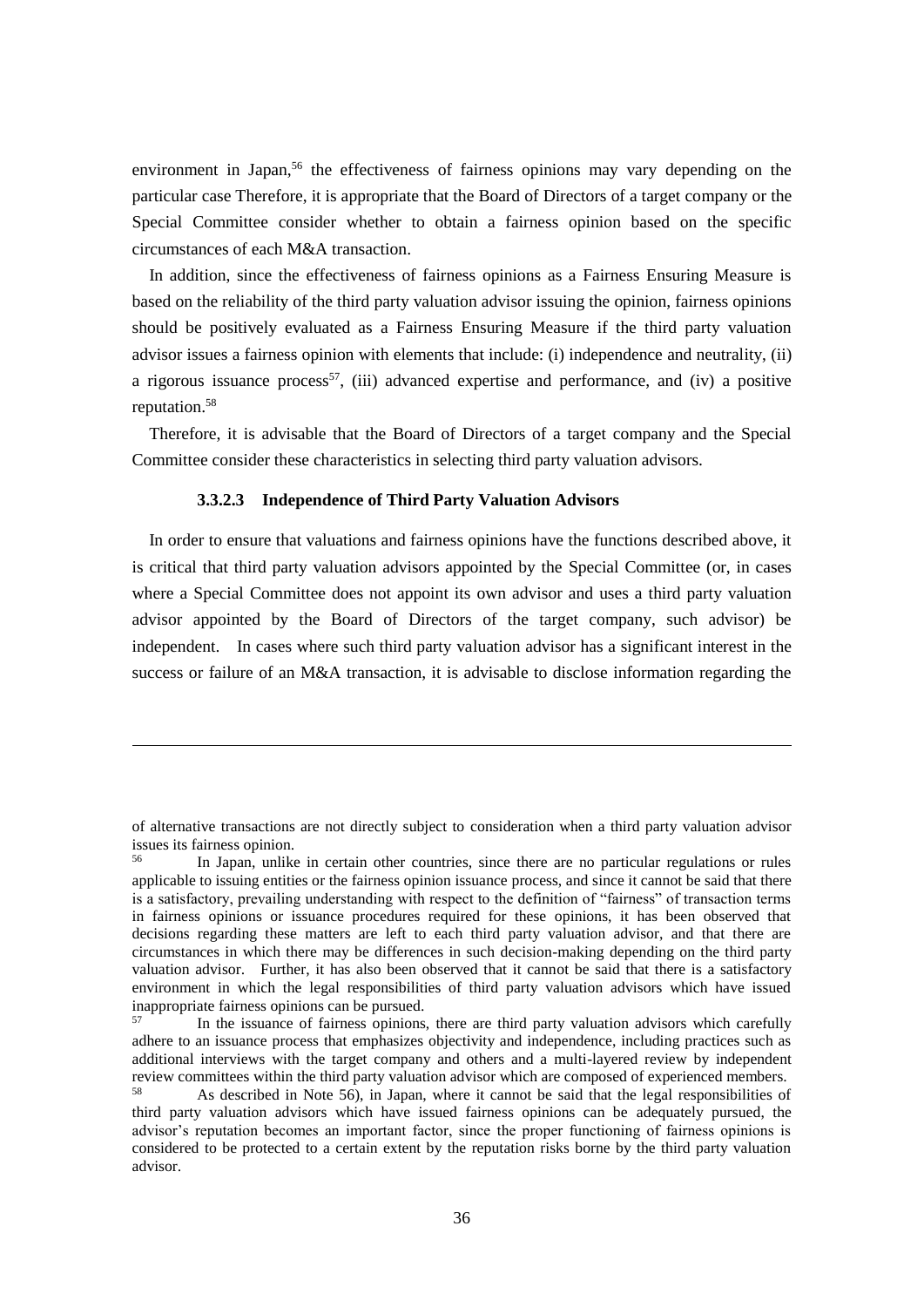valuation advisor's independence and the nature of the valuation advisor's interest to enable general shareholders to appropriately judge the advisor's independence.

For example, if such third party valuation advisor has a serious interest in the success or failure of an M&A transaction<sup>59</sup>, such as cases where the third party valuation advisor also provides funding, including financing for the acquisition, to the acquiring party, there will be a considerable degree of concern with respect to the advisor's independence and it will generally be considered undesirable to have the advisor perform the functions described above. However, if this type of case arises due to reasonable necessity, accountability about the details of its independence and the nature of its interests should be fulfilled by the valuation advisor through the disclosure of details regarding the economic benefits that the third party valuation advisor will receive from the relevant M&A transaction etc.<sup>60</sup>

<sup>&</sup>lt;sup>59</sup> However, in cases where a third party valuation advisor to a Special Committee (in cases where a Special Committee does not appoint its own third party valuation advisor but instead uses a third party valuation advisor appointed by the Board of Directors of the target company, such third party valuation advisor) provides financing or other funding to the acquiring party for the acquisition, the degree of interest of the third party valuation advisor will differ depending on the specific circumstances, including the importance of the loan or other funding to the third party valuation advisor concerned (for example, the loan amount provided by the third party valuation advisor compared to the scale of the third party valuation advisor's business), the role of the third party valuation advisor in the loan or other funding (for example, in the case of a syndicated loan with more than one lender, whether the third party valuation advisor plays a central role as an arranger or only participates in the syndicate), and the terms and conditions of the loan or other funding. There may be cases where a third party valuation advisor may not be deemed to have a significant interested.

It has been observed that, depending on the relationship between the third party valuation advisor and its group companies, substantially the same concerns with respect to the independence of a third party valuation advisor may exist, in addition to cases where such third party valuation advisor has a serious interest, in cases where group companies of the third party valuation advisor have an interest. On the other hand, it has been observed that even in these cases, when financial institutions such as banks and securities firms serve as a third party valuation advisor, concerns with respect to their independence have been mitigated, since they are required under the Banking Act and the Financial Instruments and Exchange Act to establish management policies for conflicts of interest, and management policies for conflicts of interest have actually been established between the third party valuation advisor and its group companies, in addition to measures to protect against the exchange of information between the third party valuation advisor and its group companies that have also been taken through the application of prophylactic measures set forth in the Financial Instruments and Exchange Act (firewall regulations).

<sup>60</sup> For example, if a third party valuation advisor to a Special Committee (in cases where a Special Committee does not appoint its own third party valuation advisor but instead uses a third party valuation advisor appointed by the Board of Directors of a target company, such third party valuation advisor) provides financing or other funding for the acquisition to the acquiring party, the Special Committee may confirm, as a matter related to the independence of the third party valuation advisor and the nature of its interests, in addition to information with respect to the compensation to be received by the third party valuation advisor in connection with its valuation work, information with respect to the economic benefits to be received in connection with the financing.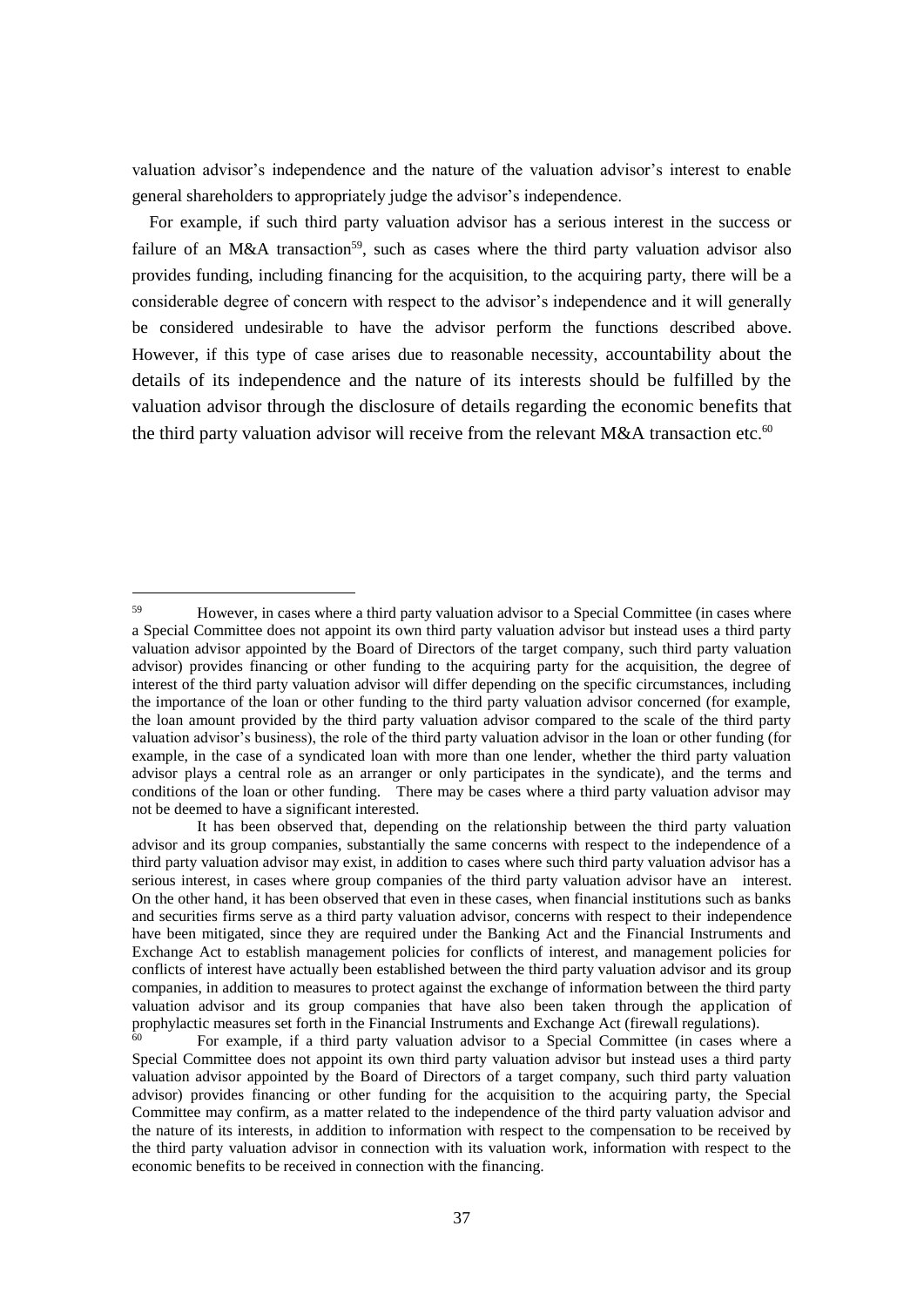# <span id="page-40-0"></span>**3.4 Ensuring Opportunities for Other Acquiring Parties to Make Proposals (Market Checks)**

### **3.4.1 Function**

<span id="page-40-1"></span>Ensuring opportunities for competing proposals by other prospective acquiring parties (hereinafter referred to as "**competing proposals**"; and parties making a competing proposal are hereinafter referred to as "**competing counterbidders**") in M&A transactions (hereinafter referred to as "**market checks**") enhances the bargaining power of a target company in the process of formulating transaction terms and contributes to the conduct of the M&A transaction on the best possible transaction terms for general shareholders, while also increasing corporate value (Perspective 1), since these opportunities provide important reference information with respect to the value of the target company and the reasonableness of transaction terms. These opportunities for competing proposals confirm whether competing counterbidders who may offer terms better than the original proposal exist, and also encourage the initial bidder to propose transaction terms better than those anticipated in a competing counterbidder's proposal.

### **3.4.2 Implementation**

1

<span id="page-40-2"></span>Market checks include so-called "active market checks"<sup>61</sup> to investigate and evaluate prospective acquiring parties in the market, and so-called "indirect market checks" where an M&A transaction is executed in a manner that allows other prospective acquiring parties to make competing proposals after the proposed M&A transaction is announced .

With respect to indirect market checks, for example, in executing an M&A transaction the parties can : (i) ensure that there is a relatively long period of time after the announcement of the proposed M&A transaction<sup>62</sup> in which competing proposal can be made, as well as (ii) refrain from actions such as entering into agreements that will excessively restrict the target company

<sup>61</sup> Active market checks include (i) bid processes (auctions) and individual approaches to multiple prospective acquiring parties before an agreement is reached or an announcement is made with respect to an M&A transaction with a particular acquiring party, and (ii) methods adopted by a target company to actively solicit competing proposals for a certain period after the agreement or announcement of an M&A transaction is reached or announced (so-called "go shops"). Where active market checks are conducted, it is reasonable for parties to the M&A transaction to agree to appropriate deal protection provisions.

With regard to the issue of how long the period of time should be, it should at least be long enough to allow for indirect market checks to function effectively. However, it is difficult to standardize the length of this time period since it may vary depending on the size of the target company and the specific circumstances of the case (for example, in a corporate turnaround situation, the transaction must be executed in a particularly rapid manner). The longer the time period is, the more effective indirect market checks are expected to be. However, it should also be noted that if the period of time is too long, employees, business partners and others may be put in an unstable position, which in turn may adversely affect the business of the target company.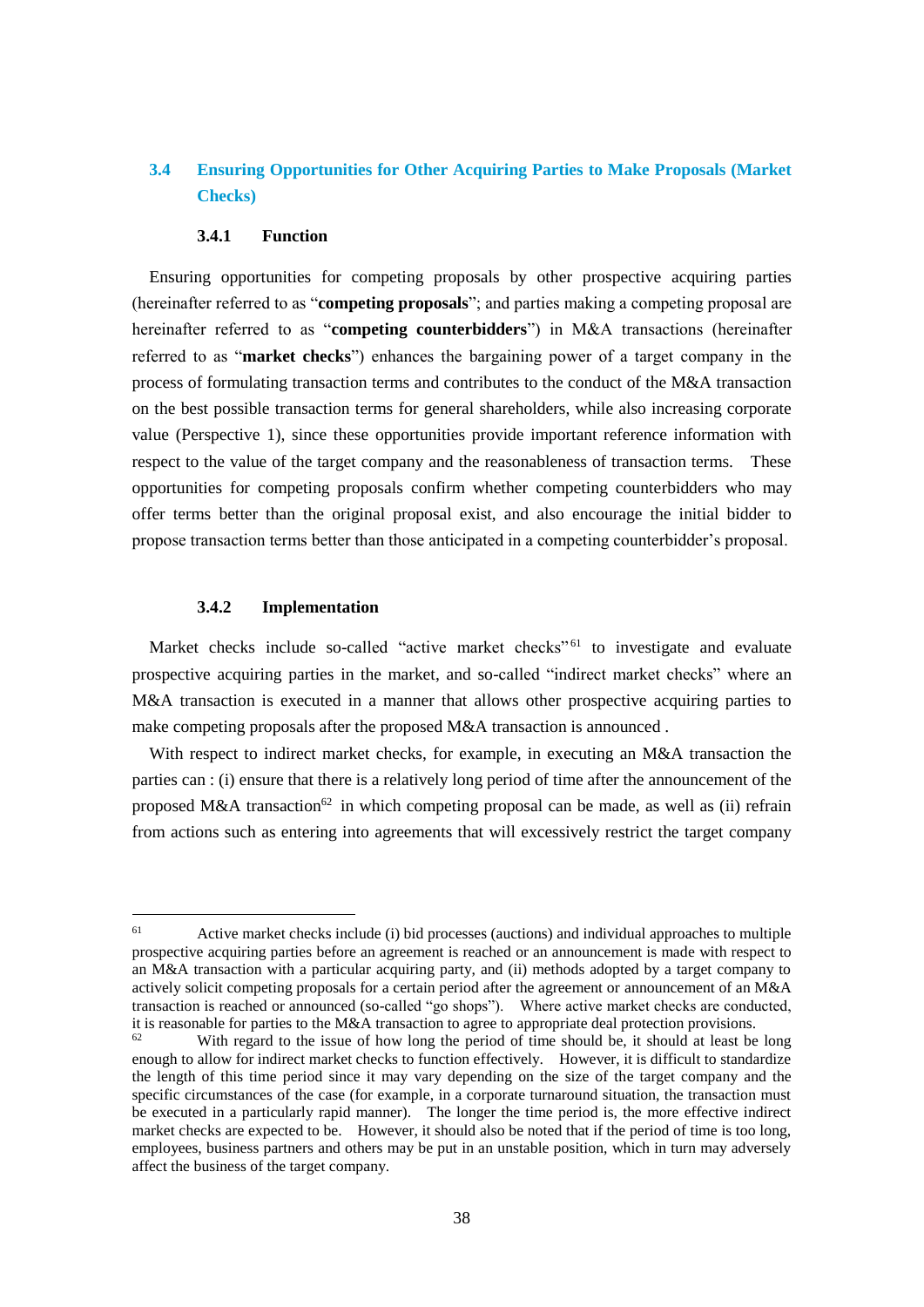from communicating with competing counterbidders in cases where a competing counterbidder actually appears with a competing proposal.<sup>63</sup>

# **3.4.3 Significance as a Fairness Ensuring Measure**

<span id="page-41-0"></span>Different circumstances exist with respect to whether market checks function effectively as a Fairness Ensuring Measure depending on whether the acquiring party is a controlling shareholder or not. The effectiveness of market checks in each case is discussed below.

### **3.4.3.1 Cases Where the Acquiring Party is Not a Controlling Shareholder**

In cases where the acquiring party is not a controlling shareholder (in other words, the management conducting the MBO is not a controlling shareholder), market checks will likely be effective.

Taking into account the observation that limitations on the time and information required to evaluate a transaction often make competing proposals difficult to obtain, active market checks tend to function more effectively than indirect market checks. Further, if active market checks are conducted, they will be evaluated more positively as a Fairness Ensuring Measure than indirect market checks.

On the other hand, there are concerns that active market checks can be a the deterrence to M&A transactions and that there are practical issues with respect to information control<sup>64</sup> in the case of active market checks; therefore, it cannot be said that it is always advisable to conduct active market checks in cases where the acquiring party is not a controlling shareholder.

 $63$  For example, an acquiring party agreeing with a target company on a deal protection provision that entirely prohibits the target company from communicating with any party making a competing proposal is considered an excessive restriction. On the other hand, using a breakup fee (termination fee) provision as a deal protection provision is permissible if it is within a reasonable scope (for example, if the amount is not so excessively high that the provision in practice has the effect of coercing the target company shareholders to approve the M&A transaction).

With respect to active market checks, it has been observed that (i) in the most common type of MBO where management and investment funds jointly execute the transaction, the implementation of an active market check may not be compatible, since it is important for both parties to jointly manage the target company after the MBO based on strong relationships of trust for the purpose of increasing the corporate value of the target company, and management often decide to implement the MBO only after spending a significant period of time building such relationships of trust with the investment fund; (ii) prior market checks may involve risks that confidential information will be leaked to competitors through the related process, which may have adverse effects on the business and share price of the target company ; (iii) it is possible that indirect market checks conducted in a situation where the acquiring party and the target company have not agreed to deal protection provisions can function effectively; and (iv) unlike in certain other countries, because there are no strict regulations in Japan with respect to expressions of intent of a person or organ to acquire a company, there are concerns that persons or entities may for other purposes express an intent to acquire a company, such as simply acquiring the target company's information, despite having no true intent to acquire the company itself.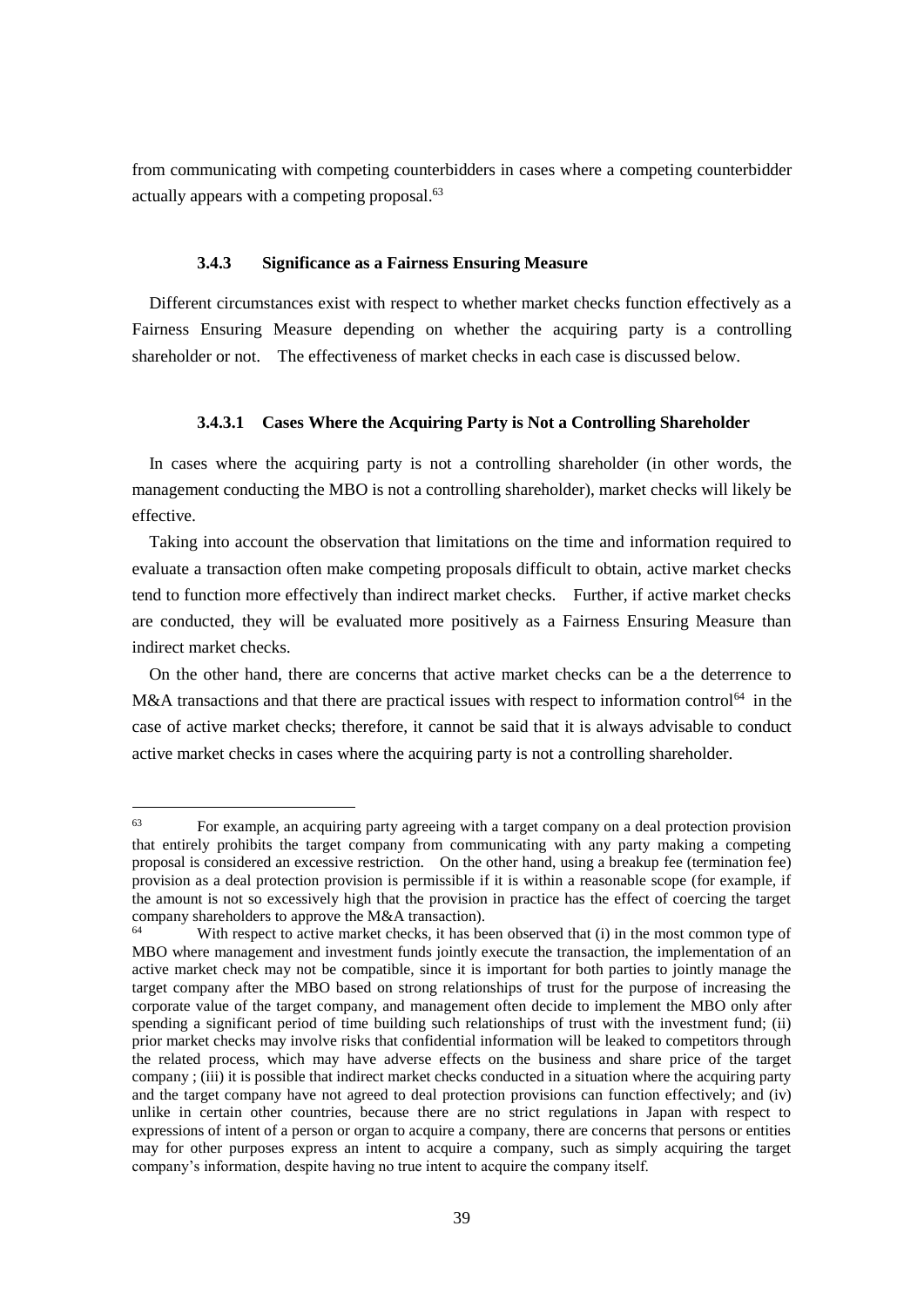For this reason, it is advisable that the Board of Directors of the target company and the Special Committee consider the effectiveness and possible harmful effects of active and indirect market checks based on the specific circumstances of the particular M&A transaction and then implement an appropriate market check.

### **3.4.3.2 Cases Where the Acquiring Party is a Controlling Shareholder**

In contrast, in cases where the acquiring party is a controlling shareholder (in other words, cases where the management conducting the MBO is a controlling shareholder and cases where a controlling shareholder acquires a controlled company), the controlling shareholder seeking to acquire the target company already has a controlling interest in the target company, and it is unlikely that a serious competing proposal will be made in cases where the controlling shareholder is unwilling to sell to a third party. For this reason, in cases where the acquiring party is a controlling shareholder, there are only a limited number of cases where a market check will function as a Fairness Ensuring Measure, and in most cases there will be scant meaning to implementing a market check.<sup>65</sup>

However, even in cases where the acquiring party is a controlling shareholder, there may be exceptional cases in which a market check can function properly.<sup>66</sup> Therefore, it is advisable for the Board of Directors of the target company and the Special Committee to confirm that these exceptional circumstances do not exist.

# **3.4.4 Responses to Competing Proposals**

1

<span id="page-42-0"></span>If a competing counterbidder emerges, and if the competing proposal is a serious, concrete and feasible acquisition proposal<sup>67</sup>, it is necessary for the Board of Directors of the target

<sup>65</sup> Even if a market check is considered ineffective, ensuring a relatively long period of time after the announcement of an M&A transaction, including a tender offer period, can serve as a period for general shareholders to consider the appropriateness of the M&A transaction and reasonableness of the transaction terms and make appropriate decisions, which is considered to give this market check significance (Perspective 2).

<sup>&</sup>lt;sup>66</sup> For example, such cases have been observed to include cases where the percentage of voting rights held by the controlling shareholder is low, cases where there is a possibility that if a highly attractive competing proposal is made the controlling shareholder may decide to sell, and cases where the controlling shareholder intends to acquire the controlled company initially, and then eventually dispose of all or part of the controlled company.

<sup>67</sup> A careful evaluation should be conducted to decide whether a competing proposal is a serious, concrete, and feasible acquisition proposal, and the Special Committee should be substantially involved in the decision. Normally competing proposals in cases where the acquiring party is the controlling shareholder are unlikely to be considered feasible or serious, because in such transactions, the controlling shareholder (which already has a controlling interest in the company) is trying to acquire the target company and thus is unwilling to sell the company to a third party. That being said, the feasibility and seriousness of the competing proposal should be considered, including with respect to this point, in the same way as discussed in Section 3.4.3.2 of the main text.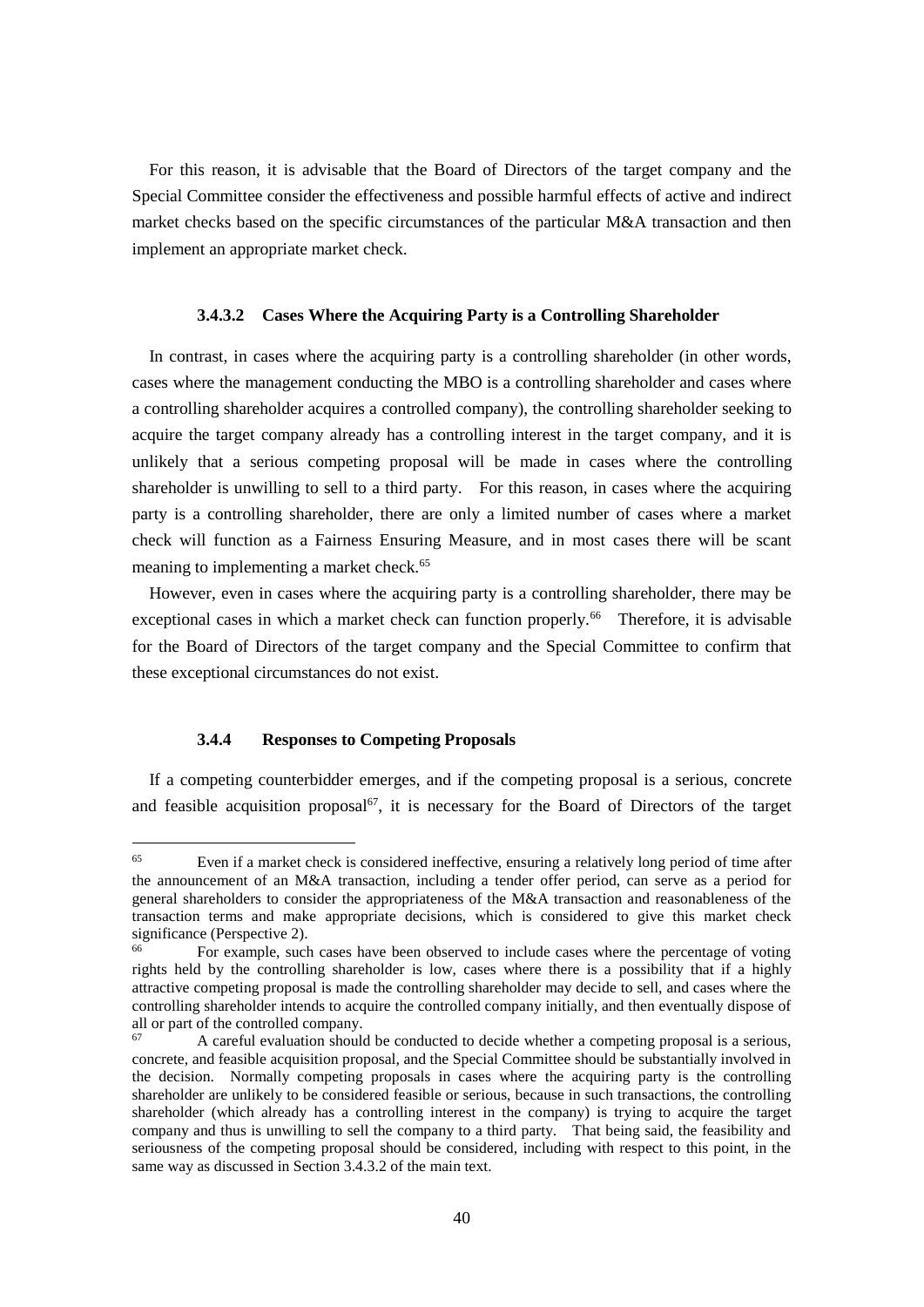company and the Special Committee to seriously evaluate its content, and it is inappropriate to reject the proposal without reasonable grounds.

In addition, an acquisition proposal that will more substantially increase the corporate value of the target company will normally result in greater benefit (acquisition consideration) to general shareholders. However, in the exceptional case where those circumstances are not aligned<sup>68</sup> and the Board of Directors of the target company and the Special Committee agree to accept an acquisition proposal that more substantially increases the corporate value of the target company, and not another proposal that would result in greater benefit to general shareholders<sup>69</sup>, it is advisable that the Board of Directors of the target company and the Special Committee fully satisfy their duty of explanation with respect to the reasonableness of their judgments.<sup>70</sup>

# **3.4.5 Provision of Information to Competing Counterbidders**

<span id="page-43-0"></span>It has been observed that it may be difficult for a competing counterbidder to make a serious, concrete and feasible acquisition proposal if the target company does not provide the competing counterbidder with sufficient information. Further, once a competing counterbidder emerges, a level playing field between the parties making acquisition proposals should be ensured and it is not advisable to treat one party more favorably than other parties.

On the other hand, it has been observed that: listed companies have already made public information necessary for investing in their shares, and competing proposals may be feasible even without necessarily providing an opportunity to conduct due diligence; there are certain limitations on information that can be provided due to the risk of leaks of confidential

<u>.</u>

 $68$  For example, it has been observed that this lack of alignment can occur in cases such as (i) an acquisition proposal that has significant benefits to general shareholders reduces the benefits to other stakeholders (for example, employees) at the expense of increases to the benefits to shareholders, (ii) an acquisition would be conducted by an acquiring party overconfident in its management ability, which consequently undermines corporate value, and (iii) the shares of an acquiring company that have been temporarily overvalued in the market are used as the acquisition consideration. In these types of cases, there may be differences between an acquisition proposal that more substantially increases the corporate value of the target company and an acquisition proposal that will result in greater benefit to general shareholders.

 $69$  As described in Perspective 1 of Section 2.4 of the main text, it is assumed that the target company will make reasonable efforts to conduct M&A transactions on the best possible transaction terms for general shareholders, while also increasing corporate value in the process of formulating the transaction terms. As described in the main text, as a result of these reasonable efforts, an acquisition proposal that more substantially increases the corporate value of the target company normally results in a greater benefit to general shareholders. However, the main text is intended to address cases where these reasonable efforts have been made but the conditions are not aligned. Even in these cases, such reasonable efforts should be made to realize transaction terms that fairly distribute the increase in corporate value to general shareholders, and the interests of general shareholders should not be unduly harmed solely for the purpose of increasing corporate value.

It is necessary to make a careful determination regarding which acquisition proposal more substantially increases the corporate value of the target company, and it is not advisable to make this decision unclear by arbitrarily expanding the concept of corporate value.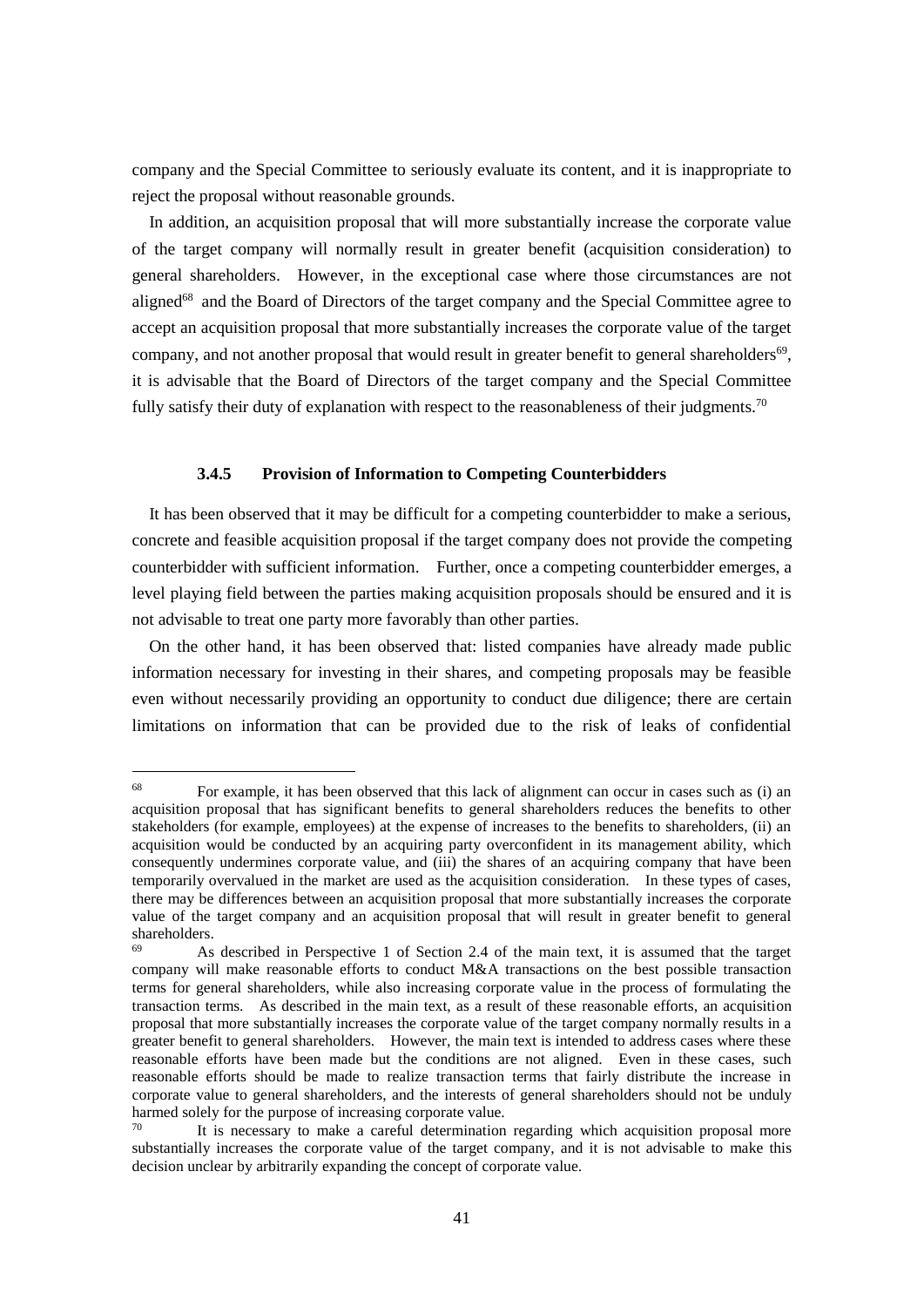information to competitors, or the risk of adverse effects on the target company's business and share price due to leaks regarding the transaction; and unlike in certain other countries, because there are no strict regulations in Japan with respect to expressions of intent of a person or organ to acquire a company, there are concerns that persons or entities may for other purposes express an intent to acquire the company, such as simply acquiring the target company's information, despite having no true intent to acquire the company itself.

Therefore, for example, depending on factors such as the specificity, feasibility, and degree of good faith which can be confirmed with respect to the acquisition proposal, it is reasonable to evaluate the necessity of providing information and the scope of information to be provided (for example, by providing limited information at the outset and gradually expanding the scope of information provided in accordance with the degree of confirmation mentioned above).

### <span id="page-44-1"></span><span id="page-44-0"></span>**3.5 Establishment of a Majority-of-Minority Condition**

### **3.5.1 Function**

<u>.</u>

A majority-of-minority condition means, in cases where shareholders are asked to express their position whether or not to support an M&A transaction, either by exercising their voting rights at a general meeting of shareholders or deciding whether or not to tender their shares in response to a tender offer, a condition to the consummation of the M&A transaction that it receive support from a majority of the shares held by general shareholders (in other words, shareholders that do not share significant interests with the acquiring party<sup>71</sup>), and the prior public announcement of such condition.<sup>72, 73</sup>

 $71$  The scope of general shareholders who do not share significant interests with an acquiring party described in the main text should be determined practically based on the specific circumstances of each M&A transaction.

In this connection, under current tender offer practices, shareholders that have entered into agreements with an acquiring party to tender their shares in a tender offer are uniformly excluded from the scope of general shareholders (the denominator, "minority"), when calculating the number of general shareholders to be confirmed support the M&A transaction under a majority-of-minority condition. However, shareholders that have entered into agreements with an acquiring party to tender their shares in a tender offer may or may not share significant interests with the acquiring party. Where they do not share such interests, the fact that the tender offer agreement was executed pursuant to serious negotiations with shareholders which have the interest of a seller of shares may in fact be considered to be a factor that supports the fairness of the transaction terms. Therefore, it is not necessary to uniformly exclude these shareholders from the scope of general shareholders to be confirmed support the M&A transaction solely for the reason that the tender offer agreement was executed.

A majority-of-minority condition may be established (i) in cases where an M&A transaction is executed in a two-step acquisition, by setting a certain number of shares as the minimum number of shares to be purchased in the first-step tender offer, or (ii) in cases where an M&A transaction is executed in a one-step acquisition, including a corporate reorganization, for example, by establishing a condition subsequent where the agreement for the corporate reorganization will be terminated in the event of the failure to obtain a certain number of favorable votes at the general meeting of shareholders (without the need for amending the articles of incorporation to raise the approval threshold for the special resolution of the general meeting of shareholders).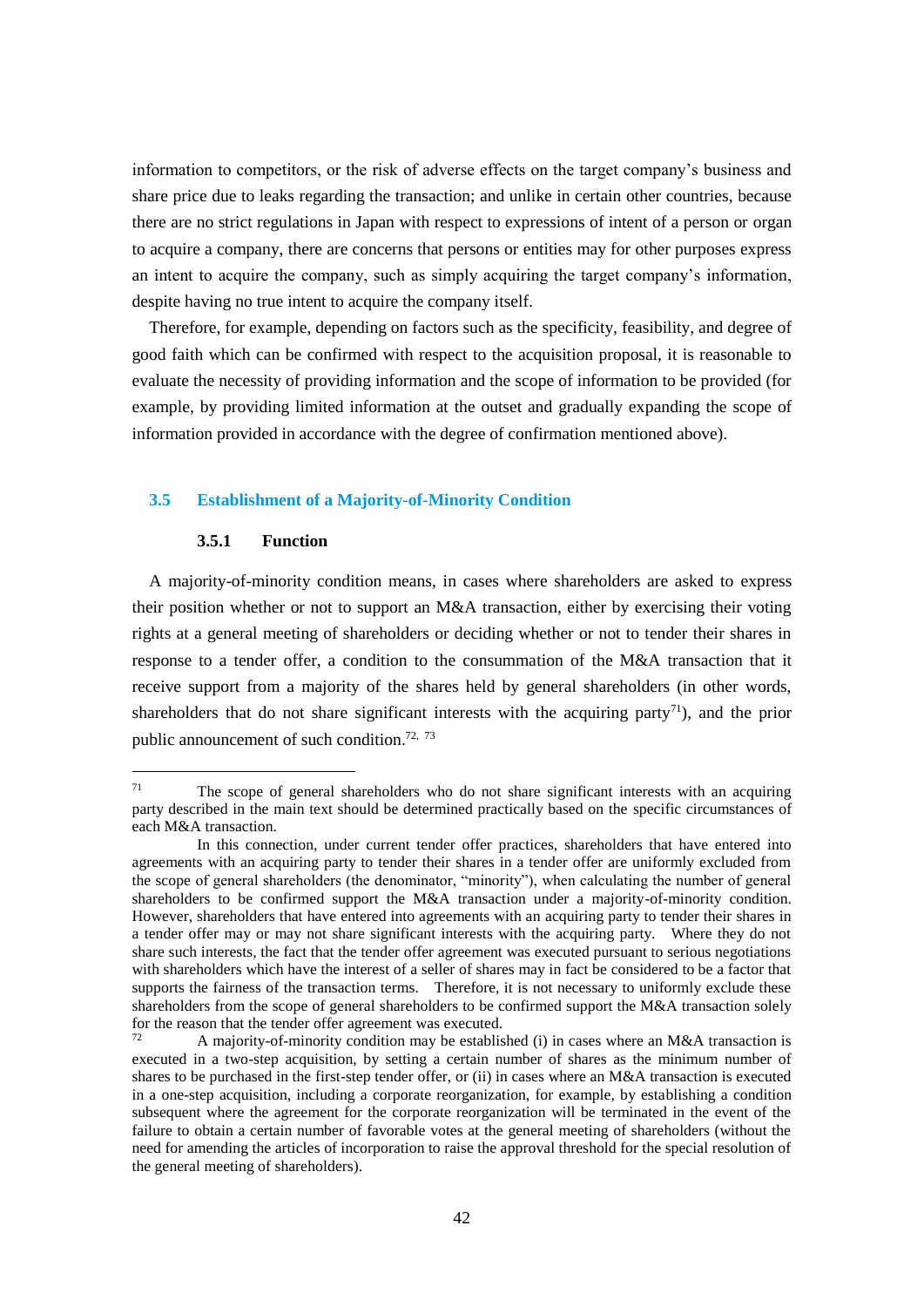Establishing a majority-of-minority condition will lead to a greater emphasis on ensuring opportunities for general shareholders to exercise judgment by directly confirming that a majority of general shareholders are satisfied with the transaction terms (Perspective 2).

In addition, in cases where a majority-of-minority condition is established, in order to complete the M&A transaction the transaction terms will need to be at a level that is expected to satisfy the majority of general shareholders. Therefore, this condition will also have the function of strengthening the target company's bargaining power in the process of formulating the transaction terms and thereby contributing to the execution of M&A transactions on transaction terms favorable to general shareholders (Perspective 1).

### **3.5.2 Significance as a Fairness Ensuring Measure**

1

<span id="page-45-0"></span>A majority-of-minority condition is considered a Fairness Ensuring Measure in cases where the additional support of a considerable number of general shareholders is needed to complete the M&A transaction; in these cases, the majority-of-minority condition is highly effective in ensuring fairness in the transaction terms of an M&A transaction.

On the other hand, taking into account concerns about the possible deterrence of value-creating M&A transactions in cases where an acquiring party holds a large number of shares of the target company<sup>74</sup>, such as an acquisition of a controlled company by the controlling shareholder, it is difficult to go so far as to say that it is advisable to impose a majority-of-minority condition at all times. It is advisable that the Board of Directors of a

 $73$  In a tender offer, where the offer does not require a minimum number of shares to be purchased (as described in Note 72), but a majority of shareholders end up tendering their shares in response to the tender offer, the majority-of-minority condition described in these Guidelines will not be deemed to have been established. Further, as a prerequisite for a majority-of-minority condition to function properly, the information necessary to make an appropriate decision must be provided to general shareholders.<br> $74$ <br> $^{12}$  With appeal to the maintain of minerity and iting it has been absented that (i) the h

With regard to the majority-of-minority condition, it has been observed that: (i) the higher the ownership ratio of an acquiring party in a target company's shares, the easier it will be to obstruct the M&A transaction by acquiring only a small number of shares, such as by acquiring the target company shares to take advantage of the M&A opportunity, which increases the concern that these circumstances can become a deterrent to value-creating M&A transactions, (ii) as the scale of passive index funds has increased in recent years as a trend in the Japanese capital markets, some of these investors refrain, as a matter of policy, from tendering their shares in response to a tender offer regardless of the appropriateness of the transaction terms, which undermines the inherent function of the majority-of-minority condition and increases the foregoing deterrent effect, and (iii) since the "fair price" that is offered as the purchase price of shares in an appraisal litigation in connection with a corporate reorganization under the Companies Act, and the price for a "cash-out" which is determined by the court, are prices which include the fair distribution of corporate value that has increased due to the corporate reorganization, there are factors that create an incentive to vote against a transaction at a general meeting of shareholders or to refrain from tendering shares in response to a tender offer in order to secure the shareholder's position to exercise their appraisal rights, regardless of the transaction terms.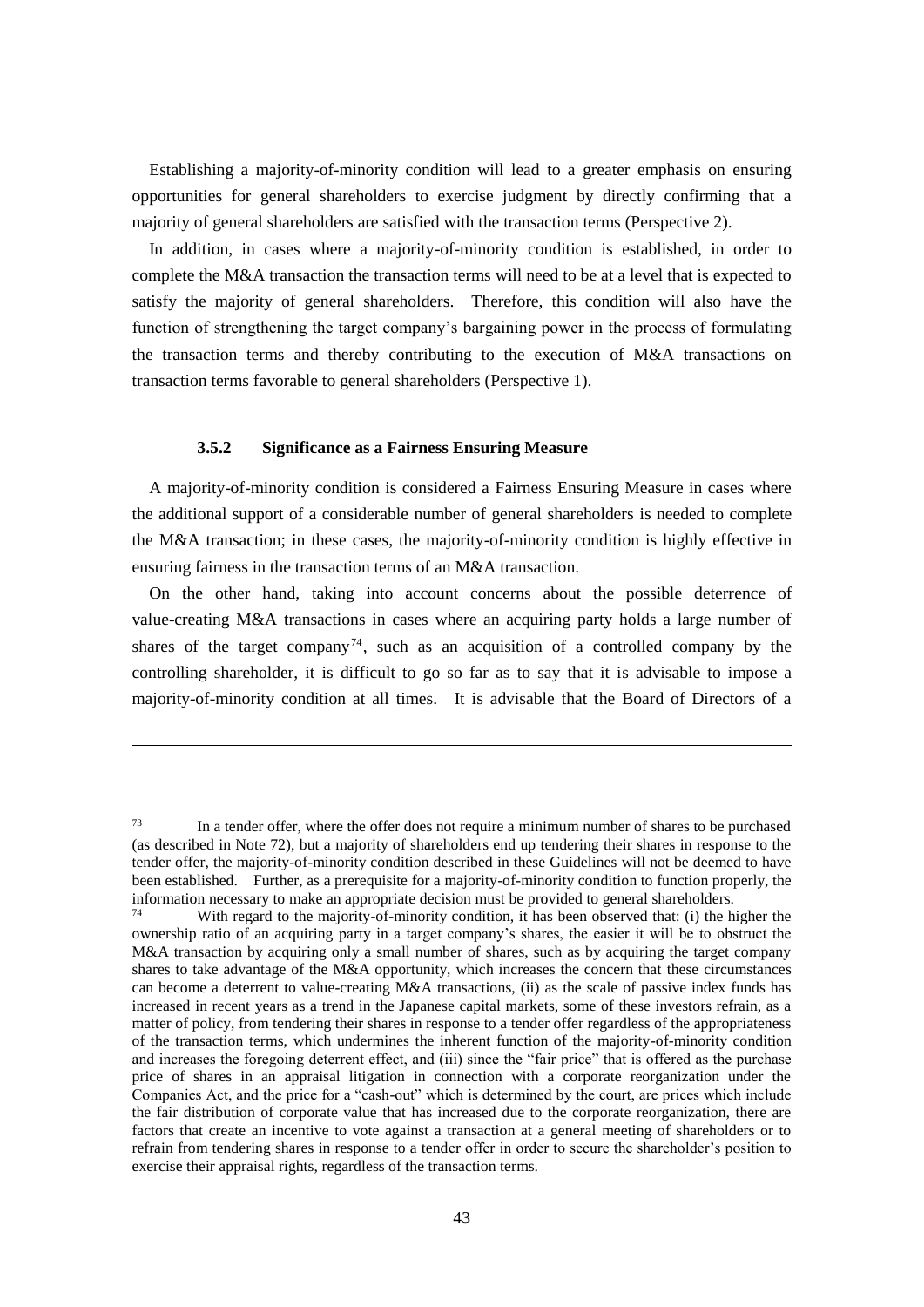target company and the Special Committee comprehensively evaluate the effectiveness and possible adverse effects of a majority-of-minority condition based on the specific circumstances of the relevant M&A transaction, and then decide whether such condition should be imposed.<sup>75</sup>

In addition, if a majority-of-minority condition is not established, it is important to compensate by enhancing other Fairness Ensuring Measures so that, overall, the fairness of the transaction terms are secured.

# <span id="page-46-0"></span>**3.6 Enhancement of the Provision of Information to General Shareholders and Improvement of Process Transparency**

### **3.6.1 Function**

<u>.</u>

<span id="page-46-1"></span>Due to the significant information asymmetries between an acquiring party and general shareholders in MBOs and acquisitions of a controlled company by the controlling shareholder, it cannot be assumed that, as matter of course, general shareholders will appropriately decide the reasonableness of transaction terms based on sufficient information (informed judgment). Enhancing disclosure at the time of an M&A transaction enables informed judgment by addressing issues of information asymmetries and providing material information for general shareholders to decide the reasonableness of transaction terms<sup>76</sup> (Perspective 2).

In addition, it is expected that the transparency of the process of formulating transaction terms will be improved, and evaluations, negotiations, and valuations will be carried out more carefully with general shareholders in mind, if matters such as the evaluation and negotiation process conducted by the Board of Directors of a target company and the Special Committee, the grounds for their decisions, and the content and process of valuations by third party valuation advisors are subject to disclosure ex-post facto and the scrutiny of general shareholders and the public at large. This will help to address issues with respect to structural conflicts of interest and information asymmetries (Perspective 1).

 $^{75}$  In determining whether to establish a majority-of-minority condition, considering that this condition can strengthen the bargaining power of the target company, it has been observed that certain factors should be taken into account, such as the percentage of voting rights held by the acquiring party in the target company prior to the execution of the M&A transaction, the relationship between the acquiring party and the target company prior to the execution of the M&A transaction (such as the degree of independence of the target company), and the position of the acquiring party in the negotiation of the M&A transaction.

Information that is useful for shareholders to make informed judgments with respect to the reasonableness of the transaction terms at the time of an M&A transaction includes information with respect to (i) the valuation results, (ii) the valuation determination process and the third party valuation advisors, and (iii) other information with respect to the process of formulating transaction terms. (i) is considered to be directly useful to determine the reasonableness of the transaction terms, (ii) is useful to determine the reasonableness of the transaction terms by verifying and evaluating the rationality and reliability of the information set forth in (i), and (iii) is useful to determine the reasonableness of the transaction terms by confirming whether the transaction terms have been determined through fair procedures.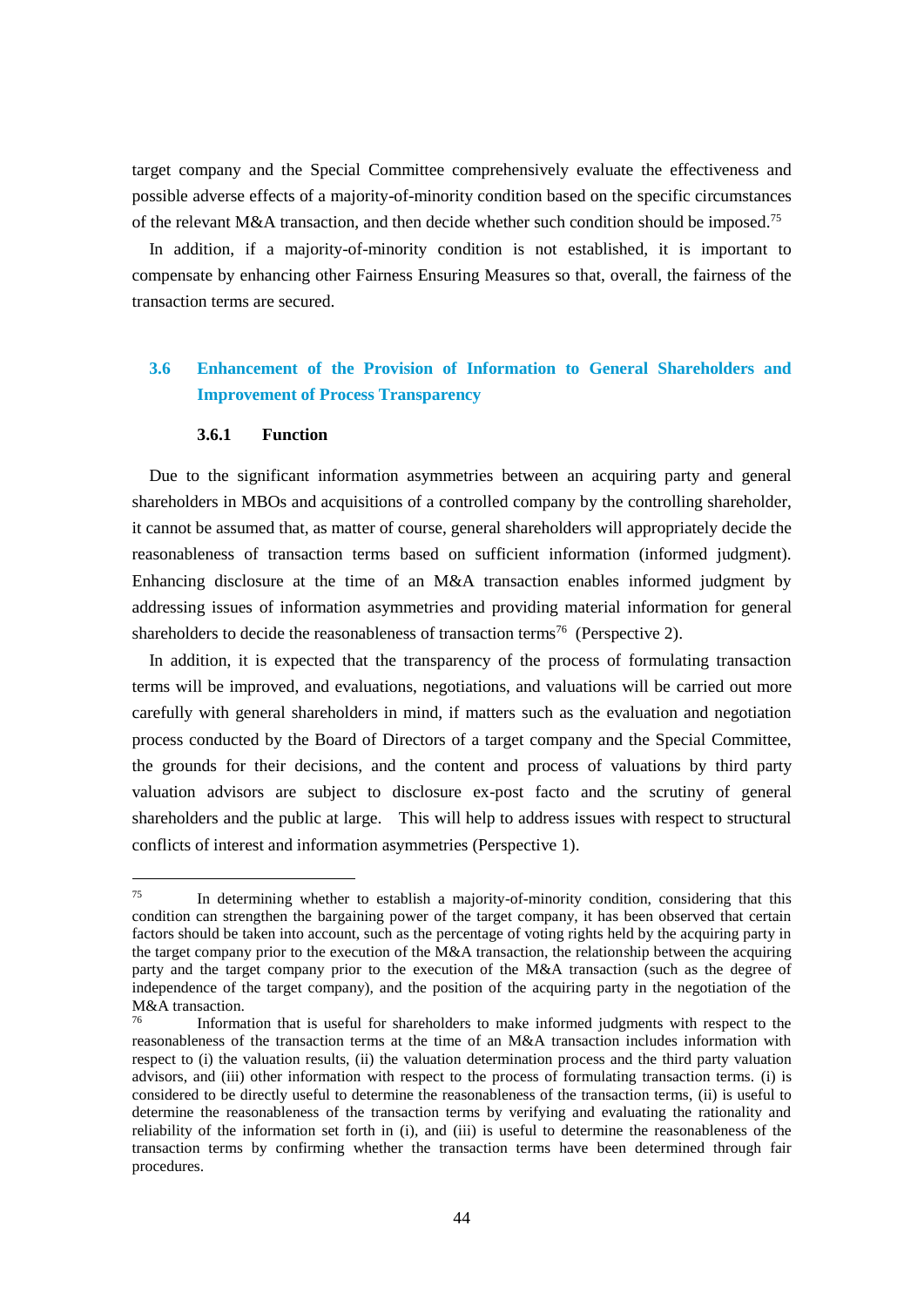Particularly in connection with the latter function of addressing information asymmetries, in addition to direct disclosure to general shareholders in disclosure documents at the time of an M&A transaction, submission as evidence in court proceedings<sup>77</sup> and other ex-post facto disclosures also have significant import.

# **3.6.2 Information Expected to be Substantially Disclosed**

<span id="page-47-0"></span>In MBOs and acquisitions of a controlled company by the controlling shareholder, it is advisable not only to comply with the timely disclosure rules of laws and regulations and financial instruments exchanges<sup>78</sup>, but also to utilize disclosure such as the Tender Offer Registration Statement, the Tender Offer Opinion Statement, and timely disclosure to voluntarily disclose, in an easily comprehensible manner, enhanced information that will contribute to an appropriate judgment by general shareholders, with consideration for the composition of shareholders, and their background and attributes.<sup>79</sup>

Specifically, enhanced disclosure of the following information is expected.

### **3.6.2.1 Information with Respect to the Special Committee**

Enhancing the disclosure of information with respect to the Special Committee will help general shareholders of the target company decide whether the Special Committee has effectively performed its function. As described in Section 3.2.4.6 above, it is difficult to resolve concerns arising from information asymmetries only by the direct disclosure of disclosure documents to general shareholders at the time of an M&A transaction. It is important to ensure a situation which can, as a whole, address concerns by properly combining the Special Committee's approach with others to evaluate and decide the appropriateness of transaction terms and whether to approve the M&A transaction after the Special Committee obtains material information, including non-public information, on behalf of general shareholders. In order to ensure the credibility of this approach, it is important to enable

<u>.</u>

 $77$  From this point of view, it is not desirable for third party valuation advisors that have provided valuation reports or fairness opinions to the target company or the Special Committee to be reluctant to provide information regarding their valuation reports and fairness opinions in subsequent court proceedings for reasons such as the existence of confidentiality clauses.<br>
The information of confidentiality clauses.

The information that must be disclosed under the timely disclosure rules of laws and regulations and financial instruments exchanges in MBOs and acquisitions of a controlled company by the controlling shareholder is set forth in the Cabinet Office Order on Disclosure Required for Tender Offers for Shares by Persons Other Than Issuers, the Forms of the Cabinet Office Order, and the guidebook for timely disclosure of company information issued by the Tokyo Stock Exchange, Inc. The main text below summarizes information that it is desirable to disclose on a voluntary basis, with these timely disclosure rules of laws and regulations and financial instruments exchanges, as a premise.

For example, in addition to considering institutional investors, it is necessary to provide a thorough and satisfactory explanation that considers individual shareholders.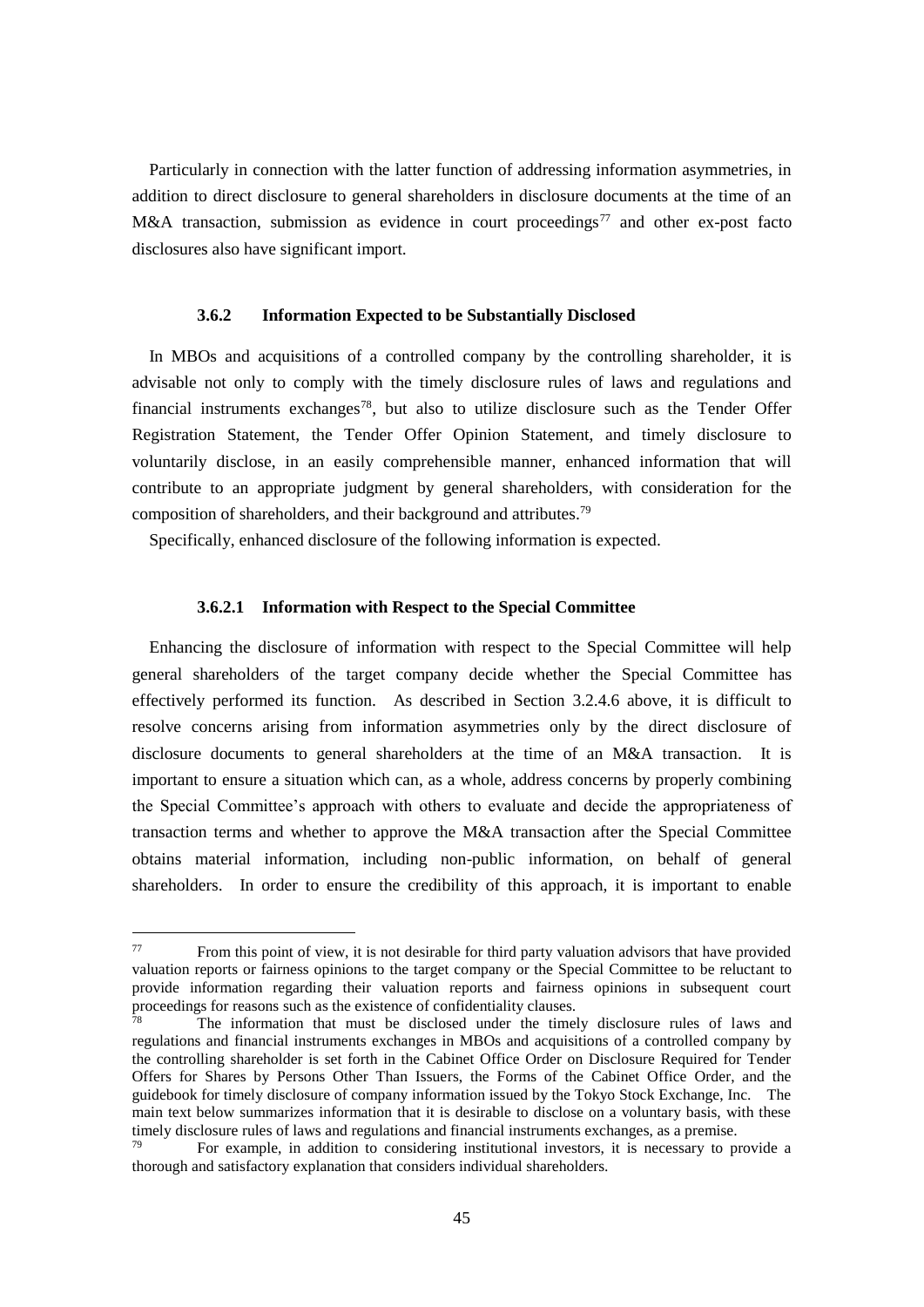general shareholders to decide whether the Special Committee has functioned effectively by enhancing disclosure with respect to the Special Committee.

Specifically, it is advisable to enhance the disclosure of the following information:

a) Information regarding the independence and qualifications of members of the Special Committee

(for example, information regarding the independence of members, their attributes and reasons for appointment, and the selection process)

- b) Information regarding the scope of the authority granted to the Special Committee (for example, information regarding whether the decisions described in Section 3.2.4.4 above have been made in advance by the Board of Directors, and whether the authority of the Special Committee to appoint its own advisor, and the authority of the Special Committee to name and approve advisors to the Board of Directors of the target company)
- c) Information regarding the chronology of Special Committee deliberations and the status of its involvement in negotiating transaction terms with the acquiring party (for example, information regarding the timing of the establishment of the Special Committee, matters reviewed by the Special Committee, the types of information received by the Special Committee and the number and duration of Special Committee meetings)
- d) Information regarding the rationale and basis for decisions by the Special Committee on the appropriateness of the relevant M&A, the reasonableness of transaction terms and the fairness of procedures (such as the status of implementation of Fairness Ensuring Measures), and the content of the Special Committee's report<sup>80</sup>

(for example, in a case where there were principal matters evaluated in connection with the relevant M&A transaction, information regarding the results of those evaluations, and the rationale and basis therefor)

e) Information regarding the structure of remuneration for members

<u>.</u>

# **3.6.2.2 Information with Respect to Valuation Reports and Fairness Opinions**

Enhancing the disclosure of information with respect to the valuation reports and fairness opinions obtained by the Board of Directors of a target company or the Special Committee will enable general shareholders of the target company to more practically verify and assess the rationality and reliability of the valuation results and fairness opinions, thereby improving the

<sup>&</sup>lt;sup>80</sup> In addition to the approach of disclosing the Special Committee report itself, another approach is to include in disclosure documents a summary of the report that focuses on the matters set forth in the main text.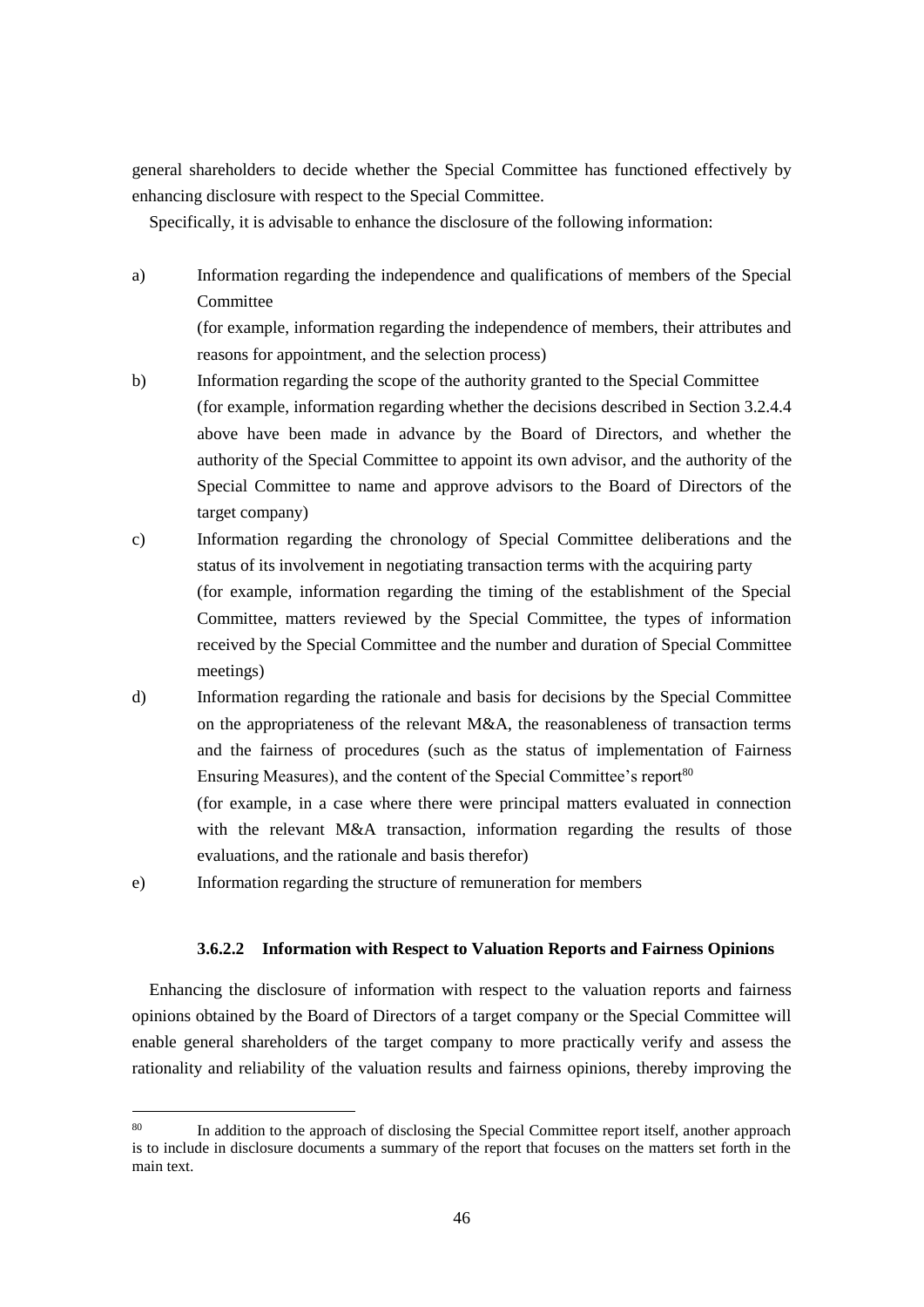utility of these as evaluation materials in judgments by general shareholders of the reasonableness of transaction terms.

From this perspective, as a matter of general principle, it is advisable to disclose information to an extent that allows general shareholders of the target company to verify the rationality and reliability of the valuation results and fairness opinions. Specifically, it is advisable to enhance disclosure of the following information with respect to the valuation reports and fairness opinions obtained by the Board of Directors of the target company and the Special Committee:

<u>.</u>

a) Information regarding the process for making the valuation based on the specific valuation methodologies

(for example, information regarding (1) in cases where the valuation is conducted using the DCF analysis, (i) free cash flow forecasts for the target company used as a basis for the valuation, and whether the forecasts assume the relevant M&A transaction will be carried out; (ii) the chronology of the preparation of the financial forecasts used as a basis for the valuation (whether the rationality of the business plans was confirmed by the Special Committee; whether the financial forecasts were reviewed by third party valuation advisors; and, in cases where the financial forecasts used substantially differ from those announced prior to the relevant M&A transaction, the reasons for using these forecasts); (iii) the type of discount rate (for example, cost of shareholders' equity or weighted average cost of capital), as well as the grounds for the calculation; and (iv) perspectives on the period used for the free cash flow forecast and perspectives on the perpetual value such as the growth rate assumed for after the forecast period,  $8182$  and (2) in cases where the valuation is conducted using the comparable company analysis, the reasons for selecting comparable companies)

<sup>&</sup>lt;sup>81</sup> In the notice issued by the Tokyo Stock Exchange, Inc. on July 8, 2013 titled "Enhancement of Timely Disclosure Concerning MBO, etc." (TSE No. 752), with respect to MBOs and tender offers by the controlling shareholder, the actual amounts for financial forecasts which serve as assumptions for the calculation of the DCF analysis must be disclosed. By contrast, with respect to a corporate reorganization with the controlling shareholder in which listed shares that are listed on a domestic financial instruments exchange are used as the acquisition consideration, the actual amounts of the financial forecasts are not required to be disclosed unless the allotment of consideration is significantly disadvantageous to shareholders of the controlled company compared to the market share price. Item  $(a)(1)(i)$  of the main text is based on the assumption that the free cash flow forecasts of the target company will be voluntarily disclosed in cases where M&A transactions are carried out in corporate reorganizations that are not subject to the requirement of disclosure of the actual amounts of financial forecasts pursuant to the timely disclosure regulations of the Tokyo Stock Exchange, Inc.

With respect to this point, it has been observed that in cases where the valuation has been conducted using the DCF analysis in connection with the acquisition of a controlled company by the controlling company where shares are used as the acquisition consideration, careful evaluation should be conducted regarding the disclosure of the information in items (i) to (iv) of item  $(a)(1)$  in the main text, which is not required under the timely disclosure rules of current laws and regulations and the disclosure regulations of financial instruments transactions, as well as to disclosure similar to that in M&A transactions where cash is used as the acquisition consideration, as such disclosure may raise concerns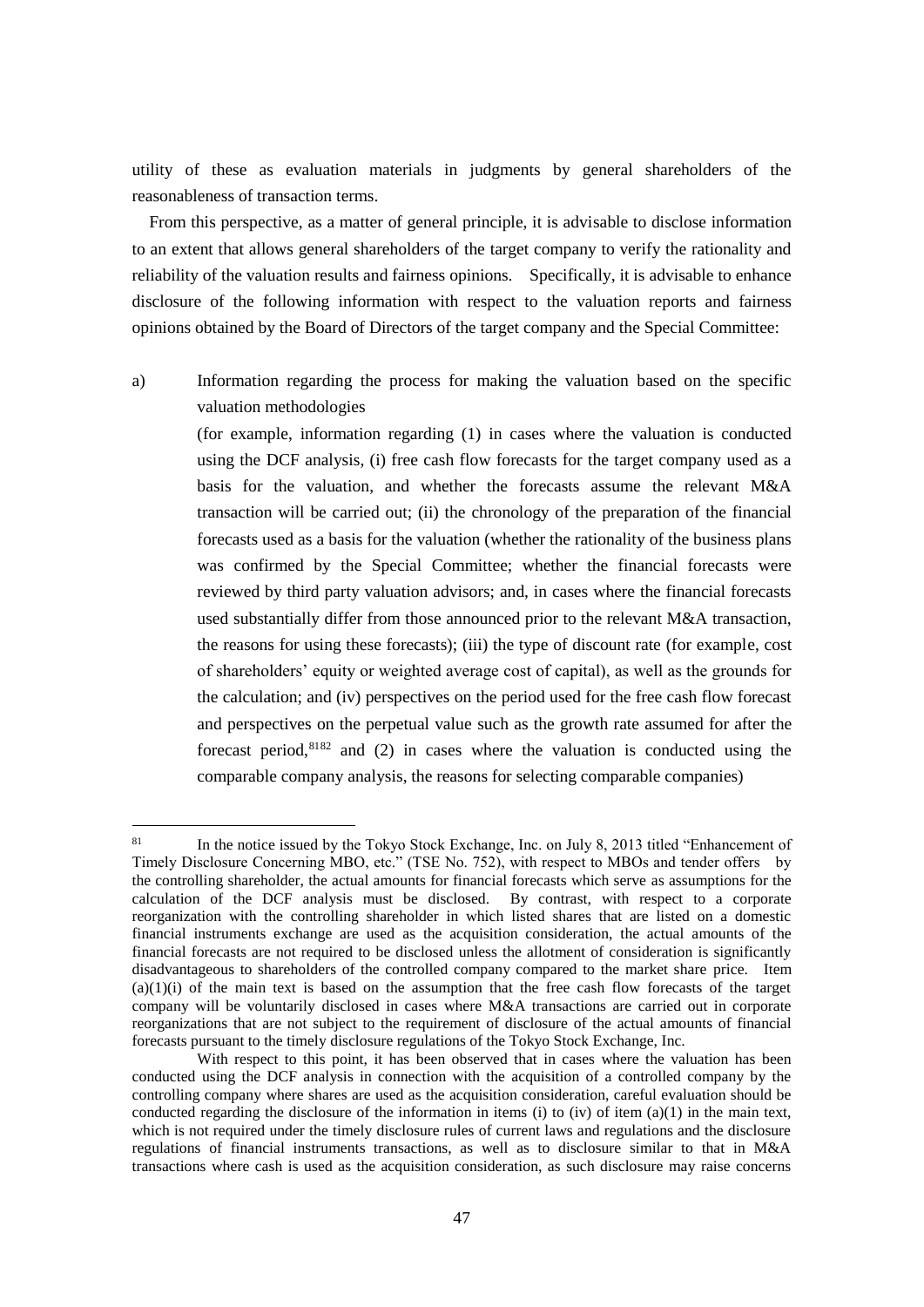- b) Information regarding fairness opinions (for example, information regarding the issuance process and views on "fairness")
- c) Information regarding significant interests of third party valuation advisors (for example, information regarding the third party valuation advisor's fee structure (such as whether it is a contingency fee paid based on factors such as the completion of the relevant M&A transaction, or a fixed fee paid regardless of the success of the relevant M&A transaction))

# **3.6.2.3 Other Information**

1

In addition to the information above, it is advisable, for example, to enhance the disclosure of the following information:

- a) Information regarding the process leading up to the execution of the M&A transaction
- b) Information regarding the background and purpose of the decision to carry out the  $M&A$  transaction at that time<sup>83</sup>
- c) Information regarding the specific content of the interests of the directors of the target company with respect to the relevant M&A transaction (for example, the final shareholding ratio of directors and other investors (such as investment funds) in an MBO, and any agreement to guarantee the position of directors after an MBO), and whether the directors were involved in the process of formulating the transaction terms and the nature of this involvement
- d) Information regarding the details of discussions and negotiations between the target company and the acquiring party on matters such as the transaction terms

about the deterrence of acquisitions of controlled companies by the controlling shareholder using shares as the acquisition consideration; for example, the share value based on the DCF analysis of a controlling company that will continue to remain listed may, to a certain extent, be inferred by the public. Due to these concerns, it has been observed that in cases where some of the information described in items (i) to (iv) of item (a)(1) is not voluntarily disclosed, it is advisable that the Special Committee specifically evaluate the scope of the undisclosed information, the rationality of the reasons for this non-disclosure, and the appropriateness of the controlled company's share value, and disclose the results of its evaluation.  $82 \text{ A}s$  corporate value also includes the value of non-business assets, it has been observed that it is advisable to provide an explanation with respect to the approach to non-business assets in cases where those are significant to the valuation.

<sup>&</sup>lt;sup>83</sup> It is advisable to provide an especially complete explanation in cases where concerns may arise over whether the company has intentionally lowered its share price in the stock market to facilitate the M&A transaction, for example, where an M&A transaction is carried out after a downward adjustment of the target company's financial forecast.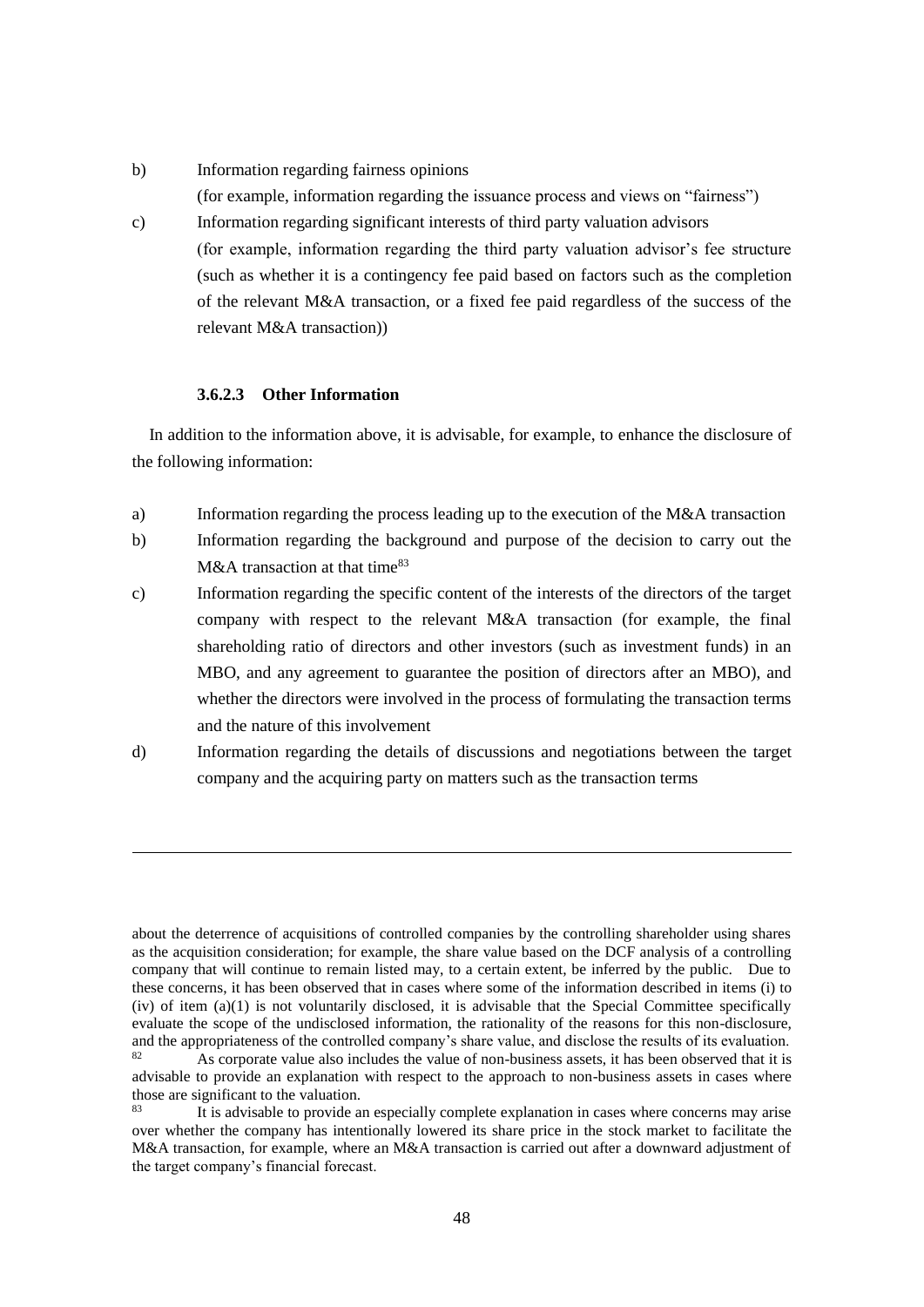- e) Information regarding whether alternative acquisition methods or competing proposals were considered
- f) In cases where there were opposing directors or objecting company auditors to an M&A transaction in connection with the resolution of the Board of Directors to approve or reject the transaction, the names of such directors or auditors and the grounds for their opposition or objections

# <span id="page-51-0"></span>**3.7 Elimination of Coerciveness**

<u>.</u>

Where MBOs or acquisitions of a controlled company by the controlling shareholder are conducted by way of a tender offer, coercion<sup>84</sup> should be avoided to ensure that general shareholders have an opportunity to appropriately decide whether to tender their shares in response to the tender offer (Perspective 2). $85$  Specifically, it is advisable that the following practical measures be taken to address cases where general shareholders opposed (did not tender their shares in response to) a tender offer.

- a) Refrain from adopting a scheme that does not ensure that in a squeeze-out process after the tender offer, dissenting shareholders have appraisal rights or a right to request a determination of price.
- b) In cases where the large majority of the shares are acquired through a tender offer, unless special circumstances exist, a squeeze-out process shall be conducted as soon as possible. In addition, unless special circumstances exist, the purchase price in a squeeze-out process after the tender offer shall be based on the tender offer price, and a statement to that effect shall be made in the disclosure documents.

<sup>&</sup>lt;sup>84</sup> The issue of the coerciveness in tender offers arises in cases where a tender offer is successful and shareholders who do not tender their shares in response to the tender offer are expected to be treated less favorably than if they tendered their shares in response to the tender offer, which will unreasonably impact their decision whether to tender their shares, and shareholders which are dissatisfied with the offer price will in effect be pressured to tender their shares.

<sup>85</sup> Coercion should be avoided not only in MBOs and acquisitions of a controlled company by the controlling shareholder, but also in ordinary M&A transactions.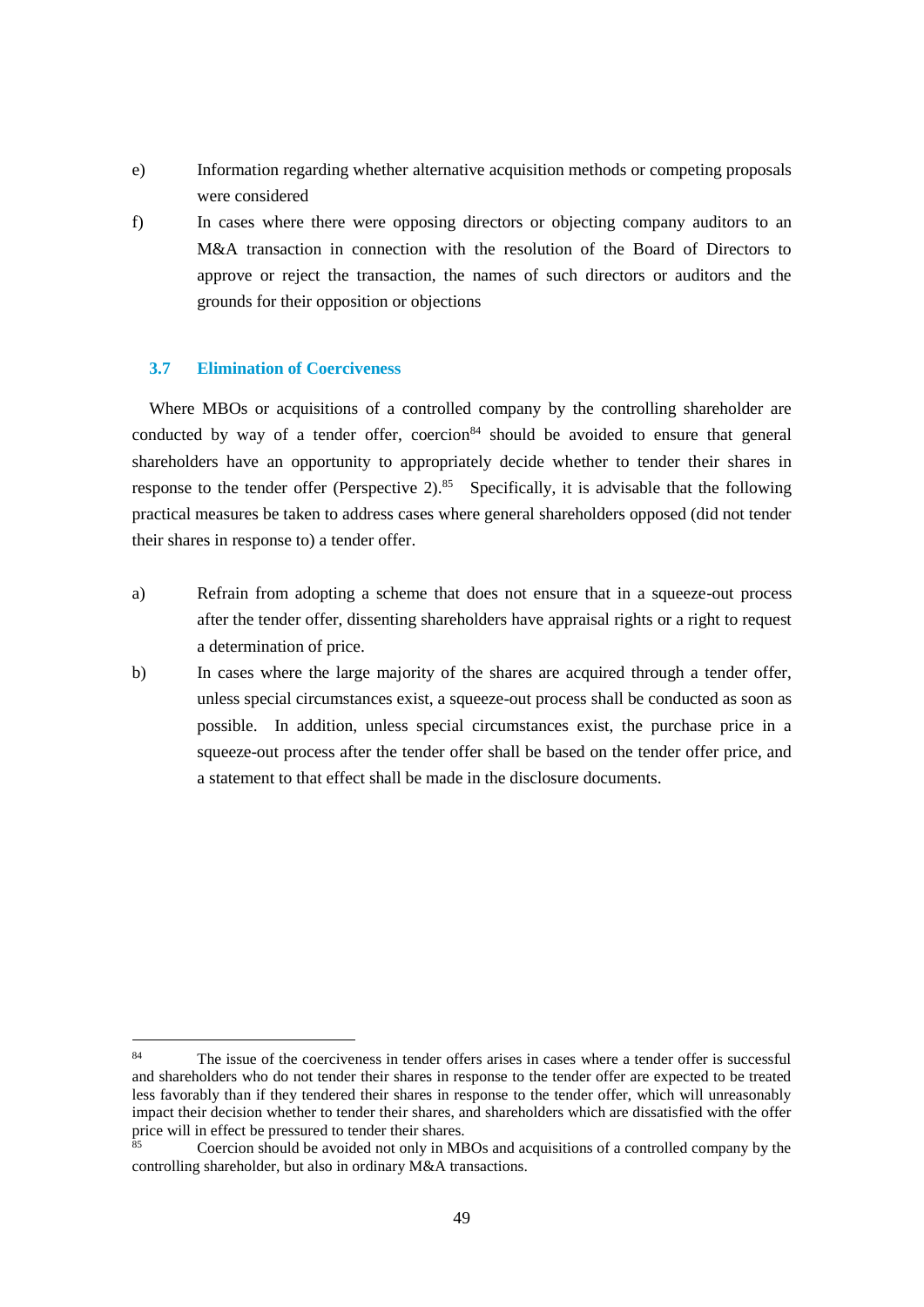#### <span id="page-52-0"></span>**Chapter 4 Conclusion**

The fair conduct of MBOs and acquisitions of a controlled company by the controlling shareholder is crucial for raising confidence in Japanese capital markets, both in Japan and abroad.

It is essential that relevant parties in the corporate community appropriately perform their respective roles with consideration for the purpose of these Guidelines so that these Guidelines become rooted as best practices in Japanese corporate society and contribute to the realization of fair M&A that both increases corporate value and protects shareholder interests.

Outside officers, beginning with outside directors, who serve as Special Committee members play a particularly important role. Outside officers are asked to fully understand their roles in these situations, meet the expectations of stakeholders (beginning with general shareholders), and properly perform their roles so that value-creating M&A transactions can be executed fairly and smoothly.

Management and other business practitioners who play central parts in the planning and execution of M&A transactions, as well as M&A market participants who support these business practitioners, are also expected to play important roles. Each of these stakeholders is expected to recognize its part in achieving the development of a sound capital market, and they are expected to take initiative in understanding and realizing the purpose of these Guidelines. Shareholders and investors are also expected to make appropriate judgments based on the information they are provided.

We hope that these Guidelines will be respected by the parties involved in M&A in corporate society and that they will further develop sound M&A practices in Japan in a manner that is open both domestically and abroad.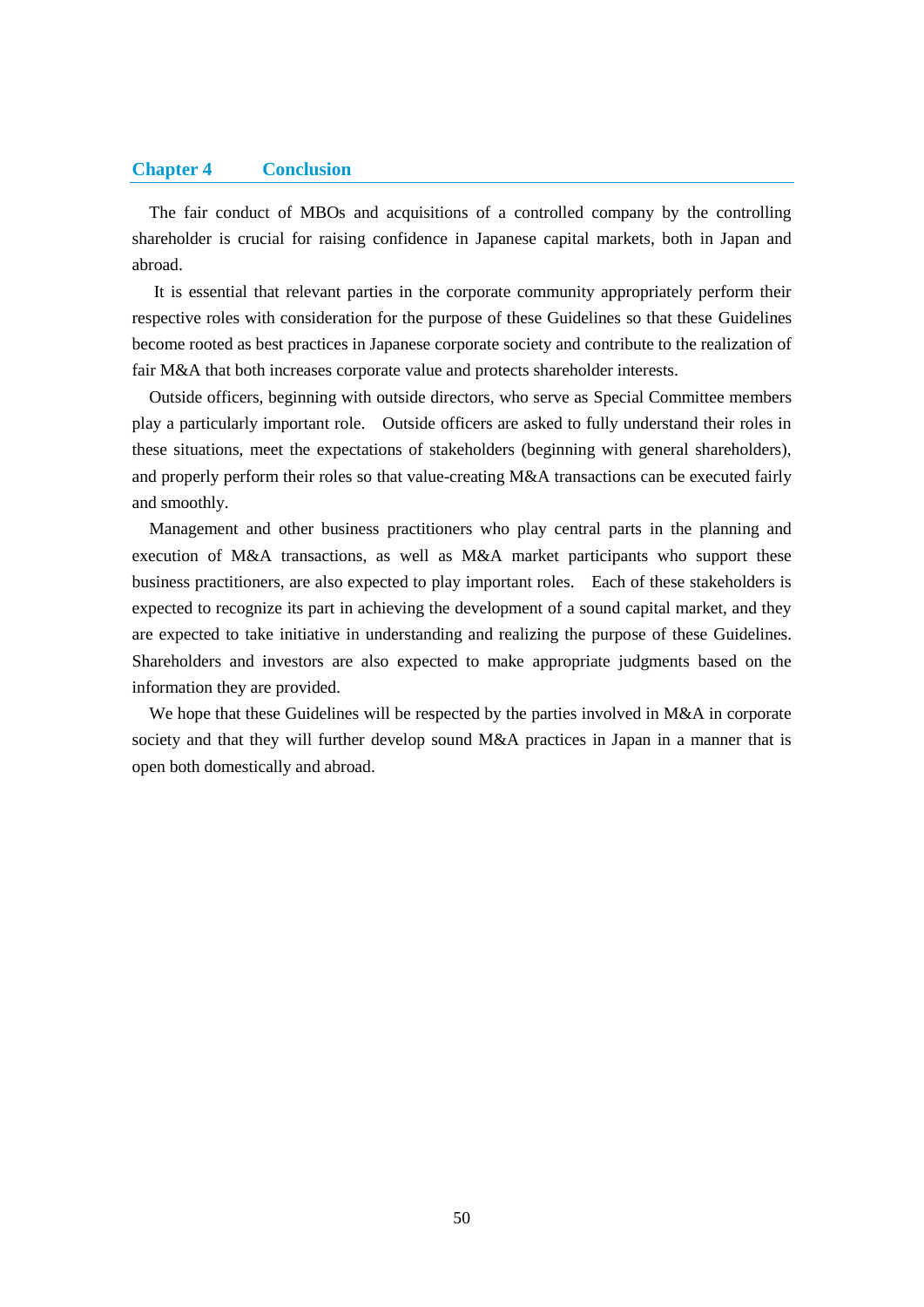# **Attachment 1: List of Members of Fair M&A Study Group**

(without honorifics / Japanese alphabetical order)

<span id="page-53-0"></span>

| Chairman         | : Hideki Kanda                  | Professor, Gakushuin University Law School                                                                                                  |
|------------------|---------------------------------|---------------------------------------------------------------------------------------------------------------------------------------------|
|                  | Vice chairman : Tomotaka Fujita | Professor, The University of Tokyo Graduate Schools for Law and<br>Politics                                                                 |
|                  | Katsumi Ao                      | Executive Officer, Tokyo Stock Exchange, Inc.                                                                                               |
|                  | Gaku Ishiwata                   | Partner, Lawyer, Mori Hamada & Matsumoto                                                                                                    |
|                  | Kotaro Inoue                    | Professor, Tokyo Institute of Technology, School of Engineering,<br>Department of Industrial Engineering and Economics                      |
|                  | Takashi Inoue                   | Managing Director, KEIDANREN (Japan Business Federation)                                                                                    |
|                  | Akitsugu Era                    | Head of Investment Stewardship, BlackRock Japan Co., Ltd.                                                                                   |
|                  | Takahito Kato                   | Professor, The University of Tokyo Graduate Schools for Law and<br>Politics                                                                 |
|                  | Hiroyuki Kansaku                | Professor, The University of Tokyo Graduate Schools for Law and<br>Politics                                                                 |
|                  | Kohei Kodama                    | Vice President and Executive Officer, General Counsel, Hitachi,<br>Ltd.                                                                     |
|                  | Hiroki Sampei                   | Head of Engagement, Fidelity International, Japan                                                                                           |
|                  | Kazuhiro Takei                  | Partner, Lawyer, Nishimura & Asahi                                                                                                          |
|                  | Wataru Tanaka                   | Professor, The University of Tokyo Institute of Social Science                                                                              |
|                  | Yuko Tamai                      | Partner, Lawyer, Nagashima Ohno & Tsunematsu                                                                                                |
|                  | Shinsuke Tsunoda                | Principal Managing Director, Global Head of Mergers<br>&<br>Acquisitions, Nomura Securities Co., Ltd.                                       |
|                  | David A. Sneider                | Registered Foreign Lawyer, Simpson, Thacher & Bartlett LLP                                                                                  |
|                  | Shinichi Baba                   | General Manager, Corporate Credit Group, Credit Department, The<br>Dai-ichi Life Insurance Company, Limited                                 |
|                  | Kazuhiro Fukushima              | CEO, Deloitte Tohmatsu Financial Advisory LLC                                                                                               |
|                  | Shozo Furumoto                  | Managing Executive Officer, NIPPON STEEL CORPORATION                                                                                        |
|                  | Kensaku Bessho                  | Managing Director, Head of M&A Advisory Group, Investment<br>Banking Business Unit, Mitsubishi UFJ Morgan Stanley Securities<br>Co., Ltd.   |
|                  | Ken Hokugo                      | Director, Head of Corporate Governance, Head of Hedge Fund<br><b>Investments, Pension Fund Association</b>                                  |
|                  | Noriyuki Yanagawa               | Professor, The University of Tokyo Graduate School of Economics                                                                             |
|                  | Kazuhiro Yamada                 | Chairman, The Japan Private Equity Association<br>Managing Director, Representative in Japan, Carlyle Japan, L.L.C.                         |
| <b>Observers</b> | <b>Toshitake Inoue</b>          | Director, Corporate Accounting and Disclosure Division, Policy and<br>Markets Bureau, Financial Services Agency, The Japanese<br>Government |
|                  |                                 | Toshikazu Takebayashi Counsellor, Minister's Secretariat, Ministry of Justice, The Japanese<br>Government                                   |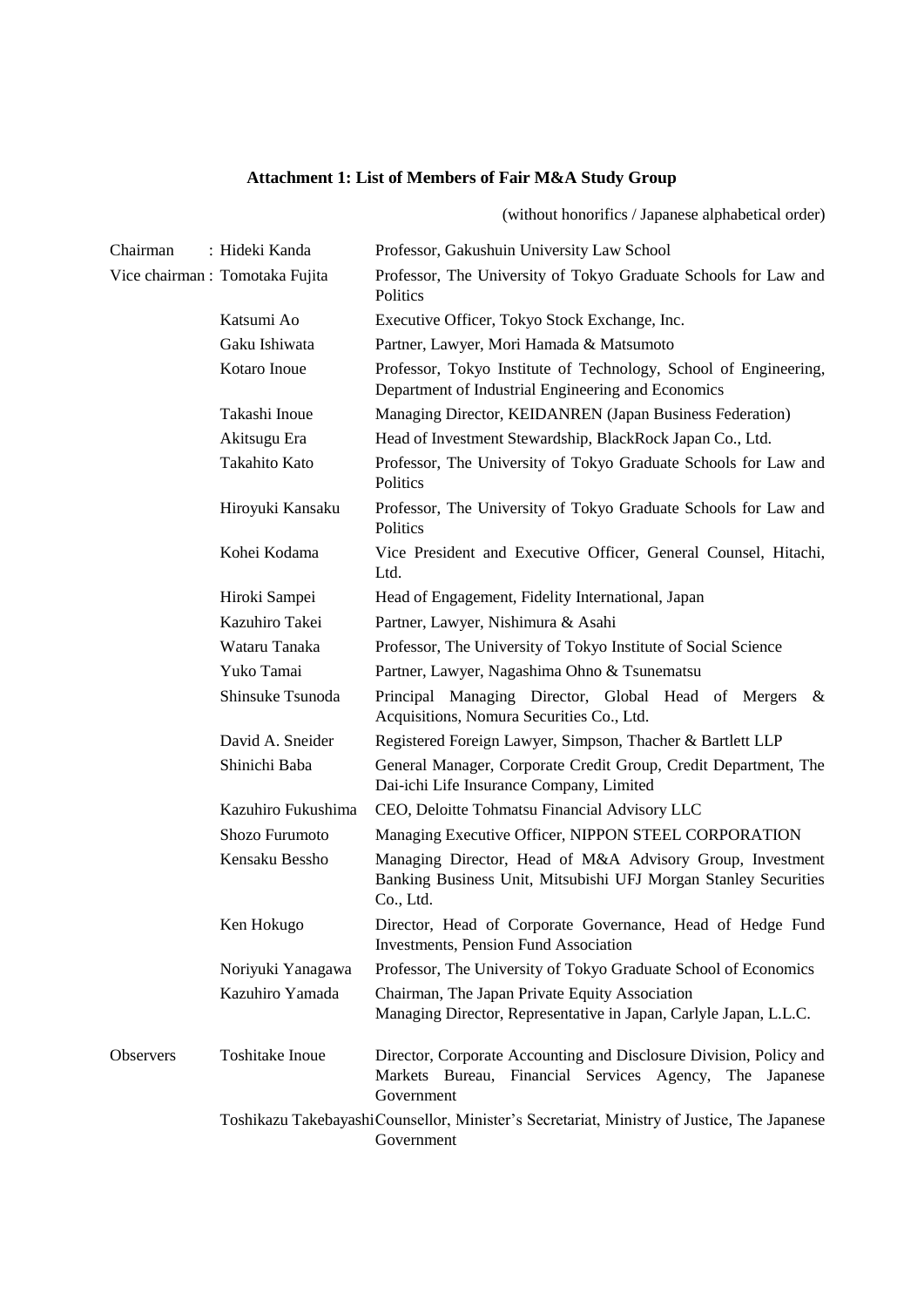# **Attachment 2: Chronology of Discussions of Fair M&A Study Group**

# <span id="page-54-0"></span>**1. Study Group**

First Study Group Meeting (November 9, 2018)

・ Purpose of the Meeting and Items for Evaluation

Second Study Group Meeting (December 7, 2018)

- Differences in transaction types and the Special Committee
- ・ Presentation by Mr. Ishiwata, Study Group Member (Implementation of Fairness Ensuring Measures in recent M&A with conflicts of interest)
- ・ Presentation by Mr. Bessho, Study Group Member (Analysis of M&A with conflicts of interest)

Third Study Group Meeting (January 10, 2019)

- Market Check and Majority-of-Minority Condition
- ・ Presentation by White & Case LLP (Overseas legislative investigation on M&A with conflicts of interest (interim report))
- ・ Presentation by Mr. Kato, Study Group Member (Significance of "generally accepted procedures as fairness" in principles established by legal precedent)

Fourth Study Group Meeting (February 1, 2019)

- Valuation, Fairness Opinions and Disclosures
- Presentation by White & Case LLP (Disclosure in M&A with conflicts of interest in the United States and the United Kingdom)

Fifth Study Group Meeting (February 22, 2019)

Public Consultation Summary Report, Secretariat Hearing Summary Report, Discussion Points Summary

Sixth Study Group Meeting (April 5, 2019)

・ Fair M&A Guidelines: Enhancing Corporate Value and Ensuring Fair Procedures (Draft)

Seventh Study Group Meeting (April 19, 2019)

Fair M&A Guidelines: Enhancing Corporate Value and Securing Shareholders' Interests (Draft)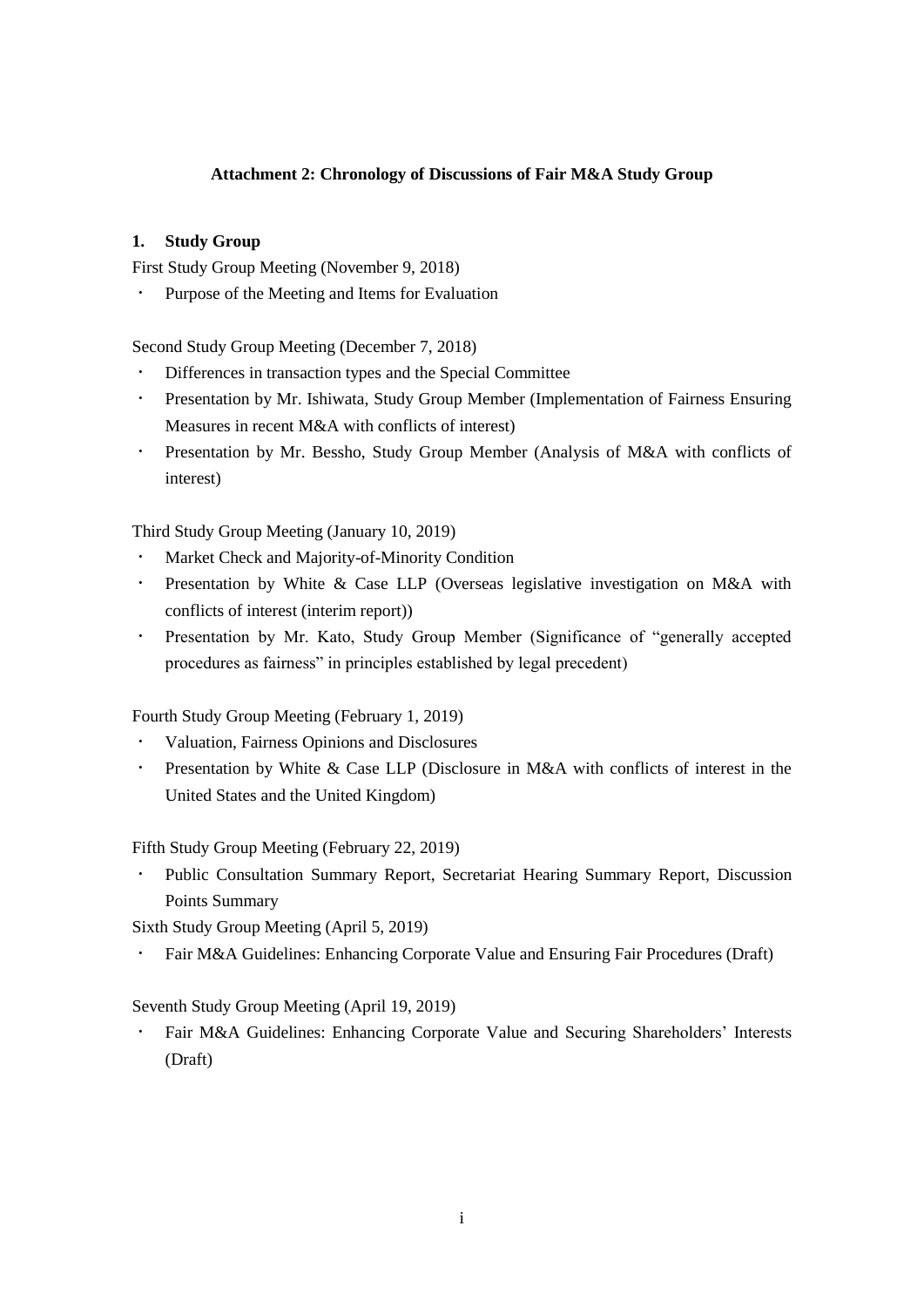# **2. Survey of Overseas Legal System, etc.**

- ・ Period: October 15, 2018 to February 28, 2019
- ・ Contractor: White & Case LLP
- ・ Surveyed countries: United States, United Kingdom, France, Germany
- ・ See the materials of the third Study Group on the website below for an overview of the survey results.

[https://www.meti.go.jp/shingikai/economy/fair\\_ma/003.html](https://www.meti.go.jp/shingikai/economy/fair_ma/003.html)

# **3. Public consultation**

- ・ Period: December 28, 2018 to February 5, 2019
- ・ See the website below for the implementation guidelines for public consultations. <https://www.meti.go.jp/press/2018/12/20181228003/20181228003.html>
- ・ See the materials of the fifth Study Group on the website below for a summary of the results of the public consultation and the main opinions received. [https://www.meti.go.jp/shingikai/economy/fair\\_ma/005.html](https://www.meti.go.jp/shingikai/economy/fair_ma/005.html)

# **4. Secretariat Hearing**

- ・ Hearing Date: January 25, 2019
- ・ See the materials of the fifth Study Group on the website below for an overview of the hearings held by the secretariat.

[https://www.meti.go.jp/shingikai/economy/fair\\_ma/005.html](https://www.meti.go.jp/shingikai/economy/fair_ma/005.html)

# **5. Public comments**

- ・ Period: May 14, 2019 to June 12, 2019
- ・ See the website below for a summary of the public comments received and the Ministry of Economy, Trade and Industry's approach to comments. [https://www.meti.go.jp/policy/economy/keiei\\_innovation/keizaihousei/pdf/fairmaguideline](https://www.meti.go.jp/policy/economy/keiei_innovation/keizaihousei/pdf/fairmaguidelines_publiccomment.pdf) [s\\_publiccomment.pdf](https://www.meti.go.jp/policy/economy/keiei_innovation/keizaihousei/pdf/fairmaguidelines_publiccomment.pdf)